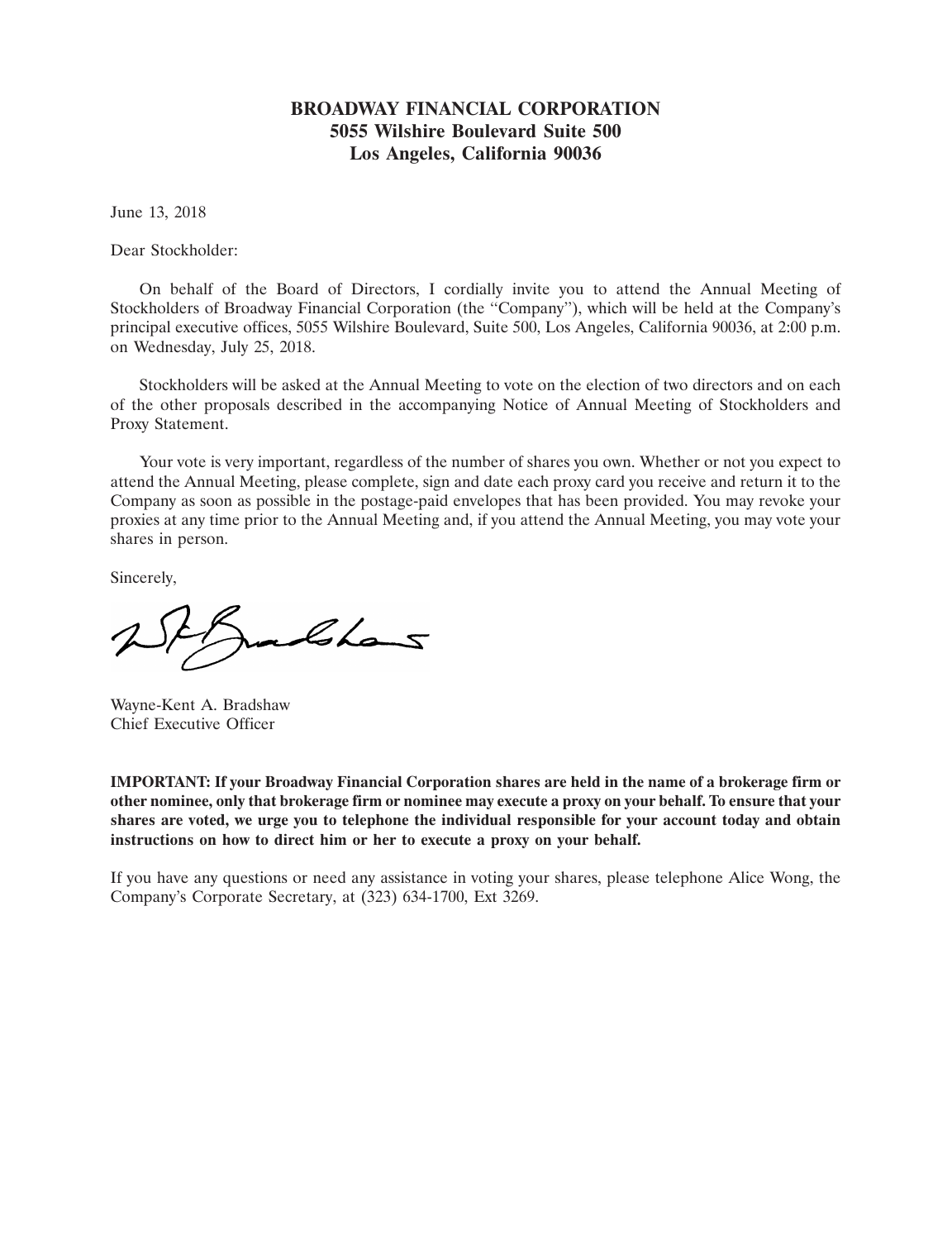# **BROADWAY FINANCIAL CORPORATION 5055 Wilshire Boulevard Suite 500 Los Angeles, California 90036**

# **Notice of Annual Meeting of Stockholders Wednesday, July 25, 2018 2:00 p.m.**

Dear Stockholder:

NOTICE IS HEREBY GIVEN that the Annual Meeting of Stockholders of Broadway Financial Corporation (the ''Company'') will be held at the Company's principal executive offices, 5055 Wilshire Boulevard, Suite 500, Los Angeles, California 90036, at 2:00 p.m. on Wednesday, July 25, 2018, for the following purposes:

- 1. To elect two directors of the Company to serve until the Annual Meeting of Stockholders to be held in the year 2021 or until their successors are elected and have been qualified;
- 2. To ratify the appointment of Moss Adams LLP as the independent registered public accounting firm for the Company for its fiscal year ending December 31, 2018;
- 3. To approve the Broadway Financial Corporation 2018 Long-Term Incentive Plan;
- 4. To cast an advisory (non-binding) vote on executive compensation; and
- 5. To consider such other business as may properly come before and be voted upon by the stockholders at the Annual Meeting of Stockholders or any postponement or adjournment thereof.

The Board of Directors has selected May 30, 2018 as the record date for the Annual Meeting. Only those stockholders of record at the close of business on that date will be entitled to a notice of and to vote at the Annual Meeting or any postponement or adjournment thereof. A list of stockholders entitled to vote at the Annual Meeting will be available at the Company's principal executive offices during the ten days prior to the Annual Meeting and will also be available for inspection at the Annual Meeting.

**Whether or not you expect to attend the Annual Meeting, please mail your proxy in the postage-paid envelope that has been provided. You may revoke this proxy at any time prior to the Annual Meeting and, if you attend the Annual Meeting, you may vote your shares in person.**

By Order of the Board of Directors

 $\mathcal{A}$ hu $\left(\frac{1}{2}\right)^{\ell}$  $\overline{\phantom{a}}$ 

Alice Wong *Corporate Secretary*

Los Angeles, California June 13, 2018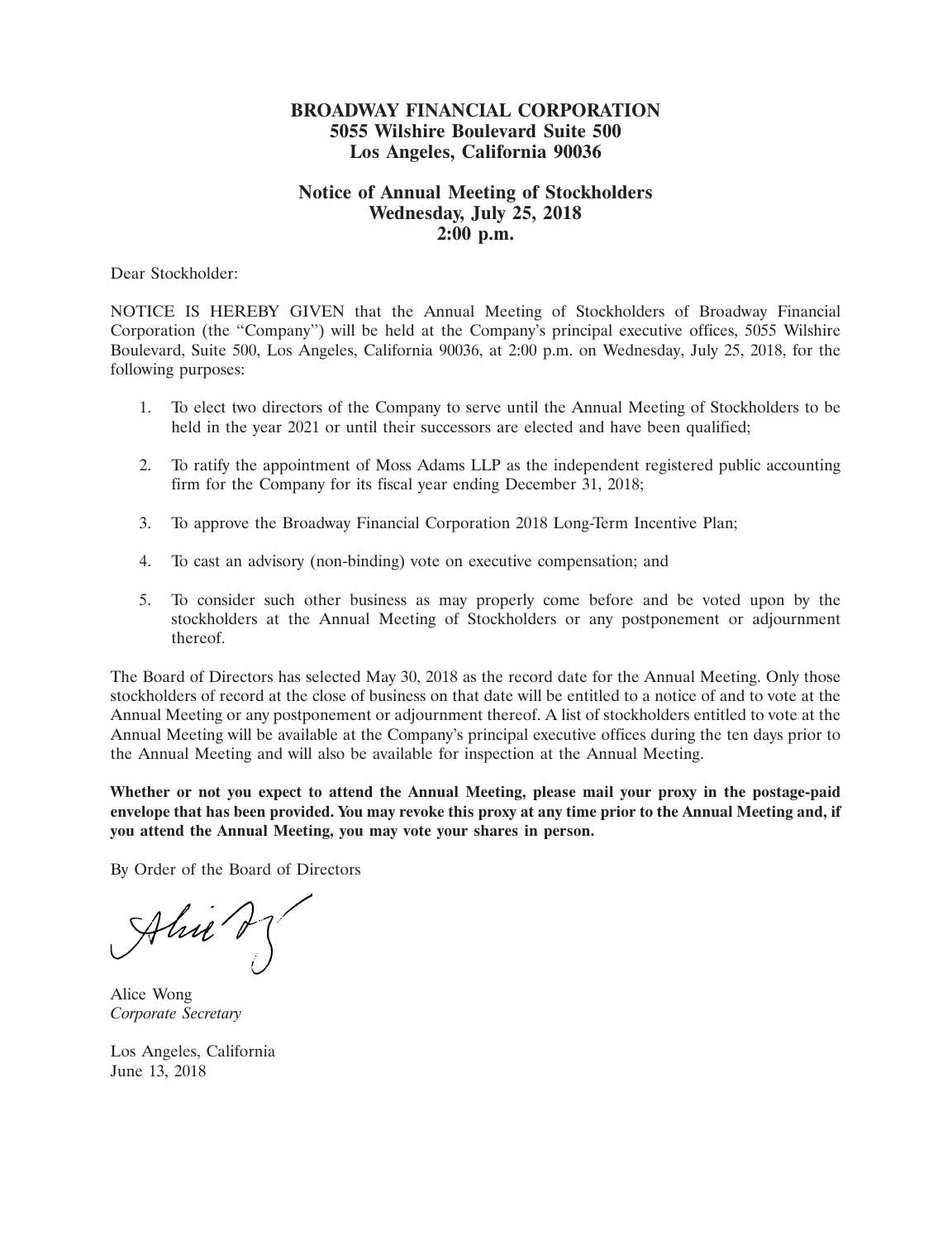# **Broadway Financial Corporation Proxy Statement Table of Contents**

| General Information                                                                      | $\mathbf{1}$                               |
|------------------------------------------------------------------------------------------|--------------------------------------------|
| Record Date and Voting of Shares                                                         |                                            |
| Revocation of Proxies                                                                    |                                            |
| Solicitation of Proxies                                                                  |                                            |
| Security Ownership of Certain Beneficial Owners and Management                           | $\begin{array}{c} 2 \\ 2 \\ 3 \end{array}$ |
| Proposal 1. Election of Directors                                                        | 5                                          |
| Information Concerning Nominees and Directors                                            | 5                                          |
| Director Independence                                                                    | $\overline{7}$                             |
| Board Leadership Structure                                                               | 8                                          |
| Risk Oversight                                                                           | 8                                          |
| Identifying and Evaluating Nominees for Director                                         | 9                                          |
| Committees and Meetings of the Board                                                     | 9                                          |
| Communications with the Board                                                            | 11                                         |
| Audit Committee Report                                                                   | 12                                         |
| <b>Executive Officers</b>                                                                | 13                                         |
| <b>Executive Compensation</b>                                                            | 14                                         |
| <b>Compensation Tables</b>                                                               | 14                                         |
| Director Compensation                                                                    | 16                                         |
| Certain Relationships and Related Transactions                                           | 16                                         |
| Section 16(a) Beneficial Ownership Reporting Compliance                                  | 16                                         |
| Proposal 2. Ratification of Appointment of Independent Registered Public Accounting Firm | 17                                         |
| Principal Accountant Fees and Services                                                   | 17                                         |
| Proposal 3. Approval of Broadway Financial Corporation 2018 Long-Term Incentive Plan     | 18                                         |
| Proposal 4. Advisory Vote to Approve Executive Compensation                              | 23                                         |
| Stockholder Proposals For Presentation at the Annual Meeting                             | 24                                         |
| Annual Report and Form 10-K                                                              | 24                                         |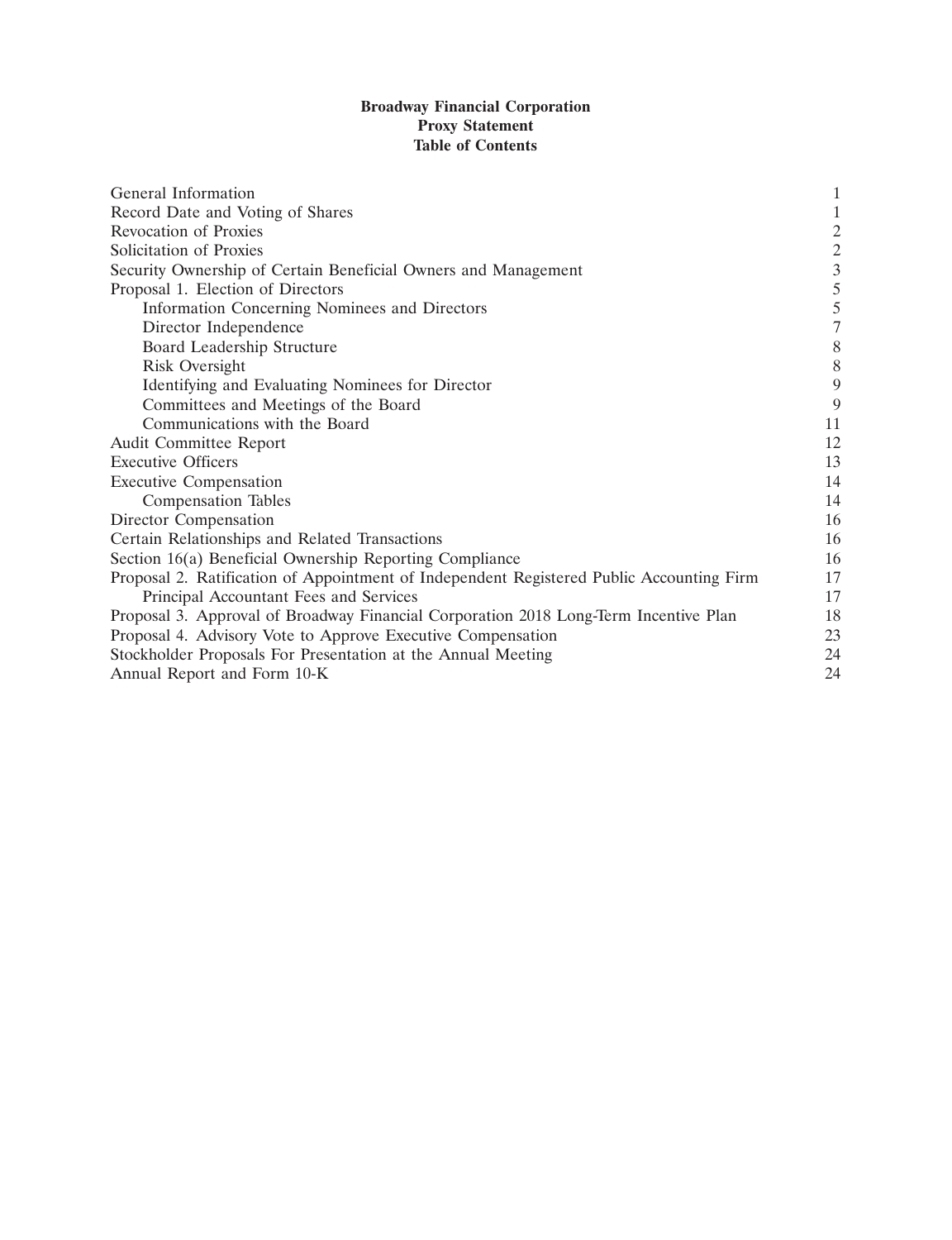# **BROADWAY FINANCIAL CORPORATION 5055 Wilshire Boulevard Suite 500 Los Angeles, California 90036**

# **PROXY STATEMENT Annual Meeting of Stockholders Wednesday, July 25, 2018**

## **GENERAL INFORMATION**

This Proxy Statement is furnished in connection with the solicitation of proxies by the Board of Directors (the ''Board'') of Broadway Financial Corporation, a Delaware corporation (the ''Company''), for use at the Annual Meeting of Stockholders of the Company (the ''Annual Meeting'') to be held at the Company's principal executive offices, 5055 Wilshire Boulevard, Suite 500, Los Angeles, California, 90036, at 2:00 p.m. on Wednesday, July 25, 2018, and at any postponement or adjournment thereof. This Proxy Statement and the accompanying form of proxy were first mailed to stockholders on or about June 13, 2018.

The Company was incorporated under Delaware law in September 1995 for the purpose of acquiring and holding all of the outstanding capital stock of Broadway Federal Bank, f.s.b. (''Broadway Federal'' or the ''Bank'') as part of the Bank's conversion from a federally chartered mutual savings and loan association to a federally chartered stock savings bank (the ''Conversion''). The Conversion was completed and the Bank became a wholly owned subsidiary of the Company on January 8, 1996. Throughout this Proxy Statement, the terms "we", "us", "our" and the "Company" refer to Broadway Financial Corporation and, unless otherwise indicated, such references include the Bank as the Company's predecessor.

## **THIS PROXY STATEMENT AND THE COMPANY'S ANNUAL REPORT TO STOCKHOLDERS ARE AVAILABLE AT http://www.broadwayfederalbank.com**

## **RECORD DATE AND VOTING OF SHARES**

The Board has selected May 30, 2018 as the record date for the determination of stockholders entitled to notice of and to vote at the Annual Meeting. A total of 18,662,402 shares of the Company's voting common stock, par value \$0.01 per share (the ''Voting Common Stock''), were outstanding at the close of business on that date. A majority of the shares of Voting Common Stock entitled to vote, represented in person or by proxy, will constitute a quorum for the transaction of business at the Annual Meeting. Stockholders will be entitled to cast one vote for each share of Voting Common Stock held by them of record at the close of business on the record date on any matter that may be presented at the Annual Meeting for consideration and action by the stockholders and on which they are entitled to vote.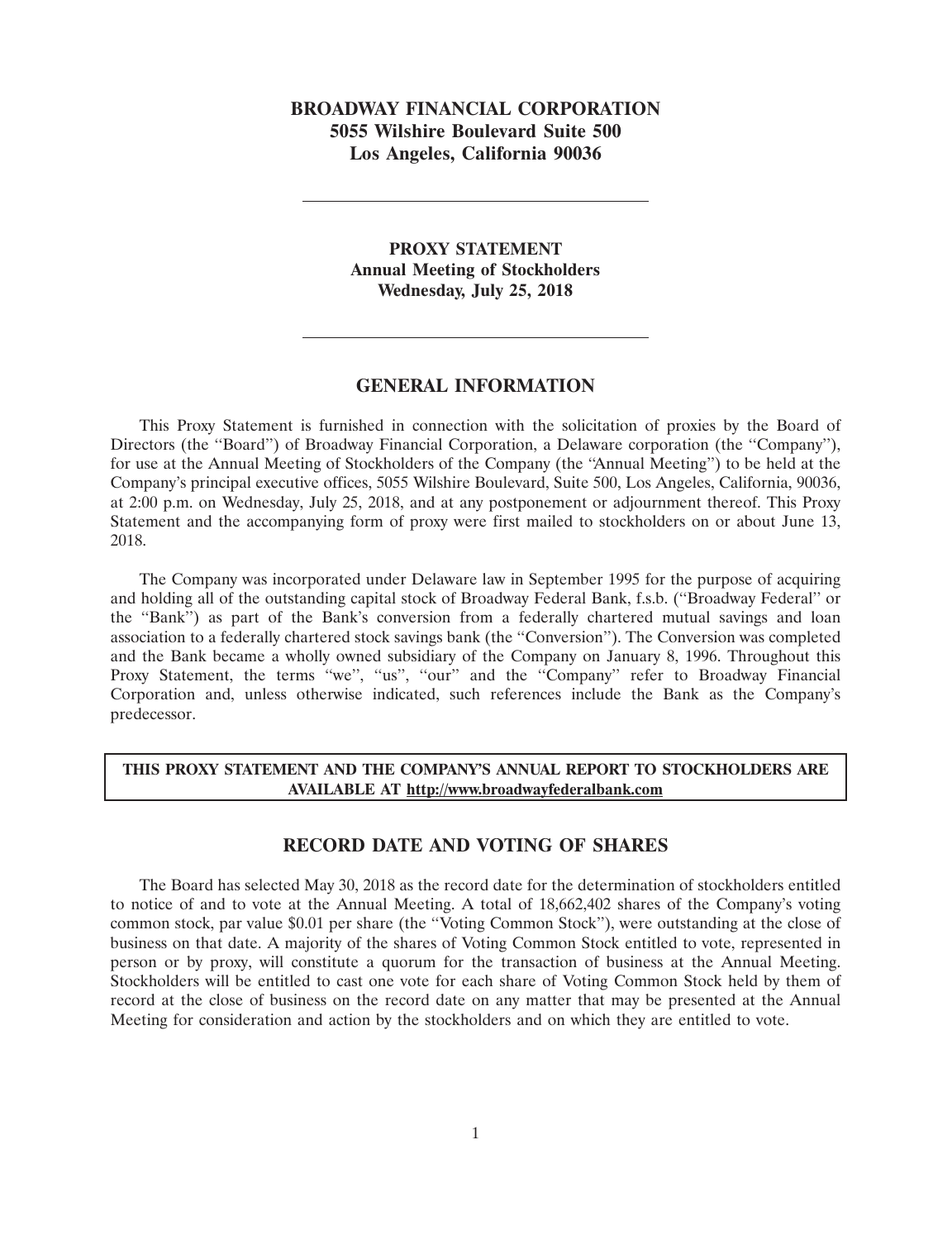Abstentions will be treated as shares of Voting Common Stock that are present and entitled to vote for purposes of determining the presence of a quorum, but as not voted for purposes of determining the approval of any matter submitted for a vote of the stockholders. If a broker indicates on its proxy that the broker does not have discretionary authority to vote on a particular matter as to certain shares of Voting Common Stock, commonly referred to as ''broker non-votes'', then those shares will be counted for general quorum purposes, but will not be considered as present and entitled to vote with respect to that matter.

A plurality of votes cast by the holders of shares of Voting Common Stock will be required for the election of directors. The affirmative vote of the majority of the shares of Voting Common Stock voting on the proposal will be required to: (i) ratify the appointment of Moss Adams LLP as the Company's independent registered public accounting firm, (ii) approve the Company's 2018 Long-Term Incentive Plan, and (iii) adopt the non-binding proposal to approve executive compensation described in this Proxy Statement. Thus, abstentions and broker non-votes will not have any effect in the voting on these proposals.

All valid proxies received in response to this solicitation will be voted in accordance with the instructions indicated thereon by the stockholders giving such proxies. If no contrary instructions are given, such proxies will be voted FOR the election of the nominees named in this Proxy Statement as directors, and FOR approval of each of the other proposals described in this Proxy Statement. Although the Board currently knows of no other matter to be presented at the Annual Meeting, if other matters are properly presented at the Annual Meeting and may properly be acted upon, the proxies solicited hereby will be voted in accordance with the best judgment of the persons named in such proxies.

## **REVOCATION OF PROXIES**

Any stockholder may revoke his or her proxy at any time before it is voted at the Annual Meeting by delivering a later signed and dated proxy card or other written notice of revocation to Alice Wong, Corporate Secretary of the Company, at 5055 Wilshire Boulevard, Suite 500, Los Angeles, California 90036. A proxy will also be considered revoked if the stockholder executing the proxy is present at the Annual Meeting and chooses to vote in person.

# **SOLICITATION OF PROXIES**

Proxies are being solicited by this Proxy Statement on behalf of the Board. The principal solicitation of proxies is being conducted by mail. Computershare, the Company's transfer agent, will assist in the solicitation of proxies at no additional fee, but will be reimbursed for certain expenses. To the extent necessary, proxies may be solicited by officers, directors and employees of the Company or the Bank, and the Company's financial advisor, none of whom will receive additional compensation for such solicitation. Proxies may be solicited by telephone, personal contact or other means. The Company will bear the cost of this solicitation of proxies, including postage, printing and handling, and will reimburse brokers and other nominee holders of shares of the Company's Voting Common Stock for their expenses incurred in forwarding solicitation material to beneficial owners of such shares.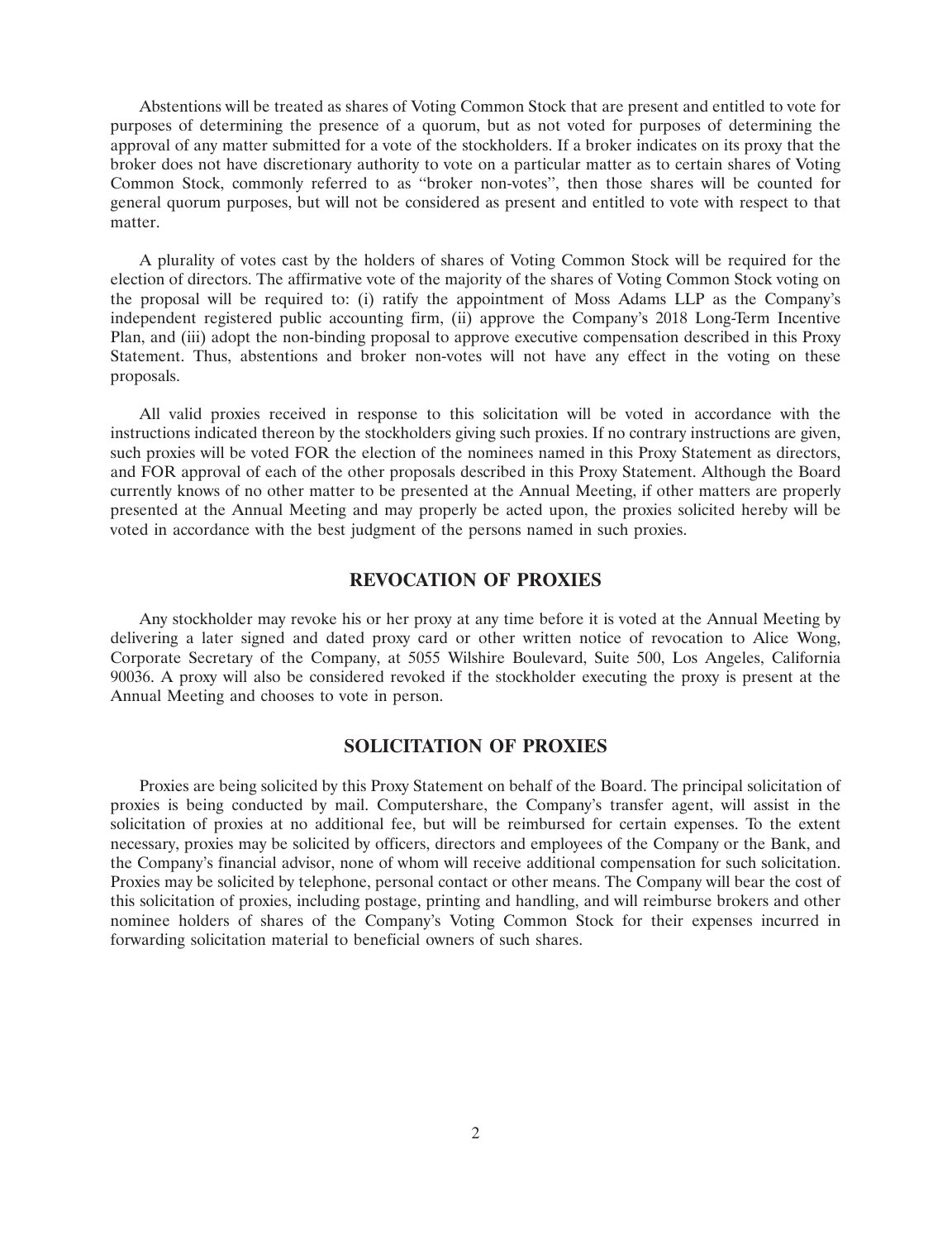# **SECURITY OWNERSHIP OF CERTAIN BENEFICIAL OWNERS AND MANAGEMENT**

The following table sets forth information as of March 31, 2018 concerning the shares of the Company's Common Stock owned by each person known to the Company to be a beneficial owner of more than 5% of the Company's Common Stock, each director, each Named Executive Officer, and all current directors and executive officers as a group.

| <b>Beneficial Owner</b>                                                           | Number of<br>Shares of<br><b>Voting</b><br>Common<br><b>Stock</b><br><b>Beneficially</b><br>Owned | Percent<br>of Voting<br>Common<br><b>Stock</b> | Number of<br><b>Shares</b> of<br><b>Non-Voting</b><br>Common<br><b>Stock</b><br><b>Beneficially</b><br>Owned $^{(1)}$ | Percent of<br><b>Total</b><br>Common<br><b>Stock</b><br>Outstanding $^{(2)}$ |
|-----------------------------------------------------------------------------------|---------------------------------------------------------------------------------------------------|------------------------------------------------|-----------------------------------------------------------------------------------------------------------------------|------------------------------------------------------------------------------|
| United States Department of the Treasury <sup>(3)</sup>                           | 2,695,002                                                                                         | 14.44%                                         |                                                                                                                       | 9.83%                                                                        |
| CJA Private Equity Financial Restructuring Master<br>Fund I L.P. $(4)$            | 1,845,141                                                                                         |                                                | 9.89% 6,453,995                                                                                                       | 30.27%                                                                       |
| Hope Bancorp, Inc. $(5)$                                                          | 1,835,881                                                                                         | 9.84%                                          |                                                                                                                       | 6.70%                                                                        |
| Broadway Federal Bank f.s.b. Employee Stock<br>Ownership Plan <sup>(6)</sup>      | 1,808,004                                                                                         | 9.69%                                          |                                                                                                                       | 6.59%                                                                        |
| Grace & White, Inc. <sup>(7)</sup>                                                | 1,476,671                                                                                         | 7.91%                                          |                                                                                                                       | 5.39%                                                                        |
| National Community Investment Fund <sup>(8)</sup>                                 | 896,160                                                                                           |                                                | 4.80% 1,564,540                                                                                                       | 8.97%                                                                        |
| First Republic Bank $(9)$                                                         | 834,465                                                                                           | 4.47%                                          | 737,861                                                                                                               | 5.73%                                                                        |
| Directors and Executive Officers <sup>(6)</sup>                                   |                                                                                                   |                                                |                                                                                                                       |                                                                              |
| Wayne-Kent A. Bradshaw <sup>(10)</sup>                                            | 194,747                                                                                           | 1.04%                                          | $\overline{\phantom{a}}$                                                                                              | 0.71%                                                                        |
| Robert C. Davidson, $Jr^{(11)(12)}$                                               | 77,080                                                                                            | 0.41%                                          |                                                                                                                       | 0.28%                                                                        |
| A. Odell Maddox <sup>(11)(13)</sup>                                               | 45,687                                                                                            | 0.24%                                          |                                                                                                                       | 0.17%                                                                        |
| Daniel A. Medina <sup>(11)(14)</sup>                                              | 59,436                                                                                            | 0.32%                                          |                                                                                                                       | 0.22%                                                                        |
| Virgil Roberts <sup>(11)(15)</sup>                                                | 36,403                                                                                            | 0.20%                                          |                                                                                                                       | 0.13%                                                                        |
| Dutch C. Ross III                                                                 | 17,437                                                                                            | 0.09%                                          |                                                                                                                       | 0.06%                                                                        |
| Erin Selleck $(16)$                                                               | 9,699                                                                                             | 0.05%                                          |                                                                                                                       | 0.04%                                                                        |
| Brenda J. Battey <sup>(17)</sup>                                                  | 85,967                                                                                            | 0.46%                                          |                                                                                                                       | 0.31%                                                                        |
| Norman Bellefeuille <sup>(18)</sup>                                               | 154,333                                                                                           | $0.82\%$                                       | $\overline{\phantom{0}}$                                                                                              | $0.56\%$                                                                     |
| Ruth McCloud <sup>(19)</sup>                                                      | 60,121                                                                                            | 0.32%                                          |                                                                                                                       | 0.22%                                                                        |
| All current directors and executive officers as a group<br>$(10 \text{ persons})$ | 740,910                                                                                           | 3.91%                                          |                                                                                                                       | 2.68%                                                                        |

(1) The non-voting common stock may be converted to common stock only upon certain prescribed forms of sales to third parties that are not affiliated with the holders thereof.

(2) Percentages are based on the total of voting and non-voting common stock held by the respective stockholders shown in the table.

(3) The address for United States Department of the Treasury is 1500 Pennsylvania Avenue, NW, Room 2312, Washington, D.C. 20220.

(4) Christopher J. Acito, managing member of Christopher J. Acito (''CJA'') & Associates LLC, has sole investment and voting power with respect to these shares. CJA & Associates LLC is the managing member of CJA Private Equity Financial Restructuring GP I Ltd., which is the general partner of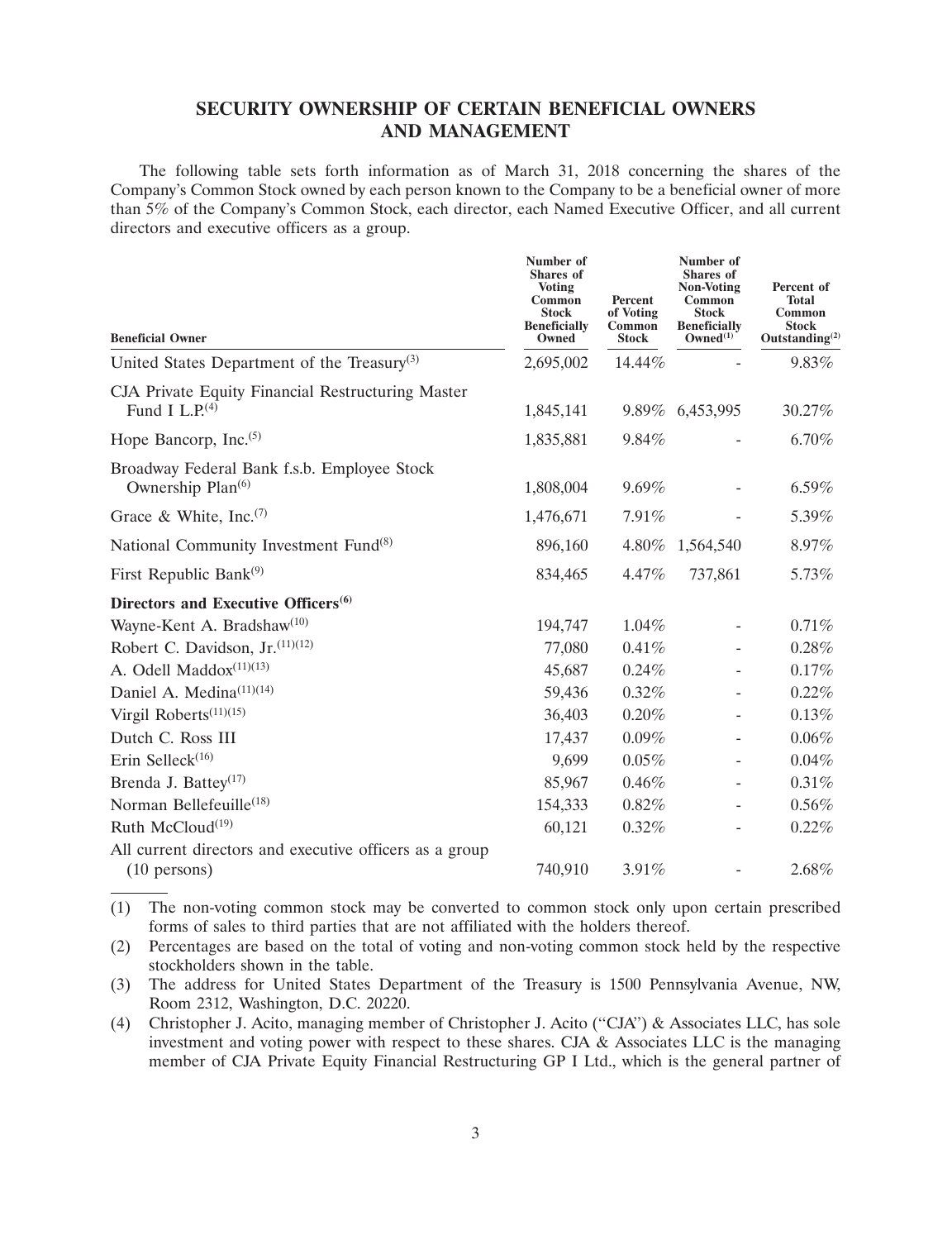CJA Private Equity Financial Restructuring Master Fund I LP. The address for CJA  $\&$ Associates LLC is 654 Madison Avenue, Suite 601, New York, NY 10065. CJA & Associates LLC is an affiliate of Gapstow Capital Partners located at 654 Madison Avenue, Suite 601, New York, NY 10065.

- (5) Includes holdings of Hope Bancorp, Inc. and its subsidiary Bank of Hope. The address for Hope Bancorp, Inc. is 3200 Wilshire Boulevard, Suite 1400, Los Angeles, CA 90010.
- (6) The address for each of the directors and named executive officers and the Broadway Federal Bank f.s.b. Employee Stock Ownership Plan ("ESOP") is 5055 Wilshire Boulevard, Suite 500, Los Angeles, CA 90036.
- (7) Information based upon Schedule 13G/A, filed on January 31, 2018 with the SEC by Grace & White, Inc., which is an investment adviser. The address for Grace & White, Inc. is 515 Madison Avenue, Suite 1700, New York, NY 10022.
- (8) The address for National Community Investment Fund (''NCIF'') is 135 South LaSalle, Suite 2040, Chicago, IL 60603.
- (9) The address for First Republic Bank is 111 Pine Street, San Francisco, CA 94111.
- (10) Includes 31,360 allocated shares under the ESOP, 20,483 shares of restricted stock and 75,000 shares subject to options granted under the Company's 2008 Long Term Incentive Plan (the "LTIP"), which options are all currently exercisable as of March 31, 2018.
- (11) Includes 3,125 shares subject to options granted under the LTIP, which options are all currently exercisable as of March 31, 2018.
- (12) Includes 70,000 shares that are held by the Robert and Alice Davidson Trust, dated August 11, 1982. Robert Davidson and Alice Davidson share investment and voting power with respect to the shares held by the Robert and Alice Davidson Trust in their capacities as trustees of the trust.
- (13) Includes 19,491 shares held jointly with his spouse with whom voting and investment power are shared.
- (14) Includes 48,068 shares that are held by the Martin Medina Family Trust. Mr. Medina and his wife share investment and voting power with respect to the shares held by the Martin Medina Family Trust in their capacities as trustees of the trust.
- (15) Includes 25,037 shares held jointly with his spouse with whom voting and investment power are shared.
- (16) Includes 2,262 shares held jointly with her spouse with whom voting and investment power are shared.
- (17) Includes 21,965 allocated shares under the ESOP and 60,000 shares subject to options granted under the LTIP, which options are all currently exercisable as of March 31, 2018.
- (18) Includes 21,833 allocated shares under the ESOP, 80,000 shares subject to options granted under the LTIP, which options are all currently exercisable as of March 31, 2018, and 52,500 shares held jointly with his spouse with whom voting and investment power are shared.
- (19) Includes 20,121 allocated shares under the ESOP and 40,000 shares subject to options granted under the LTIP, which options are all currently exercisable as of March 31, 2018.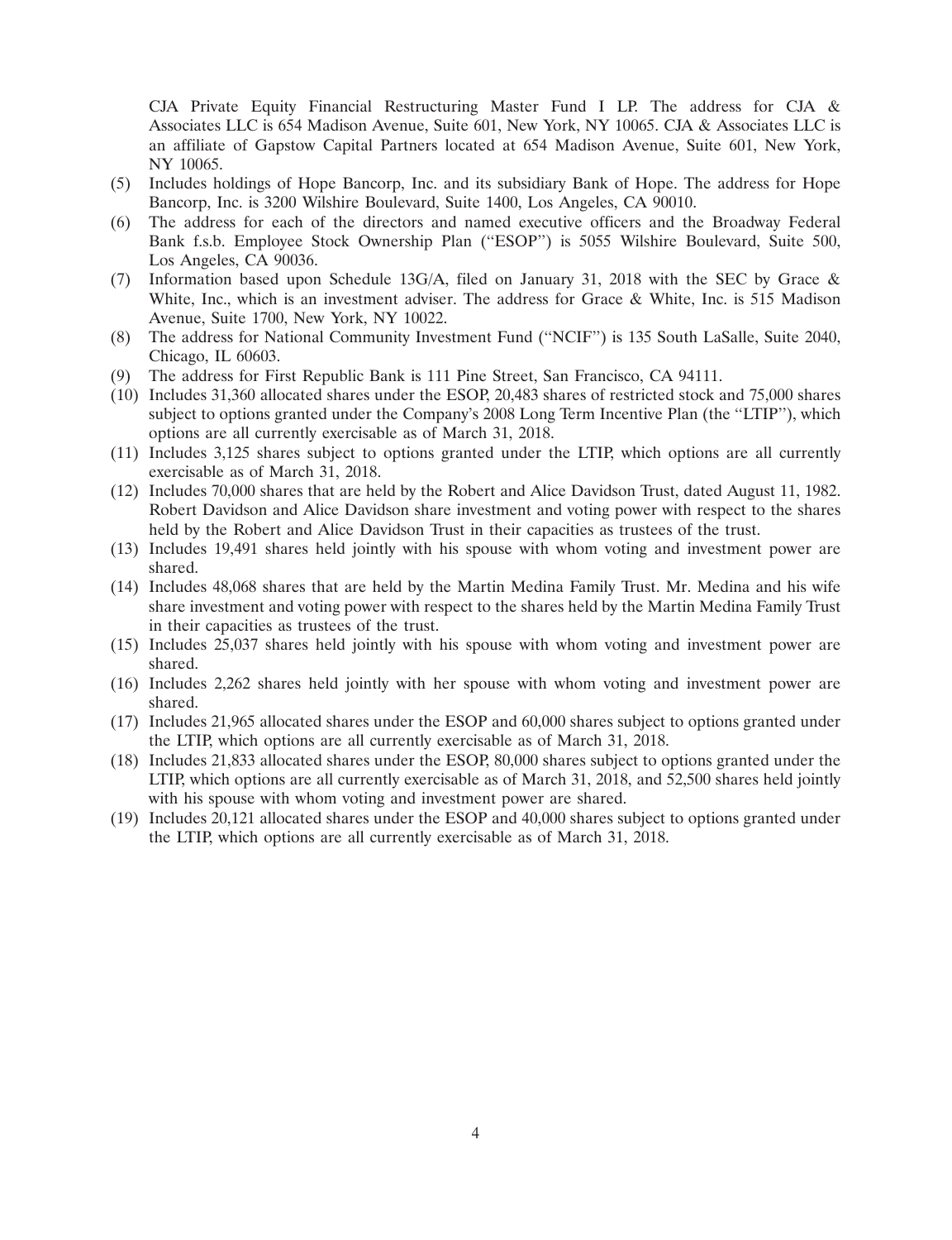# **PROPOSAL 1. ELECTION OF DIRECTORS**

The Company's Certificate of Incorporation provides that the Board shall be divided into three classes of directors, with the term of one class of directors to expire each year. Two directors are to be elected at the Annual Meeting.

#### **Information Concerning Nominees and Directors**

The following table sets forth the names and information regarding the persons who are currently members of the Board, including those nominated by the Board for election at the Annual Meeting. If elected, Mr. Wayne-Kent A. Bradshaw and Ms. Erin Selleck will each serve for a term of three years or until their respective successors are elected and qualified. Each has consented to be named in this Proxy Statement and has indicated his/her intention to serve if elected. If either of the nominees becomes unable to serve as a director for any reason, the shares represented by the proxies solicited hereby may be voted for a replacement nominee selected by the Board.

| <b>Name</b>             | Age at<br><b>March 31, 2018</b> | <b>Director</b><br><b>Since</b> | <b>Term</b><br><b>Expires</b> | <b>Positions Currently Held with</b><br>the Company and the Bank |
|-------------------------|---------------------------------|---------------------------------|-------------------------------|------------------------------------------------------------------|
| <b>NOMINEES:</b>        |                                 |                                 |                               |                                                                  |
| Wayne-Kent A. Bradshaw  | 71                              | 2012                            | 2018                          | President, Chief Executive Officer and Director                  |
| Erin Selleck            | 61                              | 2015                            | 2018                          | Director                                                         |
| CONTINUING DIRECTORS:   |                                 |                                 |                               |                                                                  |
| Robert C. Davidson, Jr. | 72                              | 2003                            | 2019                          | Director                                                         |
| Dutch C. Ross III       | 71                              | 2016                            | 2019                          | Director                                                         |
| Virgil Roberts          | 71                              | 2002                            | 2020                          | Director and Chairman of the Board                               |
| A. Odell Maddox         | 71                              | 1986                            | 2020                          | Director                                                         |
| Daniel A. Medina        | 60                              | 1997                            | 2020                          | Director                                                         |

# **The Board of Directors unanimously recommends that you vote for the above nominees.**

The following is a brief description of the business experience of the nominees and continuing directors and their respective directorships, if any, with other public companies that are subject to the reporting requirements of the Securities Exchange Act of 1934, as amended (the ''Exchange Act''). Also set forth below for each nominee and continuing director is a description of the specific experience, qualifications, attributes or skills that led to the Board's conclusion that such person should serve as a director of the Company.

#### Director Nominees

*Wayne-Kent A. Bradshaw* is the President and Chief Executive Officer of the Company and the Bank. Mr. Bradshaw joined the Company in February of 2009 as the President and Chief Operating Officer, and was appointed Chief Executive Officer in January 2012. He was elected to serve as a director of both the Company and the Bank in September 2012. Prior to joining the Company, Mr. Bradshaw was the Regional President for Community and External Affairs of Washington Mutual Bank from 2003 to 2009. He was President and Chief Executive Officer of the Los Angeles-based Family Savings Bank from 1989 until 2002 and Chief Deputy Superintendent for the California State Banking Department from 1981 to 1983.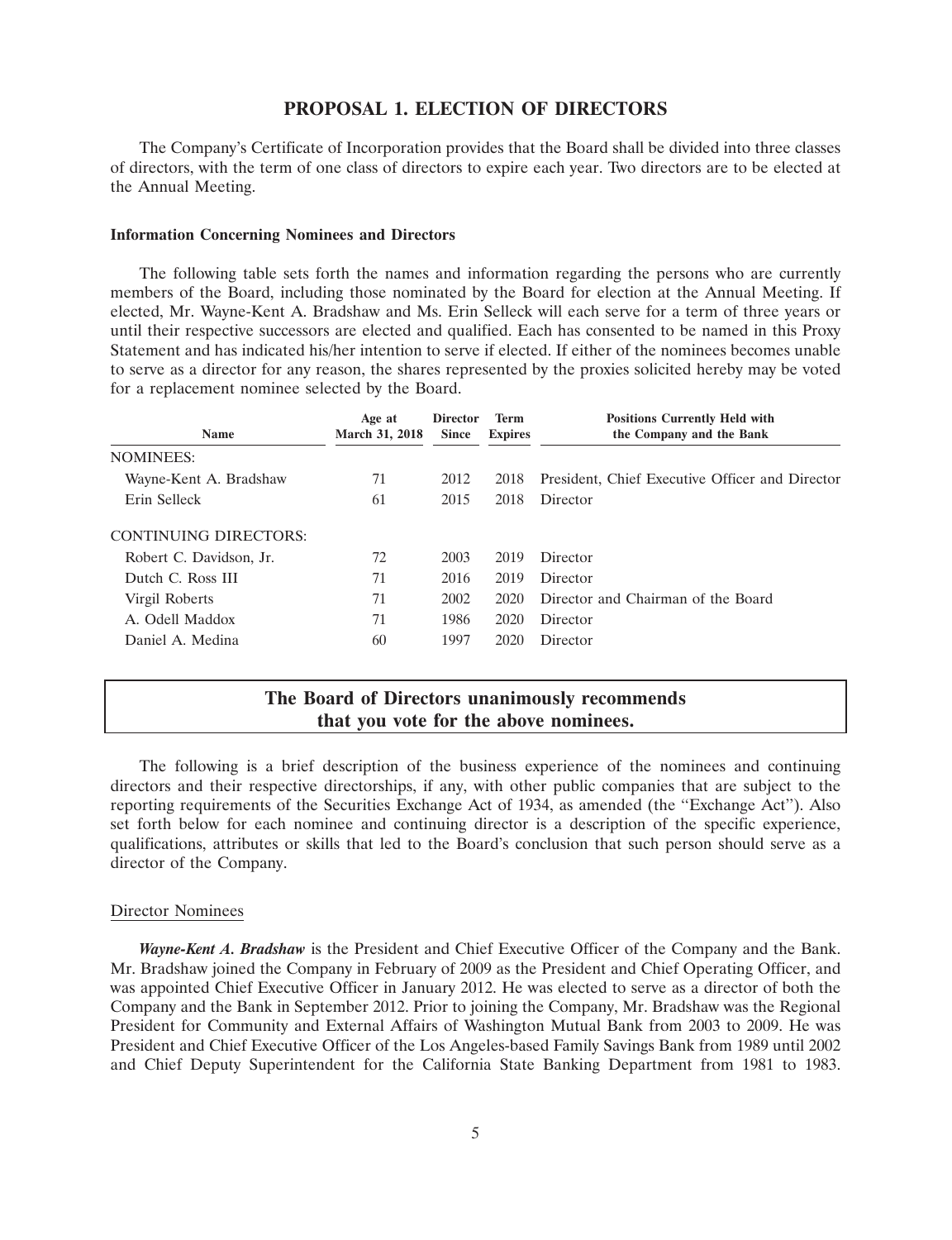Mr. Bradshaw has served on many community and educational boards. He most recently served on the boards of directors of California State University Northridge, Northridge Hospital Medical Center and California Community Reinvestment Corporation. He currently serves on the boards of Western Bankers Association and Louisville High School.

Mr. Bradshaw has over 45 years of experience in financial management and banking. Mr. Bradshaw has the proven ability to plan and implement programs which optimize opportunities to accelerate profitable growth in highly competitive environments. He has extensive experience in community banking, commercial banking and as a bank regulator.

*Erin Selleck* served as Senior Executive Vice President and Treasurer of Union Bank until her retirement in 2014. In addition to her role as Union Bank's Treasurer, she served as a Policy Making Officer and Executive Committee member. Prior to joining Union Bank in 2002, she held a variety of positions within the Corporate Treasury department at Bank of America. She is currently serving on the Advisory Boards of three small private companies. She has served on the Board of Directors for numerous non-profit organizations and currently is a member of the Board of Directors for Heal the Bay.

Ms. Selleck has extensive experience in finance and in banking. She has comprehensive expertise in all treasury functions including investments, funding and liquidity, interest rate risk, capital management, and investor relations. As a banker for more than 25 years, she has deep knowledge of the capital markets and of the regulatory landscape in banking. Ms. Selleck also has extensive executive management experience with driving growth and profitability, guiding strategy including mergers and acquisitions, and providing effective oversight of all enterprise risks including cyber-security.

#### Continuing Directors

*Robert C. Davidson, Jr.* served, until his retirement in 2007, in the position of Chairman and Chief Executive Officer of Surface Protection Industries, a paint and specialty coatings manufacturing company he founded in 1978, that became one of the leading African American-owned manufacturing companies in California. Previously, from 1972 to 1974, he co-founded and served as Vice President of Urban National Corporation, a private venture capital corporation that was focused specifically on investing in minoritycontrolled businesses. Mr. Davidson currently also serves on the boards of directors of Morehouse College (Chairman Emeritus), Art Center College of Design (Chairman), Jacobs Engineering Group, Inc. (a publicly traded professional service company), Cedars-Sinai Medical Center (Emeritus Member) and the University Of Chicago Graduate School Of Business Advisory Council.

Mr. Davidson has extensive entrepreneurial experience in developing and managing small and medium-sized businesses. He has hands-on experience in marketing and sales, human resources and strategic planning and implementation. He has a long history with and extensive knowledge of the Company and of the markets and communities in which the Company operates. We believe this knowledge and experience qualifies him to serve on our Board.

*Dutch C. Ross III* is President and Chief Executive Officer of Economic Resources Corporation (ERC), a non-profit corporation with a mission of promoting economic development and job creation in underserved neighborhoods. Mr. Ross has served in that capacity since 1996. Prior to joining ERC, from January 1975 to December 1995, Mr. Ross held a variety of managerial, financial and planning positions in the corporate headquarters, and divisional and subsidiary operations of Atlantic Richfield Company (ARCO). Over the years, Mr. Ross has been active in a number of community organizations and has served on the boards of directors of several such organizations, including Downtown Long Beach YMCA, where he served as Chairman, Genesis L.A. Economic Growth Corporation, where he currently chairs the Audit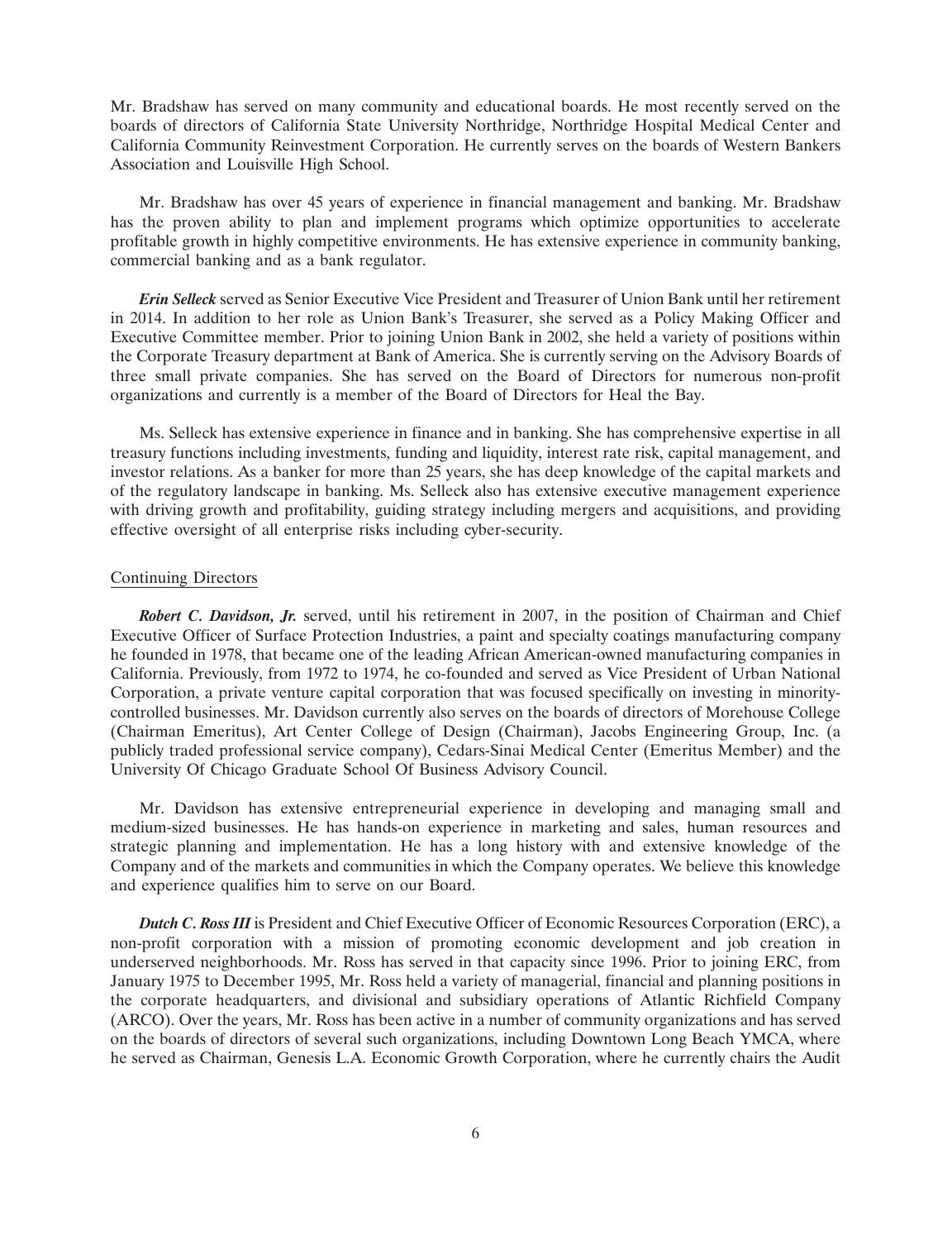Committee and also serves on the Executive Committee, and The Valley Economic Development Center, where he formerly served as Treasurer and Chairman of the Finance Committee and currently serves on the Finance and Compensation, and Nominating Committees of the board.

Mr. Ross is a financial executive with over forty years of business experience with a Fortune 500 company and non-profit economic development organizations. We believe this knowledge and experience qualifies him to serve on our Board.

*Virgil Roberts* has been the Managing Partner of Bobbitt & Roberts, a law firm representing clients in the entertainment industry, since 1996. Prior to forming Bobbitt & Roberts, Mr. Roberts was President of Solar Records from 1990 to 1996. He currently serves on the boards of directors of Community Build, Inc., Claremont Graduate School, Families in Schools, the Alliance for College Ready Public Schools, Southern California Public Radio and the James Irvine Foundation.

Mr. Roberts is the Chairman of the Board of Directors of the Company and the Bank. Mr. Roberts' qualifications to serve on the Board include his extensive legal and business experience and community leadership. Mr. Roberts serves on a number of local community boards and provides leadership to local community groups. He brings leadership, management and regulatory experience to the Board.

*A. Odell Maddox* is the Manager of Maddox Co., a real estate property management and sales company, and has served in that capacity since 1986. Mr. Maddox has worked in property management, real estate brokerage and investment businesses for over 36 years.

Mr. Maddox has extensive experience in real estate in Los Angeles, as well as significant experience in real estate lending and loan workouts. He has extensive entrepreneurial experience developing and managing small and medium-sized businesses. Mr. Maddox has a long history with and knowledge of the Company and the communities and markets in which the Company operates.

*Daniel A. Medina* has been a research analyst for Needham & Company, LLC, a New York based investment bank since October 2009. Mr. Medina has also been a Managing Director of Capital Knowledge, LLC, a consulting firm that provides financial advisory services, since 2000.

Mr. Medina has extensive experience in analyzing and valuing financial institutions and assessing their strengths and weaknesses. He also has extensive knowledge of the capital markets and mergers and acquisitions, specifically within the financial services industry.

#### **Director Independence**

We have adopted standards for director independence pursuant to the Nasdaq Stock Market (''Nasdaq'') listing standards. The Board has considered relationships, transactions and/or arrangements with each of its directors, and has determined that all of the Company's non-employee directors are ''independent'' under applicable Nasdaq listing standards and Securities and Exchange Commission (''SEC'') rules.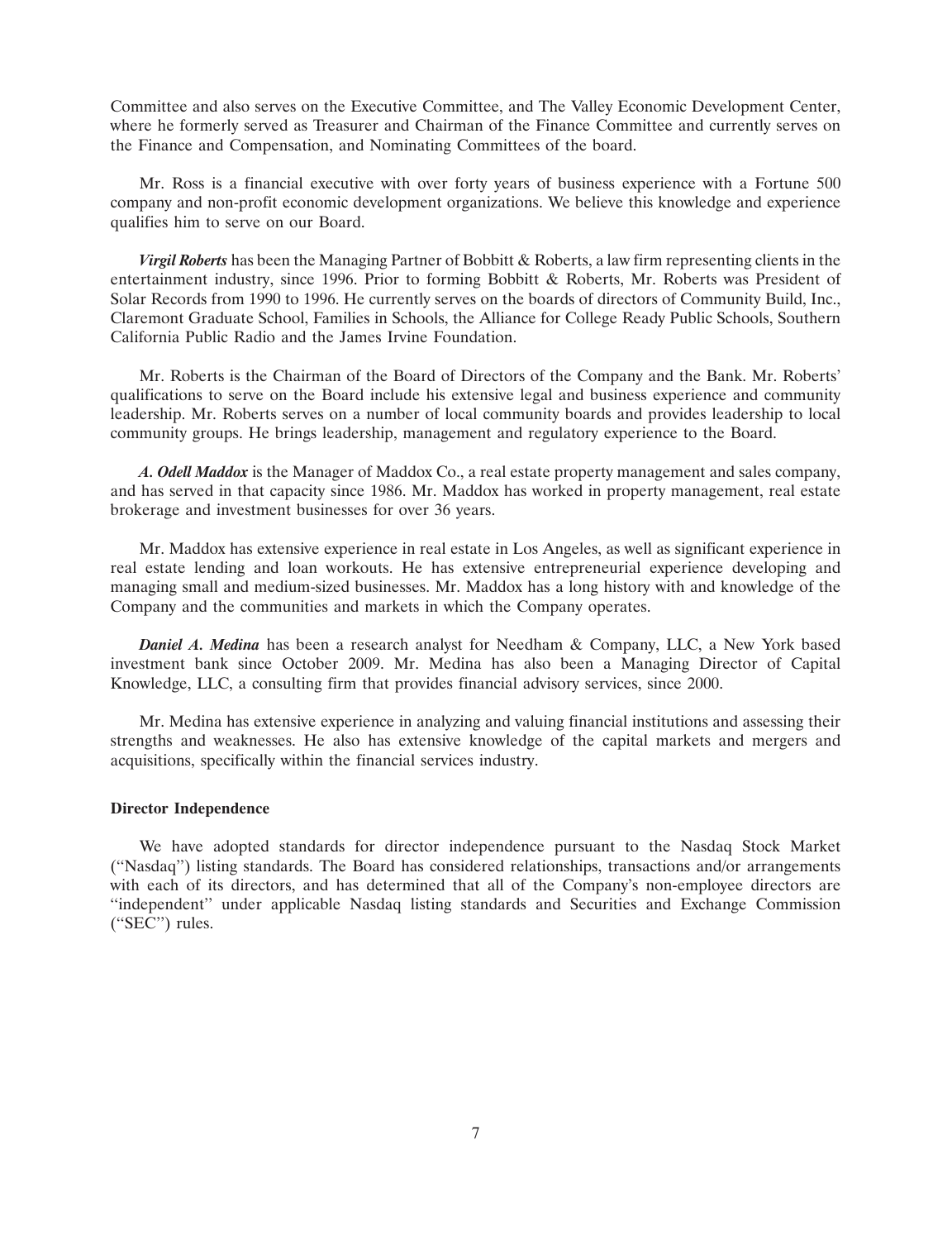#### **Board Leadership Structure**

The Company currently operates under a leadership structure in which the positions of Chairman of the Board and Chief Executive Officer of the Company are separated, such that each position is held by a different person. The position of Chairman of the Board is held by Mr. Roberts, who is an independent director. As the Chairman of the Board, Mr. Roberts provides leadership to the Board and works with the Board and executive management to define the Board's structure and coordinate its activities in the fulfillment of its responsibilities. In addition, he presides over periodic executive sessions of the Board, coordinates the agenda for meetings and serves as a liaison between the independent directors and management.

Mr. Bradshaw serves as President and Chief Executive Officer of the Company. As such, he has general charge, supervision and management of the business affairs of the Company, and is responsible for assuring that policy decisions of the Board are implemented as adopted. He, in conjunction with the Board, is responsible for the development and implementation of the Company's strategic plans.

The Board intends to continue to separate the Chairman and Chief Executive Officer positions. This structure ensures a greater role for the independent directors in the oversight of the Company and active participation of the independent directors in setting agendas and establishing priorities and procedures for the work of the Board. In addition, this structure allows Mr. Bradshaw to focus his attention on implementing the Company's strategic plans, while a separate Chairman can devote full attention to Board leadership functions. The Board will continue to periodically review our leadership structure and may make such changes in the future as it deems appropriate and in the best interests of the Company and its stockholders.

#### **Risk Oversight**

The Board's role in the Company's risk management process includes reviewing regular reports from senior management on areas of material risk to the Company, including operational, financial, legal, regulatory, strategic and reputational risks. The Board reviews these reports to enable it to understand and assess the Company's risk identification, risk management and risk mitigation strategies. While the Board has the ultimate oversight responsibility for the risk management process, various committees of both management and the Board also have responsibility for risk management. The Risk and Compliance Committee of the Bank's board of directors reviews the development, implementation and maintenance of risk management processes from a Company-wide perspective, and assesses the adequacy and effectiveness of the Company's risk management policies. In accordance with our audit committee charter, the Audit Committee assists the Board in its oversight of the Company's risk assessment and risk management policies as well as the procedures and the safety and soundness of the Company. The Loan Committee evaluates and manages credit risk and loan concentration risk, while the Internal Asset Review Committee reviews loan classifications and loss risk in the Bank's loan portfolio. In addition, the Asset and Liability Committee manages investment, interest rate, and financial risk exposure, the Compensation and Benefits Committee oversees the management of risks relating to our executive and non-executive compensation plans and arrangements and the Corporate Governance Committee manages risks associated with the independence of the Board, potential conflicts of interest, and overall governance of the Company. While each committee oversees certain risks and the management of such risks, the entire Board is regularly informed of such risks through committee and management reports.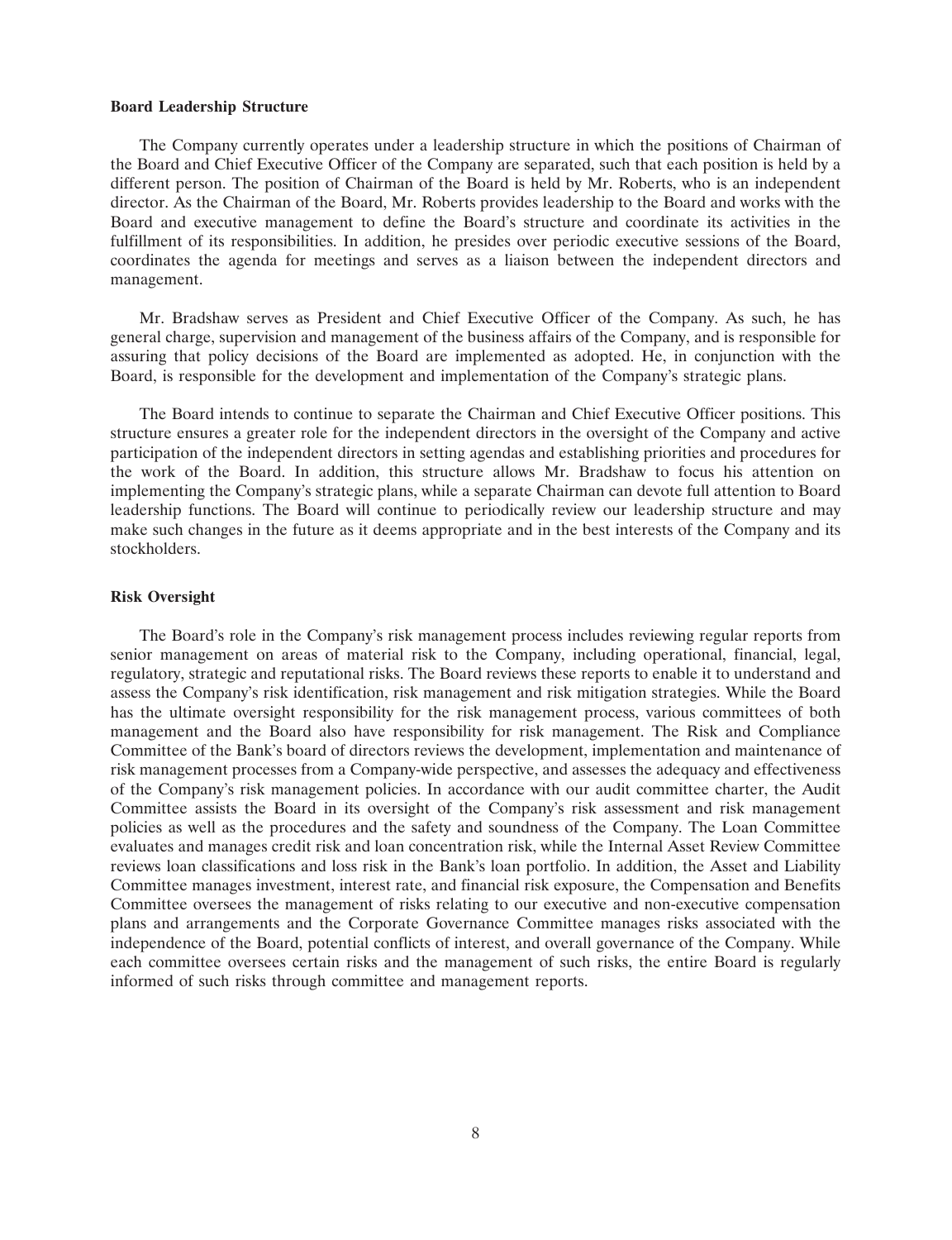#### **Identifying and Evaluating Nominees for Director**

The Company's Corporate Governance Committee is charged with the responsibilities of identifying and recommending candidates to be nominated for election as directors. The committee considers candidates suggested by its members, other directors and stockholders in anticipation of upcoming director elections and other potential or expected Board vacancies. The committee will consider candidates nominated by stockholders provided that the stockholder submitting a nomination has complied with procedures set forth in the Company's Bylaws. See ''Stockholder Proposals for Presentation at the Annual Meeting'' for additional information regarding stockholder nominations of director candidates.

All director candidates, including those nominated by stockholders, are evaluated on the same basis. In determining the needs of the Board and the Company, the Corporate Governance Committee considers the qualifications of current directors and consults with other members of the Board, the Chief Executive Officer and, where appropriate, external advisors. Generally the committee believes that all directors should exemplify the highest standards of personal and professional integrity, have broad experience in positions with a high degree of responsibility and the ability to commit adequate time and effort to serve as a director. Director candidates who are not current directors are interviewed by members of the committee and the Chief Executive Officer and the results of those interviews are considered by the committee and the Board in their deliberations.

Neither the Corporate Governance Committee nor the Board has a formal policy on the consideration of diversity in identifying director candidates, although both consider diversity when identifying and evaluating candidates. The Board may require a candidate to be sufficiently diverse from the other Board members, in ethnicity, gender, educational, professional and/or managerial backgrounds and experience, to provide a range of perspectives and interests among the members of the Board.

#### **Committees and Meetings of the Board**

The Company has three standing Board committees: the Audit Committee, the Compensation and Benefits Committee and the Corporate Governance Committee. The Board of Directors of the Bank has six committees: the Audit Committee, the Risk and Compliance Committee, the Compensation and Benefits Committee, the Internal Asset Review Committee, the Loan Committee and the Corporate Governance Committee.

#### Company Committees

The **Audit Committee** consists of Ms. Selleck (Chairwoman) and Messrs. Maddox, Roberts and Ross. This committee is responsible for the engagement and oversight of the Company's independent registered public accounting firm. The Audit Committee, together with the corresponding committee of the Bank's Board of Directors, is also responsible for oversight of the internal audit function of the Company, assessment of accounting and internal control policies and monitoring of regulatory compliance. The Audit Committee held 14 meetings during 2017. The Audit Committee has a written charter, which was included as Appendix A to the Company's 2016 annual meeting proxy statement. All of the members of the Audit Committee are independent directors as defined under the Nasdaq listing standards. In addition, Ms. Selleck meets the definition of ''audit committee financial expert,'' as defined by the SEC.

The **Compensation and Benefits Committee** consists of Messrs. Davidson (Chairman), Medina and Roberts. This committee, together with the corresponding committee of the Bank's Board of Directors, is responsible for the oversight of salary and wage administration and various employee benefits policies and incentive compensation matters at the Company level. The Compensation and Benefits Committee has a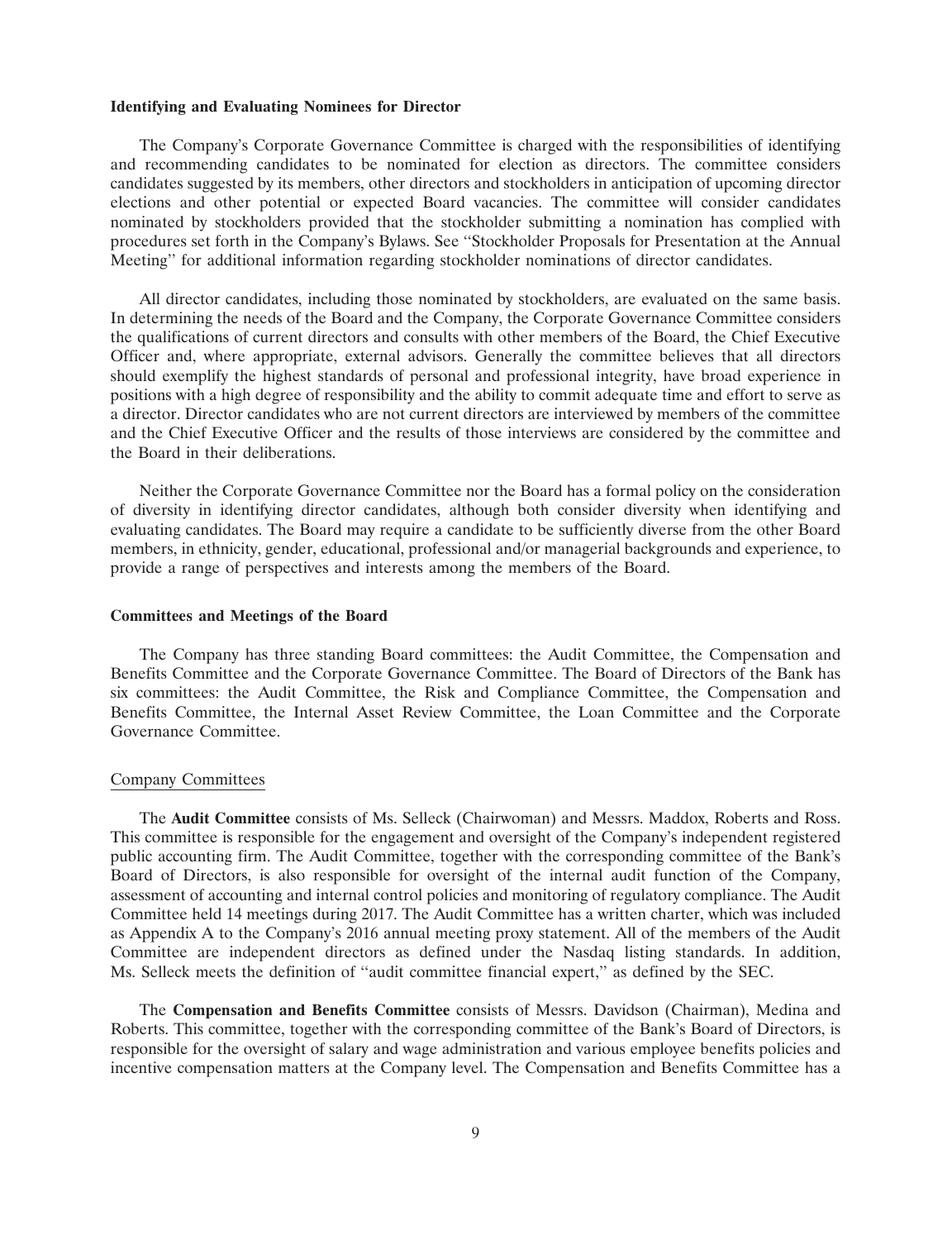written charter, which was included as Appendix B to the Company's 2016 annual meeting proxy statement. The Compensation and Benefits Committee held five meetings during 2017.

The Compensation and Benefits Committee is authorized to engage its own outside experts for advice. The Compensation and Benefits Committee engaged EW Business Partners, Inc. to provide advice in connection with the compensation of the Company's executives, directors and other employees and to review the Broadway Financial Corporation 2018 Long-Term Incentive Plan.

The **Corporate Governance Committee** consists of Messrs. Roberts (Chairman), Davidson and Medina. This committee is designated as the Nominating Committee of the Board and is responsible for the review of the qualifications of persons being considered for election as directors, including existing directors, and for recommending candidates for election to the Board. The Corporate Governance Committee held six meetings in 2017. Nominees for the 2018 Annual Meeting were recommended by the Corporate Governance Committee and approved by the Board. There were no nominations by stockholders. The Corporate Governance Committee's duties and responsibilities and the qualifications for director nominees are described in the Corporate Governance Committee Charter, which was included as Appendix C to the Company's 2016 annual meeting proxy statement. All of the members of the Corporate Governance Committee are independent directors as defined under the Nasdaq listing standards.

#### Bank Committees

The **Audit Committee** consists of Ms. Selleck (Chairwoman) and Messrs. Maddox, Roberts and Ross. This committee is responsible for the engagement and oversight of the Bank's independent registered public accounting firm. The Audit Committee is also responsible for oversight of the internal audit function and assessment of accounting and internal control policies. The Audit Committee held 14 meetings during 2017.

The **Risk and Compliance Committee** consists of Messrs. Medina (Chairman) and Davidson and Ms. Selleck. This Committee is responsible for monitoring regulatory compliance, including oversight of the Bank's compliance with cybersecurity-related issues. The Risk and Compliance Committee held 11 meetings during 2017.

The **Compensation and Benefits Committee** consists of Messrs. Davidson (Chairman), Medina and Roberts. This committee is responsible for the oversight of salary and wage administration and various employee benefits policies and incentive compensation matters. This Committee also evaluates the Chief Executive Officer's performance, salary and benefits, and makes recommendations regarding such matters for approval by the Board. The Compensation and Benefits Committee held five meetings during 2017.

The **Internal Asset Review Committee** consists of Messrs. Davidson (Chairman), Bradshaw and Medina. This committee is responsible for the review and approval of asset classifications and for monitoring delinquent loans and foreclosed real estate. In addition, the Internal Asset Review Committee reviews the adequacy of the Bank's allowance for loan losses. The committee held 11 meetings during 2017.

The **Loan Committee** consists of Messrs. Ross (Chairman), Maddox, Roberts and Bradshaw, Ms. Selleck, and Mr. Bellefeuille, who is not a Board member but serves as the Bank's Chief Loan Officer. The Loan Committee is responsible for developing the lending policies of the Bank, monitoring the loan portfolio and compliance with established policies and approving specific loans in accordance with the Bank's loan policy. The Loan Committee held nine meetings during 2017.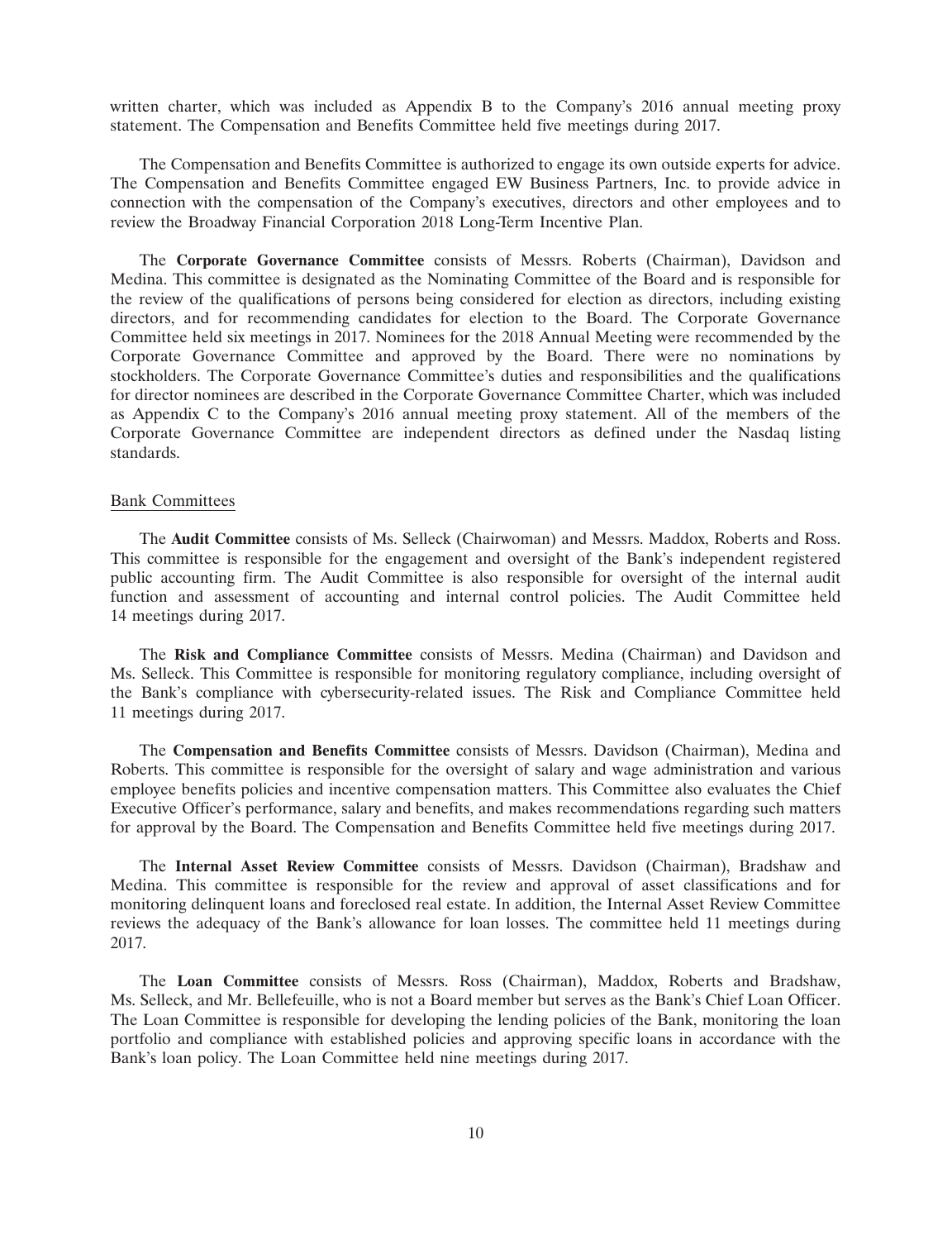The **Corporate Governance Committee** consists of Messrs. Roberts (Chairman), Davidson and Medina. This committee is responsible for the review of the qualifications of persons being considered for election to the board of directors of the Bank, including existing directors, and for nominating candidates for such election. The Corporate Governance Committee held six meetings during 2017.

#### Board Meetings

The Boards of Directors of the Bank and the Company each held 11 regular meetings during 2017. All directors attended at least 75% of all meetings held during 2017 by the Company's Board of Directors and the committees of the Board on which they served.

### Director Attendance at Annual Meetings

The Company encourages all members of the Board to attend the annual meeting of stockholders. Mr. Bradshaw and all of the then-serving outside directors of the Company attended the 2017 Annual Meeting of Stockholders.

#### **Communications with the Board**

The Board has an established process for stockholder communications with the Board. Stockholders may send communications to the Board or any individual director by mail addressed to: Board of Directors, Broadway Financial Corporation, 5055 Wilshire Boulevard, Suite 500, Los Angeles, California 90036. Communications addressed to the Board are reviewed by the Corporate Secretary and directed to the Chairman of the Board for further review and distribution to all members of the Board. Communications addressed to individual directors are forwarded directly to the office of the named director.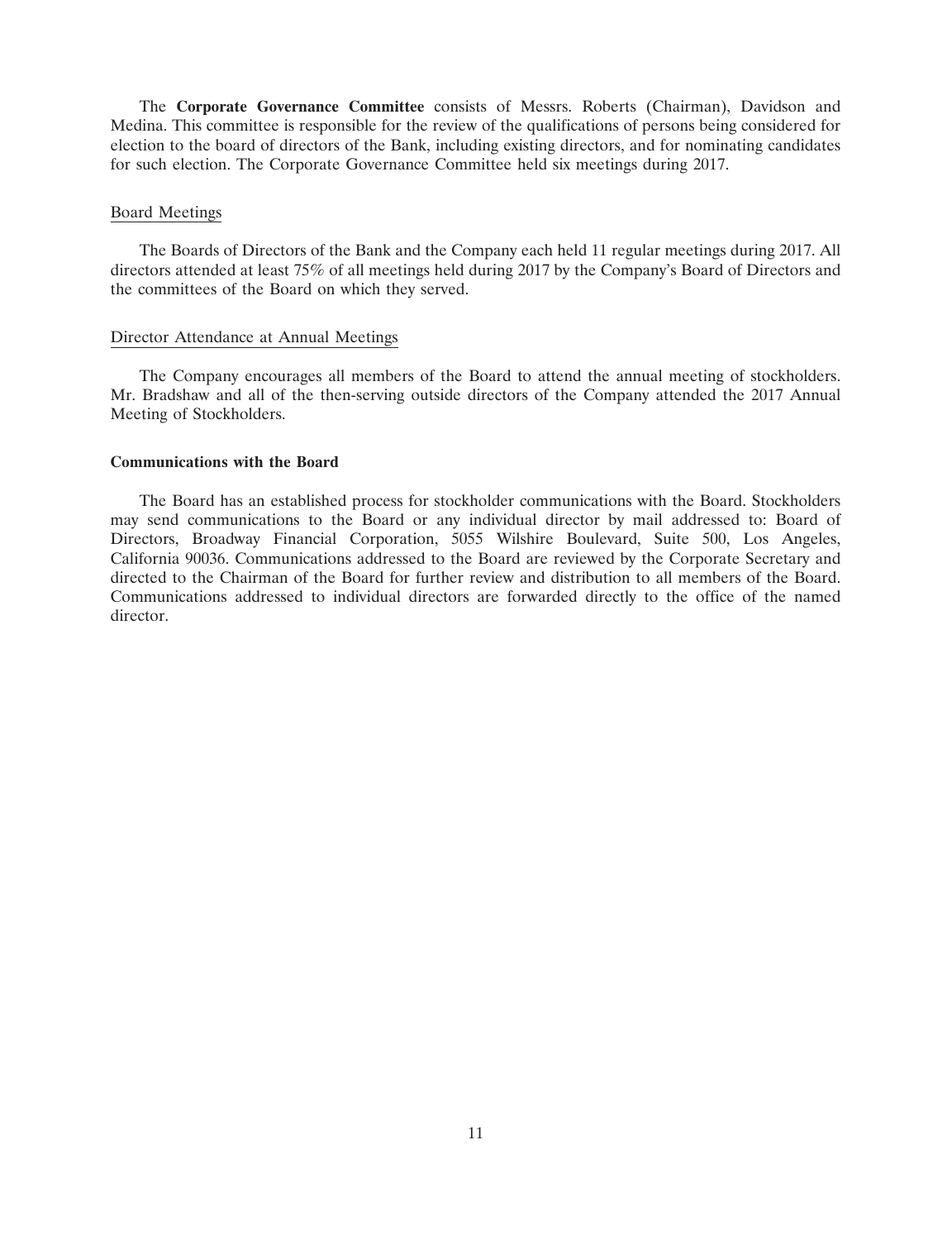## **AUDIT COMMITTEE REPORT**

*The following Audit Committee Report does not constitute soliciting material and shall not be deemed filed or incorporated by reference into any other filings by the Company under the Securities Act of 1933, as amended, or under the Exchange Act, except to the extent we specifically incorporate this Report by reference.*

The Audit Committee oversees the Company's financial reporting process on behalf of the Board. Management has the primary responsibility for the consolidated financial statements and the reporting process, including the Company's systems of internal controls. The Company's independent registered public accounting firm is responsible for auditing the Company's consolidated financial statements and expressing an opinion as to their conformity with accounting principles generally accepted in the United States.

The Audit Committee operates under a written charter approved by the Board. The Charter provides, among other things, that the Audit Committee has full authority to engage the independent auditor, independent advisors, and consultants.

In fulfilling its oversight responsibilities, the Audit Committee reviewed and discussed the audited consolidated financial statements in the Annual Report with management and the independent auditors, including a discussion of the quality, not just the acceptability, of the accounting principles applied, the reasonableness of significant judgments and the clarity of disclosures in the consolidated financial statements.

The Audit Committee reviewed with the independent registered public accounting firm such matters as are required to be discussed with the Committee under the standards of the Public Company Accounting Oversight Board (United States) (''PCAOB''), including PCAOB Auditing Standard 1301, ''Communications with Audit Committees''. In addition, the Audit Committee has discussed with the independent registered public accounting firm the auditors' independence from management and the Company, including the matters in the written disclosures received by the Committee as required by the rules of the PCAOB regarding the independence of such auditors, and has considered the compatibility of non-audit services provided by the auditors with the auditors' independence.

The Audit Committee discussed with the Company's internal and independent auditors the overall scope and plans for their respective audits. The Audit Committee meets with the internal and independent auditors, with and without management present, to discuss the results of their examinations or audits, their evaluations of the Company's internal controls and the overall quality of the Company's financial reporting.

In reliance on the reviews and discussions referred to above, the Audit Committee recommended to the Board that the audited consolidated financial statements be included in the Annual Report on Form 10-K filed with the SEC for the year ended December 31, 2017. The Audit Committee also approved the selection of Moss Adams LLP as the Company's independent registered public accounting firm for the fiscal year ended December 31, 2017.

#### **Audit Committee**

Ms. Erin Selleck, Chairwoman Mr. A. Odell Maddox Mr. Virgil Roberts Mr. Dutch C. Ross III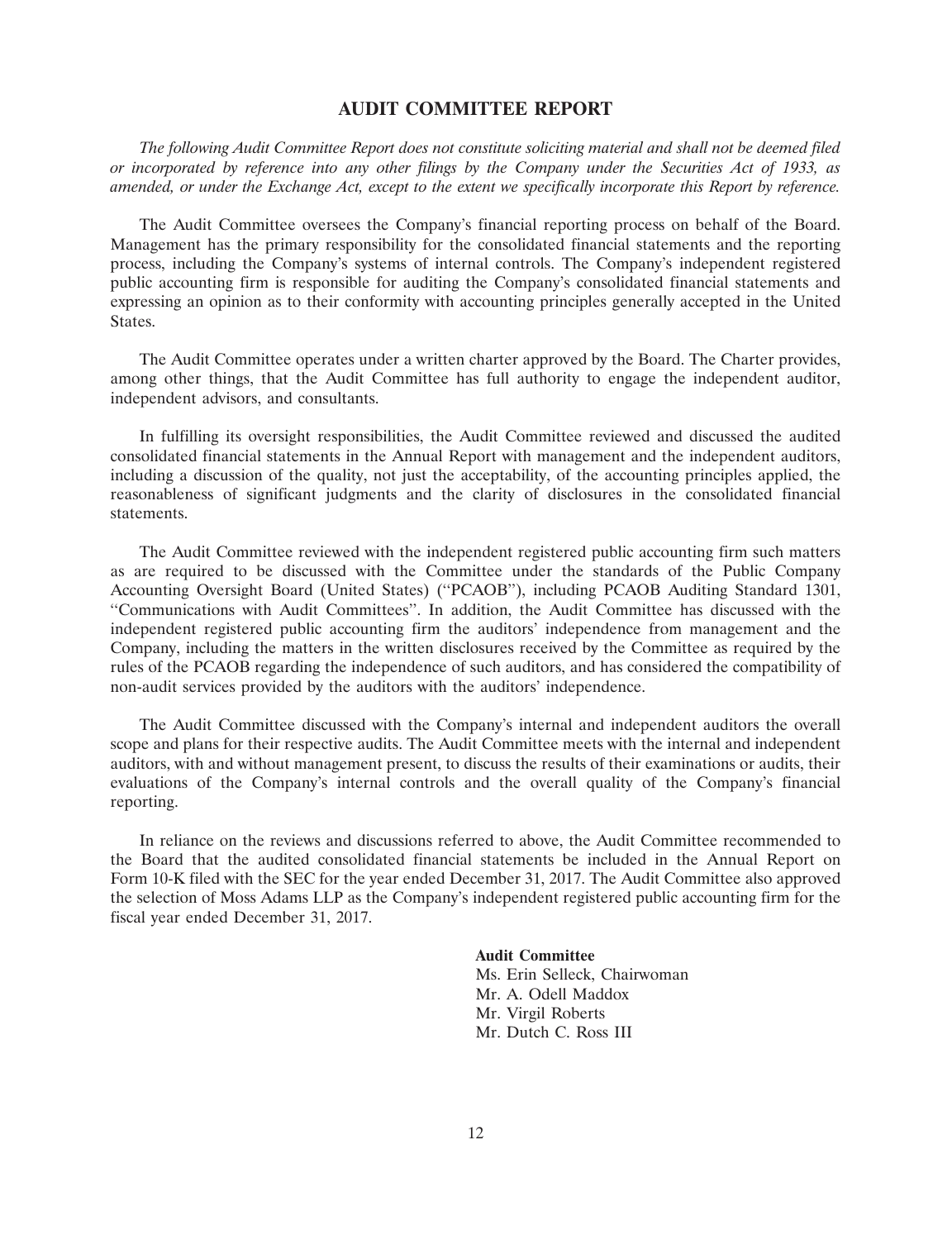# **EXECUTIVE OFFICERS**

The following table sets forth information with respect to current executive officers of the Company and the Bank who are not directors. Officers of the Company and the Bank serve at the discretion of, and are elected annually, by the respective Boards of Directors.

| <b>Name</b>         | Age <sup>(1)</sup> | Principal Occupation during the Past Five Years                                                                                                                                                                                                                                                                                                                                                                            |
|---------------------|--------------------|----------------------------------------------------------------------------------------------------------------------------------------------------------------------------------------------------------------------------------------------------------------------------------------------------------------------------------------------------------------------------------------------------------------------------|
| Brenda Battey       | 60                 | Senior Vice President and Chief Financial Officer of the Company<br>since June 2013 and the Bank since April 2013. Senior Vice President<br>and Senior Controller of Bank of Manhattan from September 2011 to<br>June 2012. Senior Vice President and Controller of Community Bank<br>from February 2010 to September 2010. Senior Vice President and<br>Controller of First Federal Bank of California from 1997 to 2009. |
| Norman Bellefeuille | 65                 | Senior Vice President and Chief Loan Officer of the Bank since July<br>2012. Lending Division Manager of Luther Burbank Savings from<br>2005 to July 2012.                                                                                                                                                                                                                                                                 |
| Ruth McCloud        | 69                 | Senior Vice President / Chief Retail Banking Officer of the Bank<br>since July 2014. Senior Vice President / Divisional Sales Manager of<br>One West Bank from January of 2010 to June 2014. Senior Vice<br>President / Sales Manager of First Federal Bank of California from<br>January 2004 to December 2009.                                                                                                           |

(1) As of March 31, 2018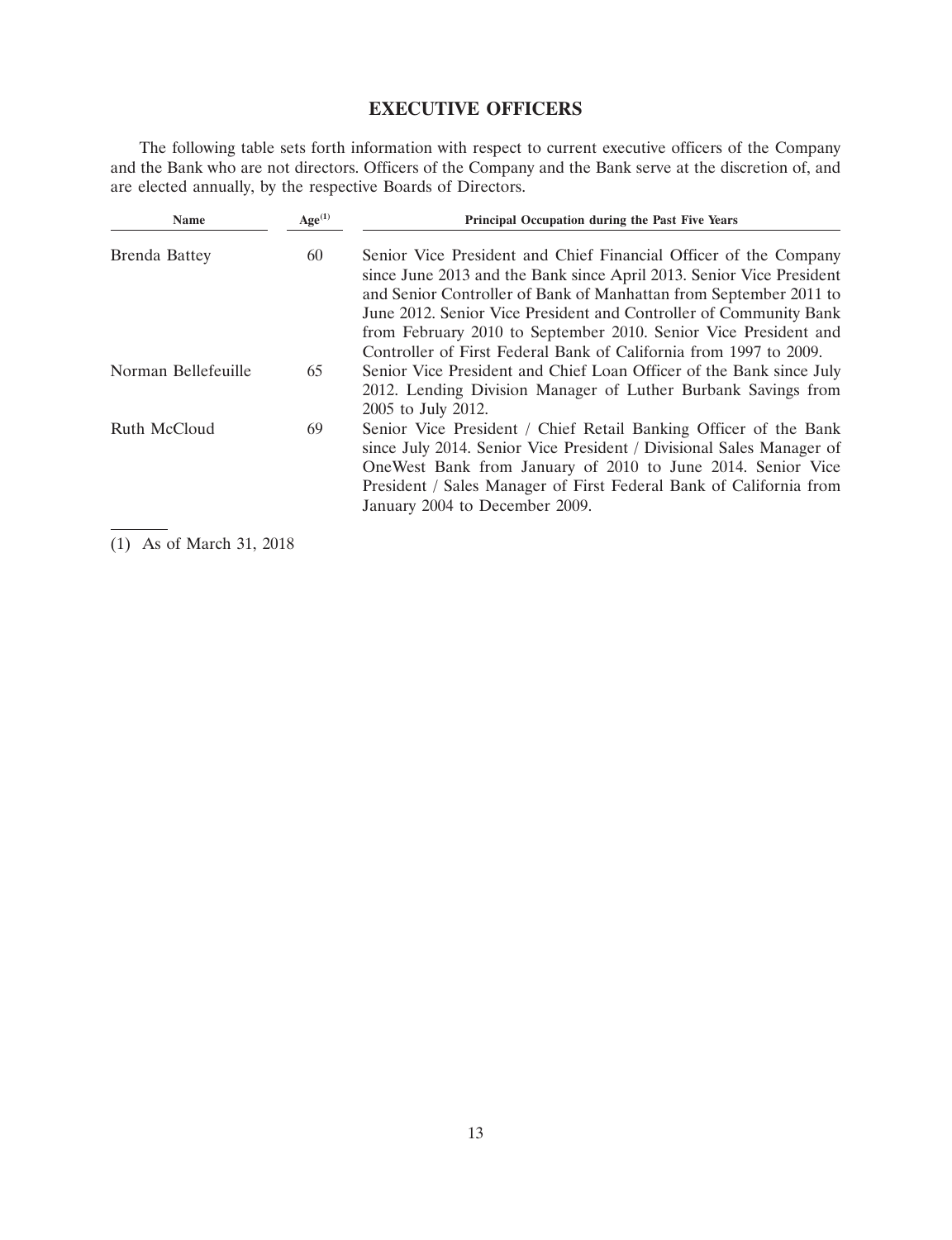# **EXECUTIVE COMPENSATION**

#### **Summary Compensation Table**

The Summary Compensation Table includes information concerning the compensation paid to or earned by our Chief Executive Officer ('CEO'') and our three other most highly compensated executive officers. Each executive is referred to herein as a named executive officer (''NEO'').

| <b>Name and Principal</b><br><b>Position</b> | Year | Salarv <sup>(1)</sup> | <b>Stock</b><br>Awards <sup><math>(2)(3)</math></sup> | Option<br>Awards $(3)$   | <b>Non-Equity</b><br><b>Incentive Plan</b><br>Compensation <sup>(4)</sup> | <b>All Other</b><br>Compensation <sup>(5)</sup> | <b>Total</b><br>$(\$)$ |
|----------------------------------------------|------|-----------------------|-------------------------------------------------------|--------------------------|---------------------------------------------------------------------------|-------------------------------------------------|------------------------|
| Wayne-Kent A. Bradshaw                       | 2017 | \$435,000             | ٠                                                     | $\overline{\phantom{a}}$ |                                                                           | \$70,299                                        | \$505,299              |
| Chief Executive Officer                      | 2016 | \$415,000             | \$224,100                                             | ٠                        |                                                                           | \$59,961                                        | \$699,061              |
|                                              | 2015 | \$400,000             | ٠                                                     | ٠                        |                                                                           | \$72,744                                        | \$472,744              |
| Brenda J. Battev                             | 2017 | \$235,323             | $\overline{\phantom{a}}$                              | $\overline{\phantom{a}}$ | \$47,065                                                                  | \$33,427                                        | \$315,815              |
| Chief Financial Officer                      | 2016 | \$228,469             | $\overline{\phantom{a}}$                              | \$64,500                 | \$45,694                                                                  | \$63,887                                        | \$402,550              |
|                                              | 2015 | \$221,815             | ٠                                                     | $\overline{\phantom{a}}$ | \$44,363                                                                  | \$53,372                                        | \$319,550              |
| Norman Bellefeuille                          | 2017 | \$248,044             | ٠                                                     | $\overline{\phantom{a}}$ | \$49,609                                                                  | \$49,129                                        | \$346,782              |
| Chief Loan Officer                           | 2016 | \$240,819             | ٠                                                     | \$86,000                 | \$48,164                                                                  | \$123,107                                       | \$498,090              |
|                                              | 2015 | \$233,805             | $\overline{\phantom{a}}$                              | $\overline{\phantom{a}}$ | \$46,761                                                                  | \$72,419                                        | \$352,985              |
| Ruth McCloud                                 | 2017 | \$200,510             | ٠                                                     | ٠                        | \$40,102                                                                  | \$28,963                                        | \$269,575              |
| <b>Chief Retail Banking Officer</b>          | 2016 | \$194,670             | ٠                                                     | \$43,000                 | \$38,934                                                                  | \$22,642                                        | \$299,246              |
|                                              | 2015 | \$189,000             | ٠                                                     | ٠                        | \$37,800                                                                  | \$54,377                                        | \$281,177              |

(1) Includes amounts deferred and contributed to the 401(k) Plan by the NEO.

(2) Relates to award of 120,483 shares of restricted stock awarded to Mr. Bradshaw pursuant to the LTIP in lieu of a cash bonus due to restrictions applicable to companies that participated in the U.S. Treasury Department's Capital Assistance Program. The awarded shares vest two years after the grant date as to 100,000 shares and three years after the date of grant as to 20,483 shares, in each case subject to a further schedule based on the extent to which assistance received from the Treasury Department is repaid.

(4) The amounts shown represent the cash incentive compensation awards earned by the NEO under the Bank's Incentive Plan for Management (''Incentive Plan''), based on the objective criteria established by the Board pursuant to the Incentive Plan at the beginning of each year. The Compensation and Benefits Committee evaluates the performance results at the beginning of the following year and approves the amounts of bonuses to be paid under the Incentive Plan.

(5) Includes amounts paid by the Company to the 401(k) account of the NEO and allocations under our Employee Stock Ownership Plan. Also includes perquisites and other benefits consisting of automobile and telephone allowances, health benefits and life insurance premiums. The amount shown for our CEO includes country club dues.

#### Incentive Compensation

The Bank's Incentive Plan for Management (''Incentive Plan'') is designed to reward management for productivity, high performance and implementing the business plan and vision of the Bank. The Compensation and Benefits Committee establishes performance objectives in advance of each year. These performance objectives are derived from the Strategic Plan, which is reviewed and approved by the Board annually, and typically covers the ensuing three years. The compensation payable under the Incentive Plan is tied directly to the attainment of the pre-established performance objectives. The Incentive Plan provides for a minimum, target and maximum incentive opportunity equal to 25%, 40% and 65%, respectively, of base salary for the CEO and 20%, 35% and 50%, respectively, of base salary for the senior executive officers. Due to restrictions applicable to companies that participated in the U.S. Treasury Department's Capital Assistance Program, the CEO cannot participate in the Incentive Plan until the aggregate financial assistance received by the Company from U.S. Treasury has been repaid.

<sup>(3)</sup> The amounts shown reflect the aggregate grant date fair value of restricted stock awards and option awards, as determined in accordance with FASB ASC Topic 718. Additional information concerning our accounting for restricted stock and options granted in 2016 is included in Note 11 of the Notes to the Consolidated Financial Statements of the Company filed with the SEC as part of the Company's Annual Report on Form 10-K for the year ended December 31, 2016.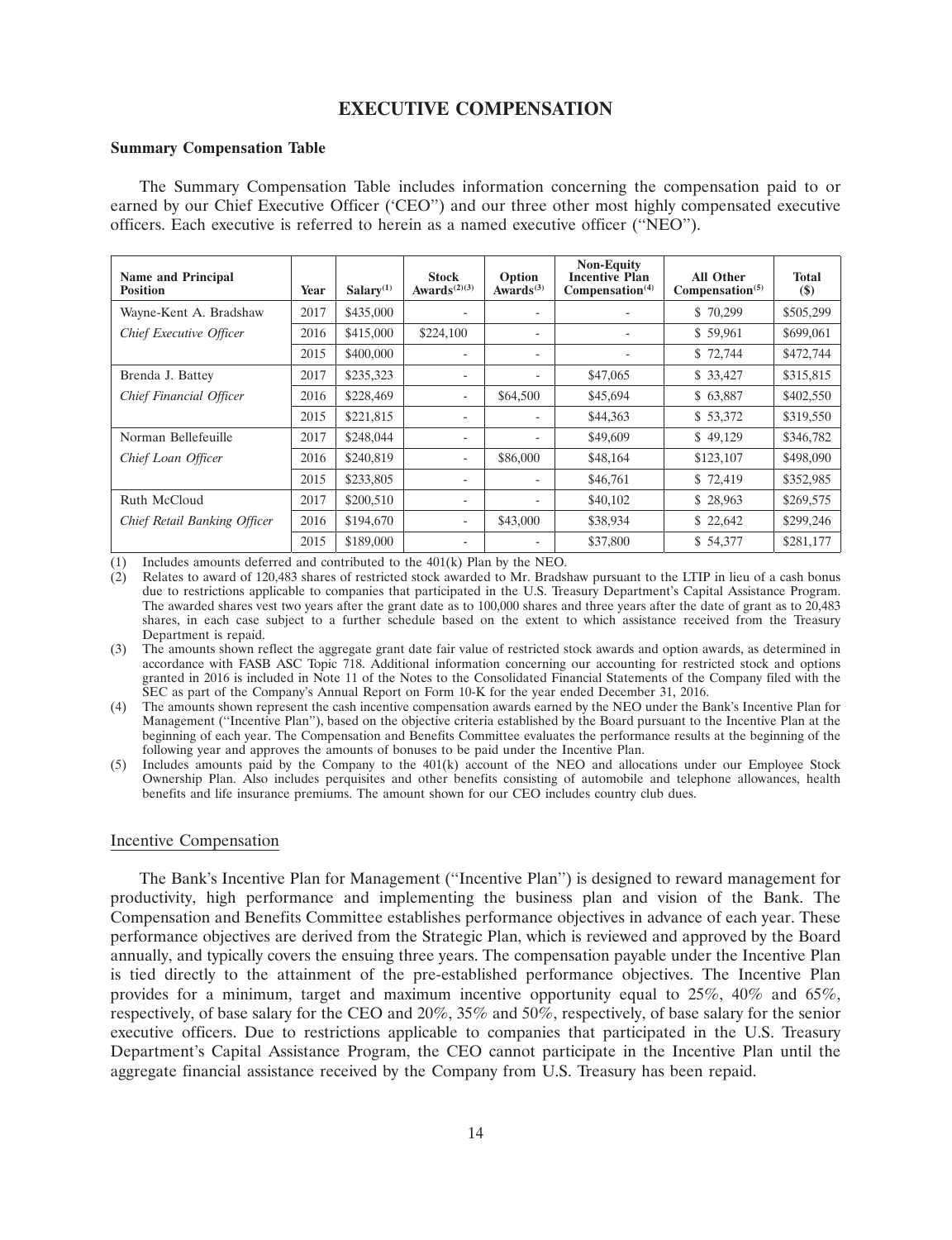In order for the Incentive Plan participants to receive any form of payout, a minimum financial threshold of 80% of the Board approved consolidated net earnings for the Incentive Plan year must be achieved. For year 2017, the Board established specific objectives in the following areas:

- Net Earnings
- Capital
- Compliance
- Net Loan Growth
- Asset Quality
- Core Deposit Growth

At the end of the Incentive Plan year, each goal was assessed and results calculated. The Compensation and Benefits Committee, pursuant to the terms of the Incentive Plan, determined that the pre-established objectives for year 2017 were achieved.

#### **Grants of Plan-Based Awards in 2017**

There were no grants of restricted stock or options to the NEOs for the year ended December 31, 2017. The CEO was awarded 129,270 of cash-settled restricted stock units (''RSUs'') during 2017. All RSUs vest at the end of two years from the date of the grant and are subject to forfeiture until vested. Each RSU entitles the CEO to receive cash equal to the fair market value of one share of common stock on the applicable payout date.

### **Outstanding Equity Awards at December 31, 2017**

The following table sets forth information concerning outstanding equity awards held by each NEO as of December 31, 2017.

|                     |                                                                                                                | <b>Option Awards</b>                                                                                             | <b>Restricted Stock Award</b>                     |                                                      |                                                                                |                                                                                             |
|---------------------|----------------------------------------------------------------------------------------------------------------|------------------------------------------------------------------------------------------------------------------|---------------------------------------------------|------------------------------------------------------|--------------------------------------------------------------------------------|---------------------------------------------------------------------------------------------|
| <b>Name</b>         | Number of<br><b>Securities</b><br><b>Underlying</b><br>Unexercised<br><b>Options</b><br>$(Exerciseable)^{(1)}$ | Number of<br><b>Securities</b><br><b>Underlying</b><br>Unexercised<br><b>Options</b><br>$(Unexerciseable)^{(2)}$ | Option<br><b>Exercise</b><br>Price <sup>(3)</sup> | Option<br><b>Expiration</b><br>$\mathbf{Date}^{(4)}$ | Number of<br><b>Shares</b><br><b>That Have</b><br><b>Not</b><br>$Vested^{(5)}$ | <b>Market</b><br>Value of<br><b>Shares That</b><br><b>Have Not</b><br>Vested <sup>(6)</sup> |
| Wayne K. Bradshaw   | 75,000                                                                                                         | ٠                                                                                                                | \$4.98                                            | 03/18/19                                             | 120,483                                                                        | \$284,340                                                                                   |
| Brenda J. Battey    | 30,000                                                                                                         | 120,000                                                                                                          | 1.62                                              | 02/24/26                                             |                                                                                |                                                                                             |
| Norman Bellefeuille | 40,000                                                                                                         | 160,000                                                                                                          | 1.62                                              | 02/24/26                                             |                                                                                |                                                                                             |
| Ruth McCloud        | 20,000                                                                                                         | 80,000                                                                                                           | 1.62                                              | 02/24/26                                             |                                                                                |                                                                                             |

(1) The stock options shown are currently exercisable.

(2) Options vest in equal annual installments on each anniversary date over a period of five years commencing on the date of grant.

- (3) Based upon the fair market value of a share of Company common stock on the date of grant.
- (4) Terms of outstanding stock options are for a period of ten years from the date the option is granted.
- (5) 100,000 shares vest on the second anniversary of the date of grant and 20,483 shares vest on the third anniversary of the date of grant.

(6) Based upon a market value of \$2.36 per share for the Company common stock as of December 31, 2017.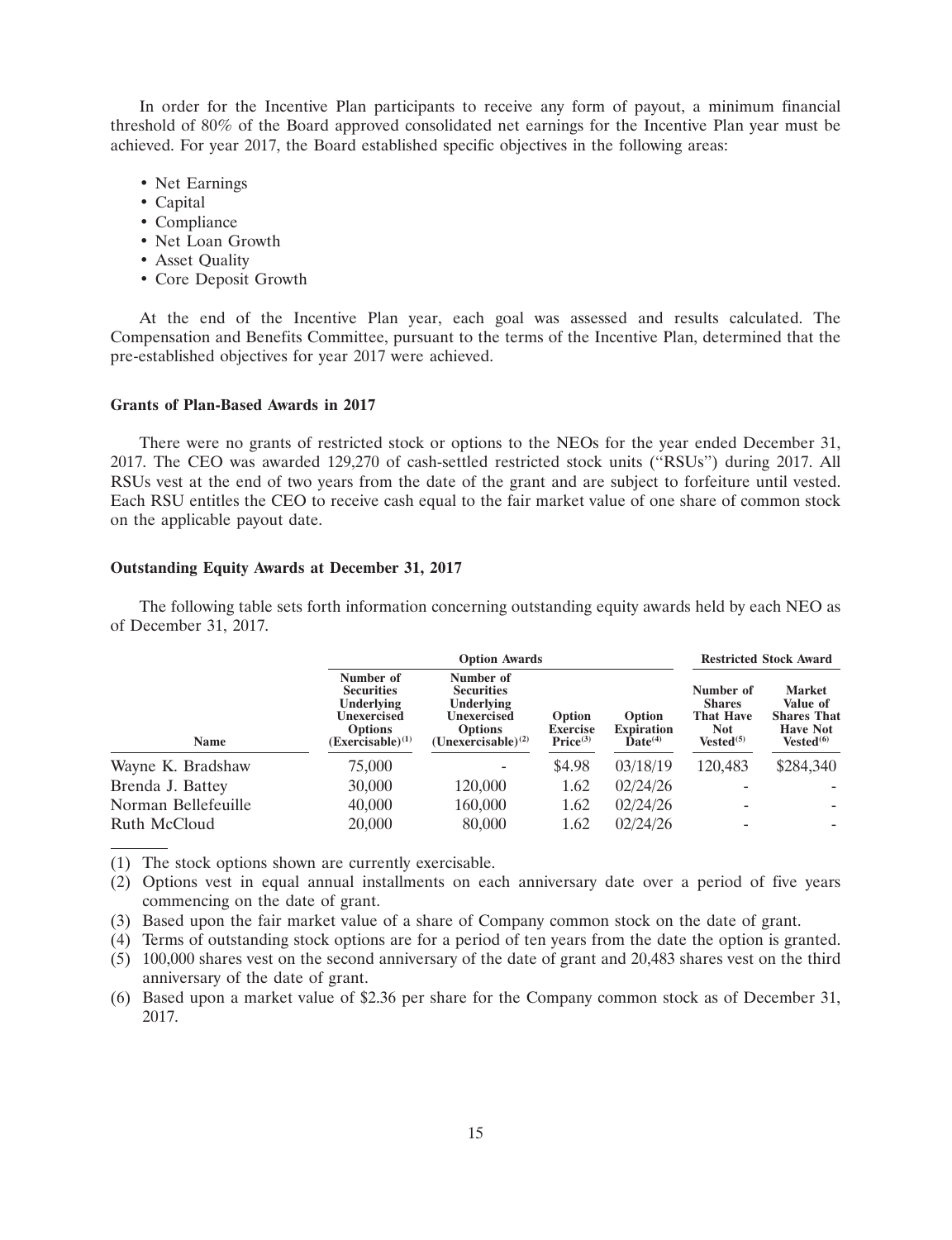# **DIRECTOR COMPENSATION**

Members of the Board of Directors of Broadway Financial Corporation do not receive separate compensation for their service on the Board of Directors of Broadway Federal Bank.

For the year ended December 31, 2017, each member of the Board received \$1,000 per meeting for attending monthly and special board meetings. The Chairman of the Board received an additional annual retainer of \$10,000. Committee members received an additional annual retainer of \$8,000 and Committee Chairpersons received an additional annual retainer of \$6,000 for such service, except for the Corporate Governance Committee Chair who received an additional annual retainer of \$4,000.

The following table summarizes the compensation paid to non-employee directors for the year ended December 31, 2017.

| Name               | <b>Fees Earned</b><br>or Paid in<br>$\text{Cash}^{(1)}$ | Stock Awards <sup><math>(2)</math></sup> | <b>All Other</b><br>Compensation <sup>(3)</sup> | <b>Total</b> |
|--------------------|---------------------------------------------------------|------------------------------------------|-------------------------------------------------|--------------|
| Robert C. Davidson | \$31,000                                                | \$7,500                                  | \$920                                           | \$39,420     |
| A. Odell Maddox    | \$19,000                                                | \$7,500                                  |                                                 | \$26,500     |
| Daniel Medina      | \$26,000                                                | \$7,500                                  |                                                 | \$33,500     |
| Virgil Roberts     | \$34,000                                                | \$7,500                                  |                                                 | \$41,500     |
| Dutch C. Ross III  | \$26,000                                                | \$7,500                                  |                                                 | \$33,500     |
| Erin Selleck       | \$26,000                                                | \$7,500                                  |                                                 | \$33,500     |

(1) Includes payments of annual retainer fees, fees paid to chairmen and members of Board committees, and meeting attendance fees.

(2) The amounts shown reflect the aggregate grant date fair value of stock awards, as determined in accordance with FASB ASC Topic 718.

(3) Includes premiums paid for dental and vision insurance.

## **CERTAIN RELATIONSHIPS AND RELATED TRANSACTIONS**

The Company's current loan policy provides that all loans made by the Company or its subsidiary to its directors and executive officers or their associates must be made on substantially the same terms, including interest rates, collateral and repayment terms, as those prevailing at the time for comparable transactions with other persons of similar creditworthiness who are not related to the Company and must not involve more than the normal risk of collectability or present other unfavorable features. As of December 31, 2017, the Company did not have any loans to related parties or affiliates.

### **SECTION 16(a) BENEFICIAL OWNERSHIP REPORTING COMPLIANCE**

Section 16(a) of the Exchange Act requires the Company's executive officers and directors, and persons who own more than 10% of the Company's Common Stock, to report to the SEC their initial ownership of shares of the Company's common stock and any subsequent changes in that ownership. Specific due dates for these reports have been established by the SEC and any late filings or failures to file are to be disclosed in this Proxy Statement. Officers, directors and greater than 10% stockholders are required by SEC rules to furnish the Company with copies of all forms that they file pursuant to Section 16(a) of the Exchange Act. Based on our review of the reports under Section 16(a) that have been furnished to us, we are not aware of any reporting person under Section 16(a) of the Exchange Act that failed to file such reports on a timely basis during the last fiscal year.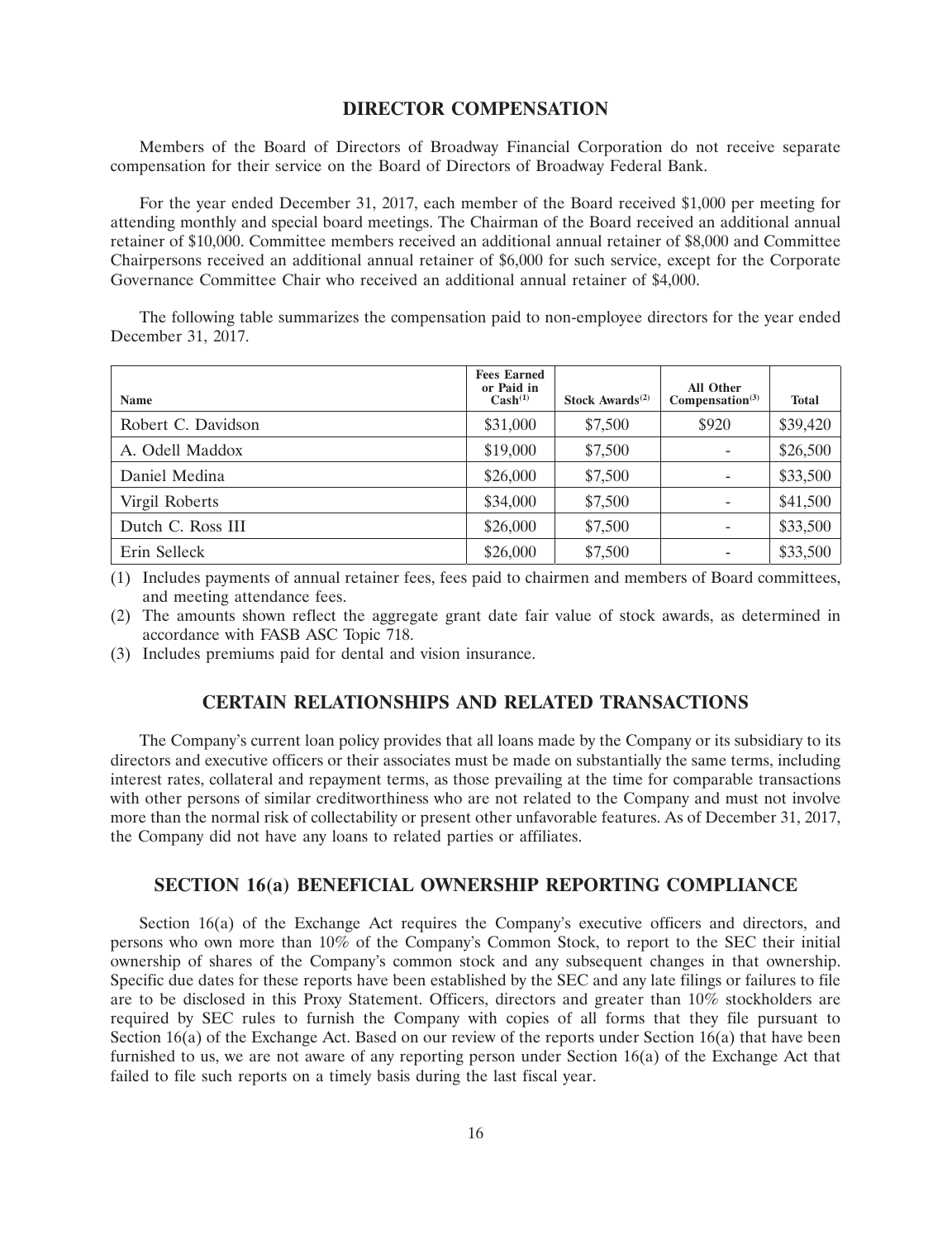# **PROPOSAL 2. RATIFICATION OF APPOINTMENT OF INDEPENDENT REGISTERED PUBLIC ACCOUNTING FIRM**

The Board has appointed Moss Adams LLP (''Moss Adams'') as the Company's independent registered public accounting firm for the fiscal year ending December 31, 2018. This appointment is being submitted to the stockholders for their consideration and ratification. If the appointment of Moss Adams is not ratified by the stockholders, the Audit Committee will consider the stockholders' vote in deciding whether to reappoint Moss Adams as independent registered public accounting firm in the future.

It is anticipated that representatives of Moss Adams will be present at the Annual Meeting. The Moss Adams representatives will be given an opportunity to make a statement, if they desire to do so, and will be available to respond to appropriate questions from stockholders. Moss Adams performed the independent audits of the Company's consolidated financial statements for the fiscal years ended December 31, 2017 and 2016.

# **The Board of Directors unanimously recommends that you vote ''FOR'' the proposal to ratify the appointment of Moss Adams LLP as the Company's independent registered public accounting firm.**

#### **Principal Accountant Fees and Services**

The Audit Committee approves each engagement before the Company's independent accountants, Moss Adams LLP, are engaged to render non-audit services for the Company or the Bank. There were no non-audit services provided by Moss Adams LLP for the years indicated. All non-audit services for the Company or the Bank were provided by another accounting firm. The Audit Committee also preapproved all of the audit and audit-related services provided by Moss Adams LLP for the years ended December 31, 2017 and 2016.

The following table sets forth the aggregate fees billed to us by Moss Adams LLP for the years indicated, inclusive of out of pocket expenses.

|                             | 2017           | 2016  |
|-----------------------------|----------------|-------|
|                             | (In thousands) |       |
| Audit fees $(1)$            | \$195          | \$168 |
| Audit-related fees $^{(2)}$ |                |       |
| Tax Fees $(3)$              | 69             |       |
|                             | \$270          | \$257 |

<sup>(1)</sup> Aggregate fees billed for professional services rendered for the audit of the Company's consolidated annual financial statements included in the Company's Annual Report on Form 10-K and for the reviews of the Company's consolidated financial statements included in the Company's Quarterly Reports on Form 10-Q.

<sup>(2)</sup> Consultation fees billed for professional services rendered for the review of a Registration Statement on Form S-8 filed with the SEC by the Company.

<sup>(3)</sup> Consists of tax filing and tax related compliance and other advisory services.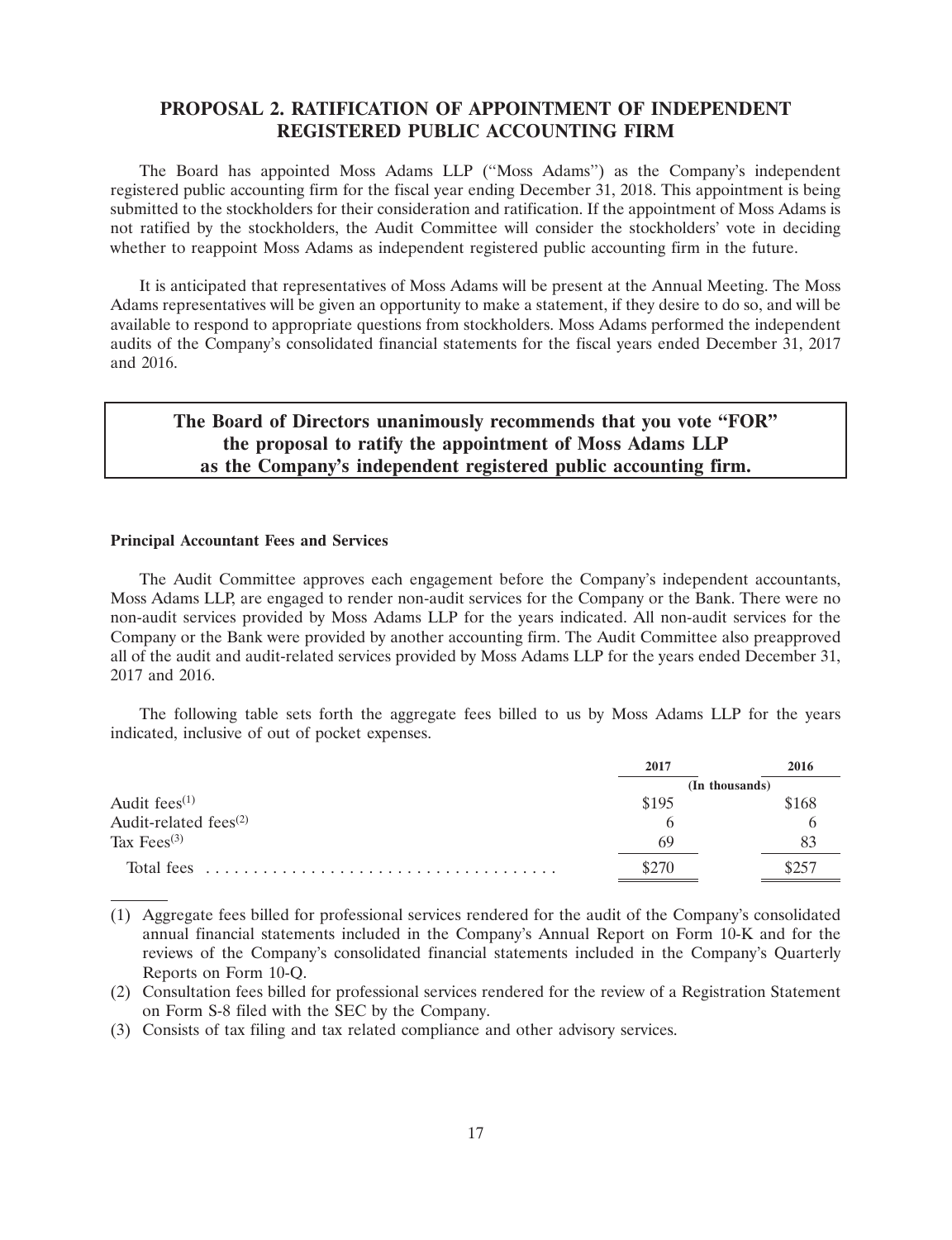# **PROPOSAL 3. APPROVAL OF BROADWAY FINANCIAL CORPORATION 2018 LONG-TERM INCENTIVE PLAN**

A proposal will be presented at the Annual Meeting to approve the Broadway Financial Corporation 2018 Long-Term Incentive Plan (the ''Plan''). The Plan was approved by the Board of Directors on April 25, 2018, subject to stockholder approval, to replace the Company's 2008 Long Term Incentive Plan, as amended (the "2008 Plan"). The 2008 Plan has expired and is no longer effective, except as to outstanding awards.

Subject to approval by the stockholders at the Annual Meeting, the Plan will be effective as of July 25, 2018 (the ''Effective Date''), and will continue in effect for ten years thereafter, unless earlier terminated by the Board. No awards may be granted under the Plan after the ten-year anniversary of the Effective Date.

A summary of the material provisions of the Plan is set forth below. A copy of the Plan is set forth in Exhibit A to this proxy statement.

### **PURPOSE**

The purposes of the Plan are to (i) attract and retain well qualified employees; (ii) motivate the Company's key employees and directors, by means of appropriate incentives, to achieve the Company's long-range goals; (iii) provide incentive compensation opportunities that are competitive with those of other similar companies; and (iv) further identify Plan Participants' interests with those of the Company's other shareholders through compensation that is based on the Company's common stock; and thereby promote the long-term interest of the Company and its subsidiary, including the growth in value of the Company's equity and enhancement of long-term shareholder return.

The Board has proposed the Plan because it believes in the merits of linking employees' overall compensation opportunities to the enhancement of long-term stockholder returns. The Company uses equity-based compensation, such as options and other Company Stock related awards, as key elements of its compensation packages. The Board has approved the Plan, and is recommending it to stockholders for approval because the Company believes it is important for the employees and directors of the Company and its subsidiary to have an equity interest in the Company, and to be eligible to receive cash incentive awards. Adoption of the Plan will help achieve this goal and is necessary in order for the Company to continue making equity awards to employees and directors at competitive levels.

#### **GENERAL**

To achieve the Board's long term incentive compensation objectives described above, the Plan provides for the grant of non-qualified and incentive stock options, stock appreciation rights (''SARs''), full value awards and cash incentive awards. Each of these is referred to in the Plan and in this summary as an "Award". The maximum number of shares of common stock of the Company ("Stock") that may be delivered to Participants and their beneficiaries under the Plan will be 1,293,109 shares.

The Plan will be administered by a committee (the ''Committee'') of two or more members of the Board who are selected by the Board. The Committee will select the persons to whom Awards under the Plan will be granted (''Participants'') within the eligibility criteria of the Plan, the types of Awards to be granted and the applicable terms, conditions, performance criteria, restrictions and other provisions of the Awards. The Committee may delegate all or any portion of its responsibilities or powers under the Plan to persons selected by it. To the extent not prohibited by applicable law or the applicable rules of any stock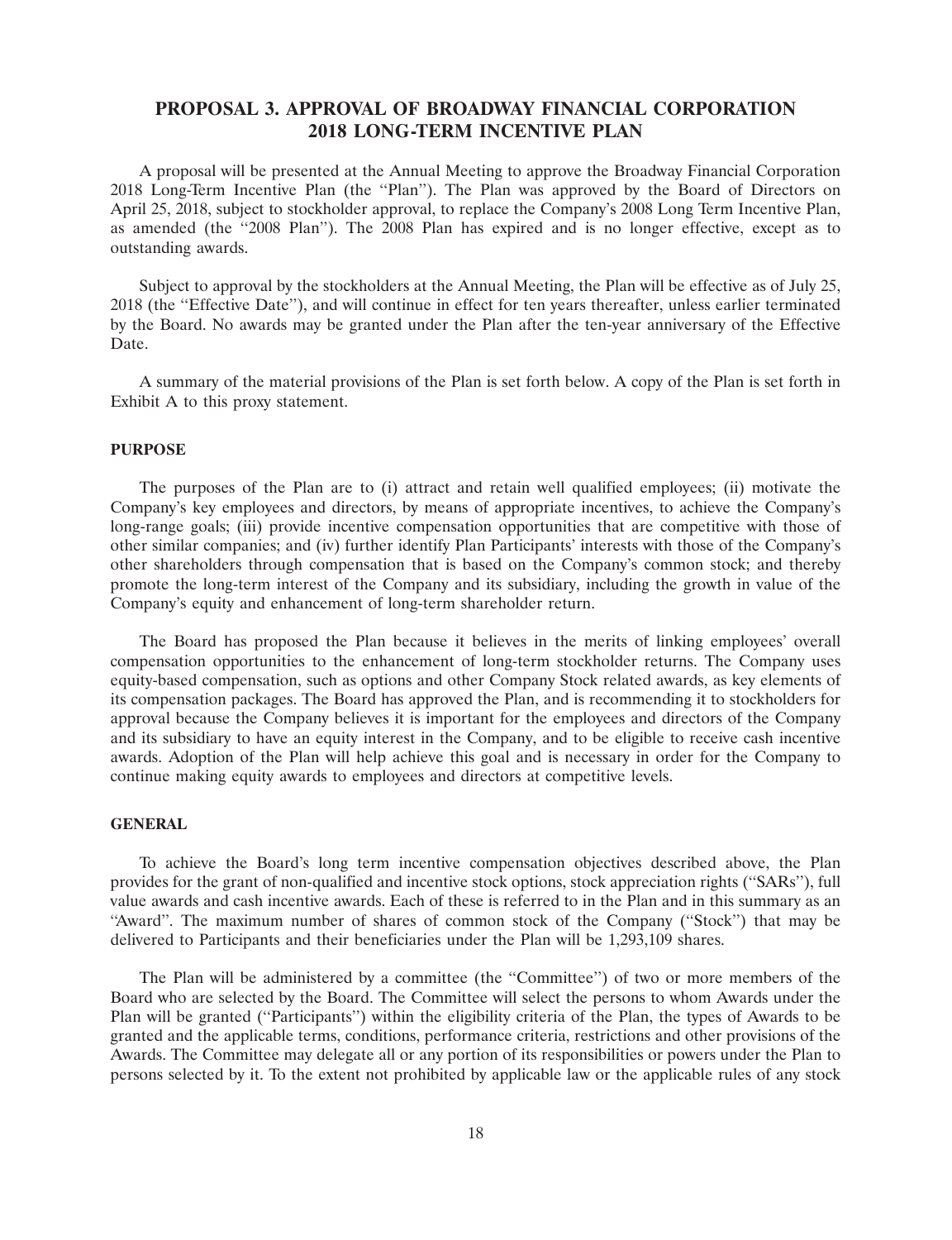exchange, the Board will be authorized to take any action under the Plan that would otherwise be the responsibility of the Committee.

The aggregate amount of all compensation granted to any member of the Board during any fiscal year of the Company, including any Awards (based on grant date Fair Market Value computed as of the date of grant in accordance with applicable financial accounting rules) and any cash retainer or meeting fee paid or provided for service on the Board or any committee thereof, or any Award granted in lieu of any such cash retainer or meeting fee, shall not exceed \$100,000.

The shares of Stock with respect to which Awards may be made under the Plan will include both currently authorized but unissued shares and, to the extent permitted by applicable law, previously issued shares that have been reacquired by the Company and are held as treasury shares, including shares purchased in the open market or in private transactions. At the discretion of the Committee, an Award under the Plan may be settled in cash rather than Stock. The closing price of the Stock on May 31, 2018 was \$2.14 per share.

In the event of a corporate transaction involving the Company (including, without limitation, any stock dividend, stock split, extraordinary cash dividend, recapitalization, reorganization, merger, consolidation, split-up, spin-off, combination or exchange of shares), the Committee may adjust Awards to preserve the benefits or potential benefits of the Awards. Action by the Committee for this purpose may include: (i) adjustment of the number and kind of shares which may be delivered under the Plan; (ii) adjustment of the number and kind of shares subject to outstanding Awards; (iii) adjustment of the exercise price of outstanding options and SARs; and (iv) any other adjustments that the Committee determines to be equitable (which may include, without limitation, (a) replacement of Awards with other Awards which the Committee determines have comparable value and which are based on stock of a company resulting from the transaction, and (b) cancellation of the Award in return for cash payment of the current value of the Award, determined as though the Award is fully vested at the time of payment, provided that in the case of an option or SAR, the amount of such payment may be the excess of the value of the Stock subject to the option or SAR at the time of the transaction over the exercise price).

Unless otherwise provided by the Committee, Awards under the Plan will not be transferable except as designated by the Participant by will or by the laws of descent and distribution.

## **ELIGIBILITY**

All employees and directors of the Company or its subsidiary, as well as consultants and other persons providing services to the Company or its subsidiary, will be eligible to become Participants in the Plan, except that non-employees may not be granted incentive stock options. As of May 31, 2018, the Company and its subsidiary had 69 employees.

### **OPTIONS**

The Committee may grant an incentive stock option or non-qualified stock option to purchase the Stock at an exercise price determined under the option. Except as described below, the exercise price for an option must not be less than the fair market value of the Stock at the time the option is granted. The exercise price of an option may not be decreased after the date of grant nor may an option be surrendered to the Company as consideration for the grant of a replacement option with a lower exercise price, except as approved by the Company's stockholders or as a result of adjustments for corporate transactions as described above. In addition, the Committee may grant options with an exercise price less than the fair market value of the Stock at the time of grant in replacement for awards under other plans assumed in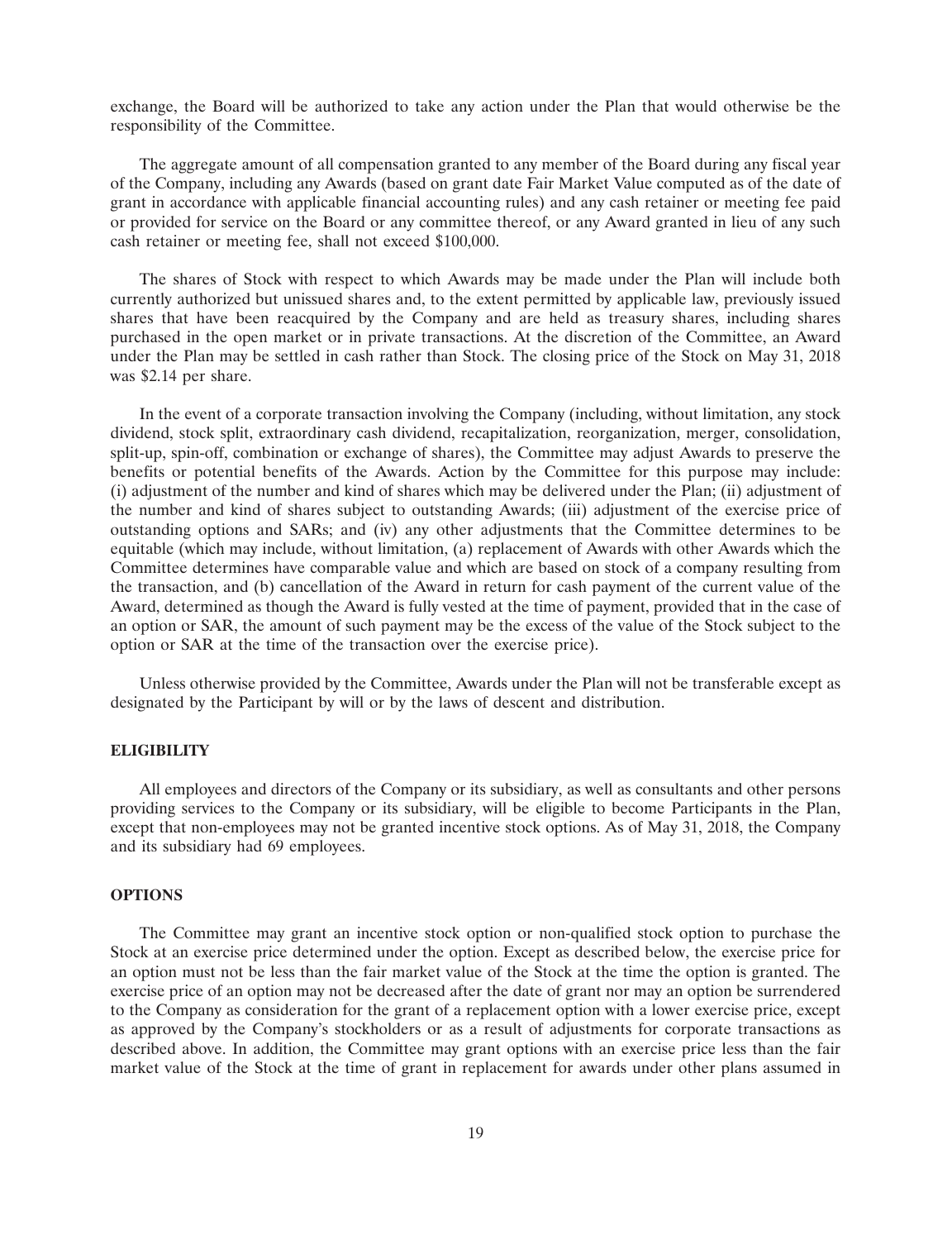connection with business combinations if the Committee determines that doing so is appropriate to preserve the benefit of the awards being replaced.

Options will be exercisable in accordance with the terms established by the Committee. The full purchase price of each share of Stock purchased upon the exercise of any option must be paid at the time of exercise of an option. Except as otherwise determined by the Committee, the purchase price of an option will be payable in cash, by promissory note, or in Stock (valued at fair market value as of the day of exercise), or a combination thereof. The Committee, in its discretion, may impose such conditions, restrictions, and contingencies on Stock acquired pursuant to the exercise of an option as the Committee determines to be desirable. In no event will an option be granted with an effective period of more than ten years after the grant date.

#### **STOCK APPRECIATION RIGHTS**

An SAR entitles the Participant to receive the amount (in cash or stock) by which the fair market value of a specified number of shares of Stock on the exercise date exceeds an exercise price established by the Committee. Except as described below, the Plan provides that the exercise price for an SAR must not be less than the fair market value of the Stock at the time the SAR is granted or, if less, the exercise price of the tandem option. In addition, the Committee may grant SARs with an exercise price less than the fair market value of the Stock at the time of grant in replacement for awards under other plans assumed in connection with business combinations if the Committee determines that doing so is appropriate to preserve the benefit of the awards being replaced. The Committee may grant an SAR independent of any option grant and may also grant an option and an SAR in tandem with each other. SARs and options granted in tandem may be granted on different dates but may have the same exercise price. SARs will be exercisable in accordance with the terms established by the Committee. The Committee, in its discretion, may impose such conditions, restrictions, and contingencies on Stock acquired pursuant to the exercise of an SAR as the Committee determines to be desirable.

### **FULL VALUE AWARDS**

The following types of ''full value awards'' may be granted pursuant to the Plan, as determined by the Committee<sup>.</sup>

- The Committee may grant shares of Stock that may be in return for previously performed services, or in return for the Participant surrendering other compensation that may be owed to the Participant.
- The Committee may grant shares of Stock that are contingent on the achievement of performance or other objectives during a specified period.
- The Committee may grant shares of stock subject to a risk of forfeiture or other restrictions that lapse upon the achievement of one or more goals relating to completion of service by the Participant, or the achievement of performance or other objectives.

Any such awards will be subject to such other conditions, restrictions and contingencies as the Committee determines. If the right to become vested in a full value award is conditioned on the completion of a specified period of service with the Company or the subsidiary, without achievement of performance measures (as described below) or other performance objectives being required as a condition of vesting, and without it being granted in lieu of other compensation, then the required period of service for full vesting will not be less than one year (subject to accelerated vesting, to the extent provided by the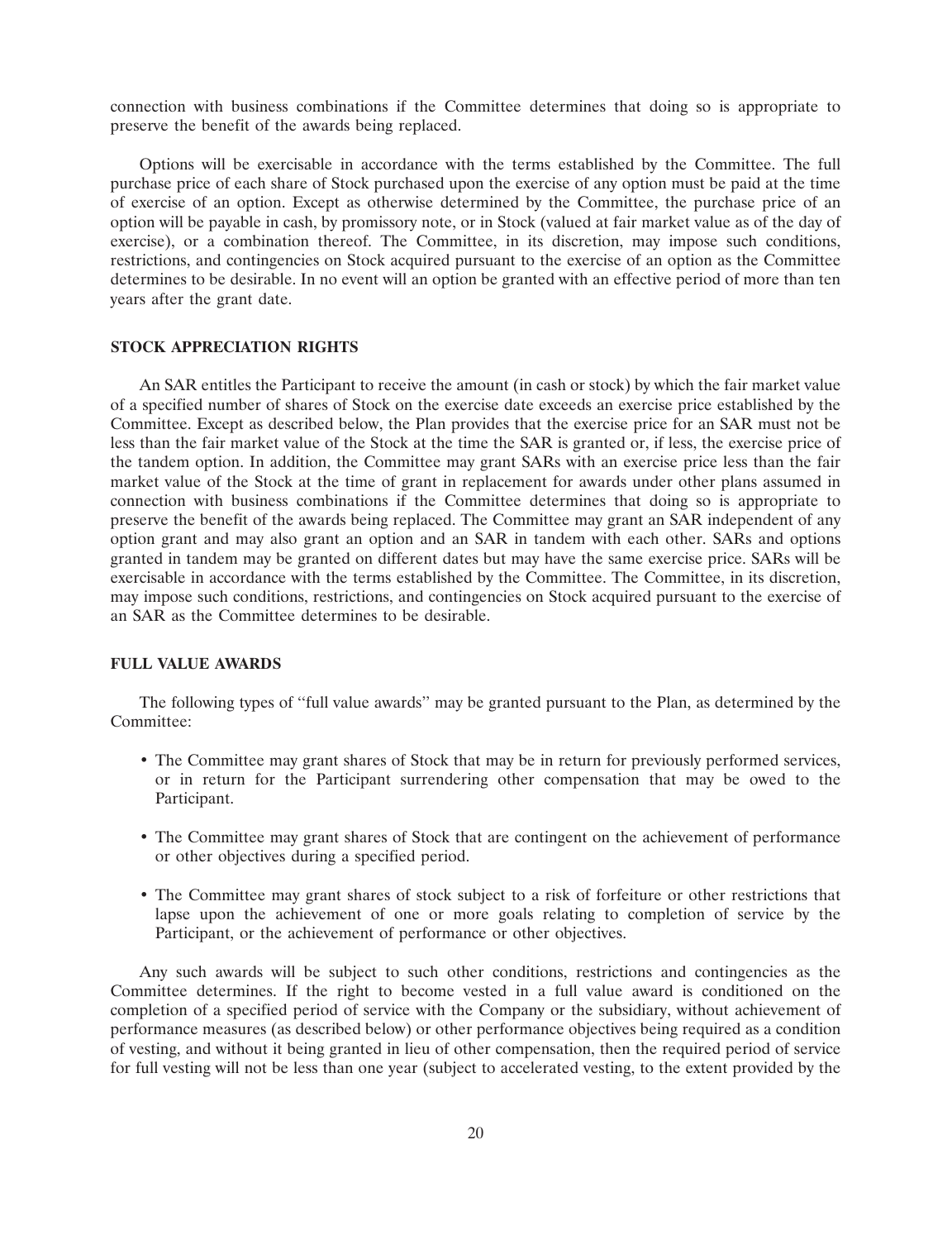Committee, in the event of the Participant's death, disability, retirement, change of control or involuntary termination).

#### **CASH INCENTIVE AWARDS**

The Committee may grant cash incentive awards (including the right to receive payment of Stock having the value equivalent to the cash otherwise payable) that may be contingent on achievement of a Participant's performance objectives over a specified period established by the Committee. The grant of cash incentive awards may also be made subject to such other conditions, restrictions and contingencies, as may be determined by the Committee.

### **CHANGE OF CONTROL**

The Plan provides that the vesting of Awards under the Plan will be accelerated in the event we experience a Change in Control. A ''Change in Control'' is defined in the Plan generally to occur when a person or group of persons acting in concert acquires beneficial ownership of, or makes a tender offer for, 20% or more of a class of the Company's or the Bank's equity securities or in the event of a merger or other form of business combination, sale of all or substantially all of the Company's or the Bank's assets, a plan of liquidation for the Company or the Bank is adopted or a solicitation of our stockholders seeking approval of any of the foregoing is made by anyone other than our Board of Directors or a majority of the Board of Directors ceases to consist of persons who were directors as of the adoption date of the Plan or persons who were nominated by such directors, or in certain other circumstances constituting a Change in Control as defined for specified regulatory purposes.

#### **AMENDMENT AND TERMINATION**

The Plan may be amended or terminated at any time by the Board, and the Board or the Committee may amend any Award granted under the Plan, provided that no amendment or termination may adversely affect the rights of any Participant under the Award granted prior to the date such amendment is adopted without the Participant's written consent. The Board may not amend the provision of the Plan related to repricing without approval of the Company's stockholders. The Plan will remain in effect as long as any Awards under it are outstanding, but no new Awards may be granted after the ten-year anniversary of the Effective Date.

## **FEDERAL INCOME TAX CONSEQUENCES**

The following discussion is intended only as a brief summary of the material U.S. federal income tax rules that are generally relevant to Plan awards as of the date of this Proxy Statement. The laws governing the tax aspects of awards are highly technical and such laws might change. The following discussion does not address state, local or non-U.S. income tax rules applicable to awards under the Plan.

#### **SARs and Stock Options**

Upon the exercise of a SAR or stock option, other than an incentive stock option, an award recipient will recognize ordinary income equal to the excess of the fair market value of the stock subject to such SAR or option on the date of exercise over the exercise price for such SAR or stock option. The Company generally will be entitled to a corresponding federal income tax deduction equal to the amount of ordinary income recognized by the recipient. Upon the sale of the stock acquired upon exercise, the recipient will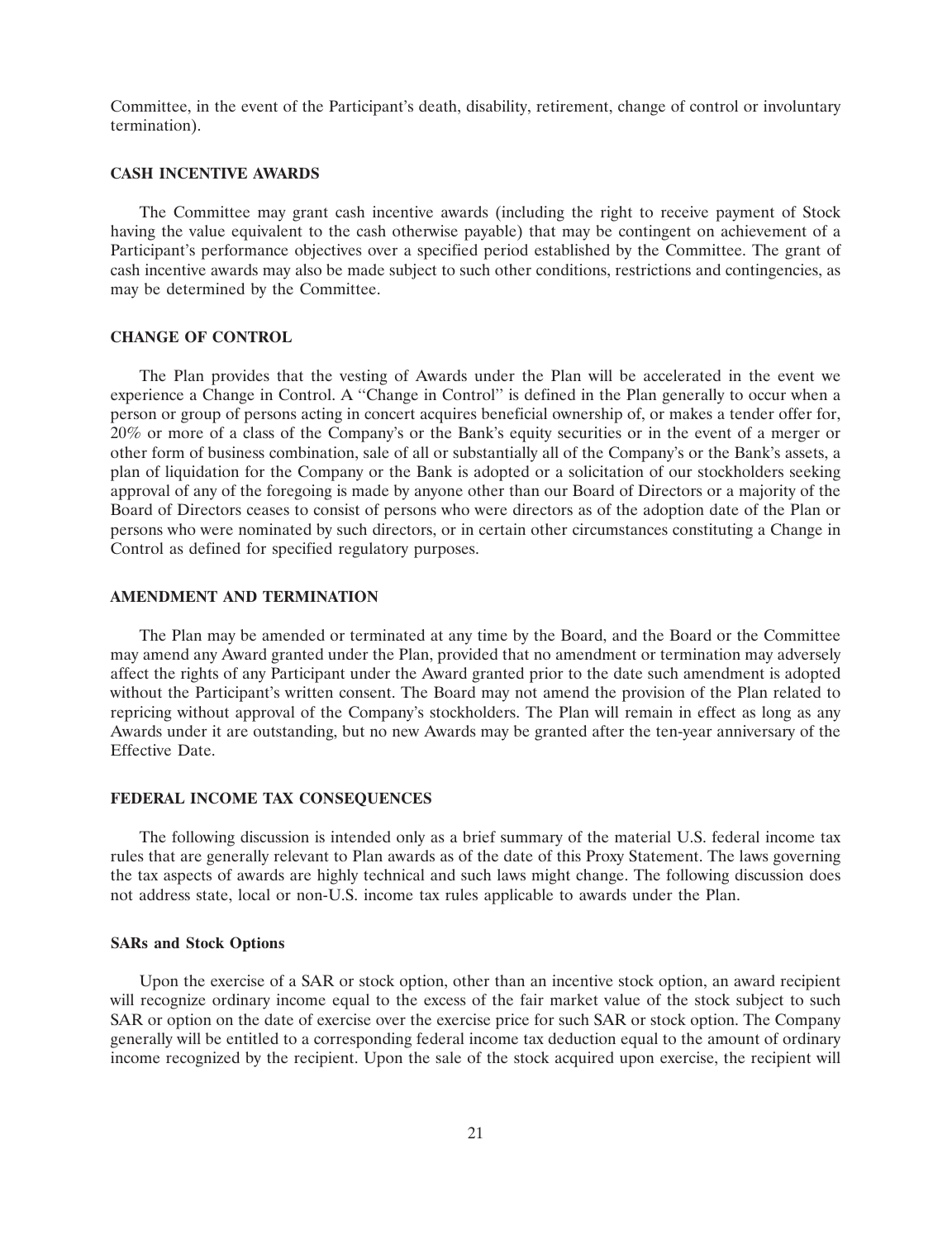generally recognize a long- or short-term capital gain or loss, depending on whether the recipient held the stock for more than one year from the date of exercise. With respect to incentive stock options, a recipient generally will not recognize taxable income when the incentive stock option is exercised, unless the recipient is subject to the alternative minimum tax. If the recipient sells the stock more than two years after the incentive stock option was granted and more than one year after the incentive stock option was exercised, the recipient will recognize a long-term capital gain or loss, measured by the difference between the sale price and the exercise price of the shares. The Company will not receive a tax deduction with respect to the exercise of an incentive stock option if the incentive stock option holding period is satisfied. Award recipients do not recognize any taxable income, and the Company is not entitled to a deduction, upon the grant of a stock appreciation right, a nonqualified stock option or an incentive stock option.

### **Other Awards**

The recipient of a full value award or cash award generally will not recognize taxable income at the time of grant as long as the award is subject to a substantial risk of forfeiture as a result of performance-based and/or service-based vesting requirements. The recipient generally will recognize ordinary income when the substantial risk of forfeiture expires or is removed unless, in the case of an award other than restricted stock, the payment of cash or issuance of stock in settlement of the award is deferred until sometime after the vesting date, in which case, the recipient generally will recognize ordinary income upon receipt of such cash or stock. The Company generally will be entitled to a corresponding deduction equal to the amount of income the recipient recognizes. If the recipient holds shares of stock received upon settlement of an award for more than one year, the capital gain or loss when the recipient sells the shares will be long-term.

#### **Internal Revenue Code Section 162(m)**

In general, Section  $162(m)$  of the U.S. tax code limits the Company's compensation deduction to \$1,000,000 paid in any tax year to any "covered employee" as defined under Section 162(m). Section 162(m) may result in all or a portion of the awards granted under the Plan to "covered employees" failing to be deductible to the Company for federal income tax purposes.

# **The Board of Directors unanimously recommends that you vote ''FOR'' the proposal to approve the Company's 2018 Long-Term Incentive Plan.**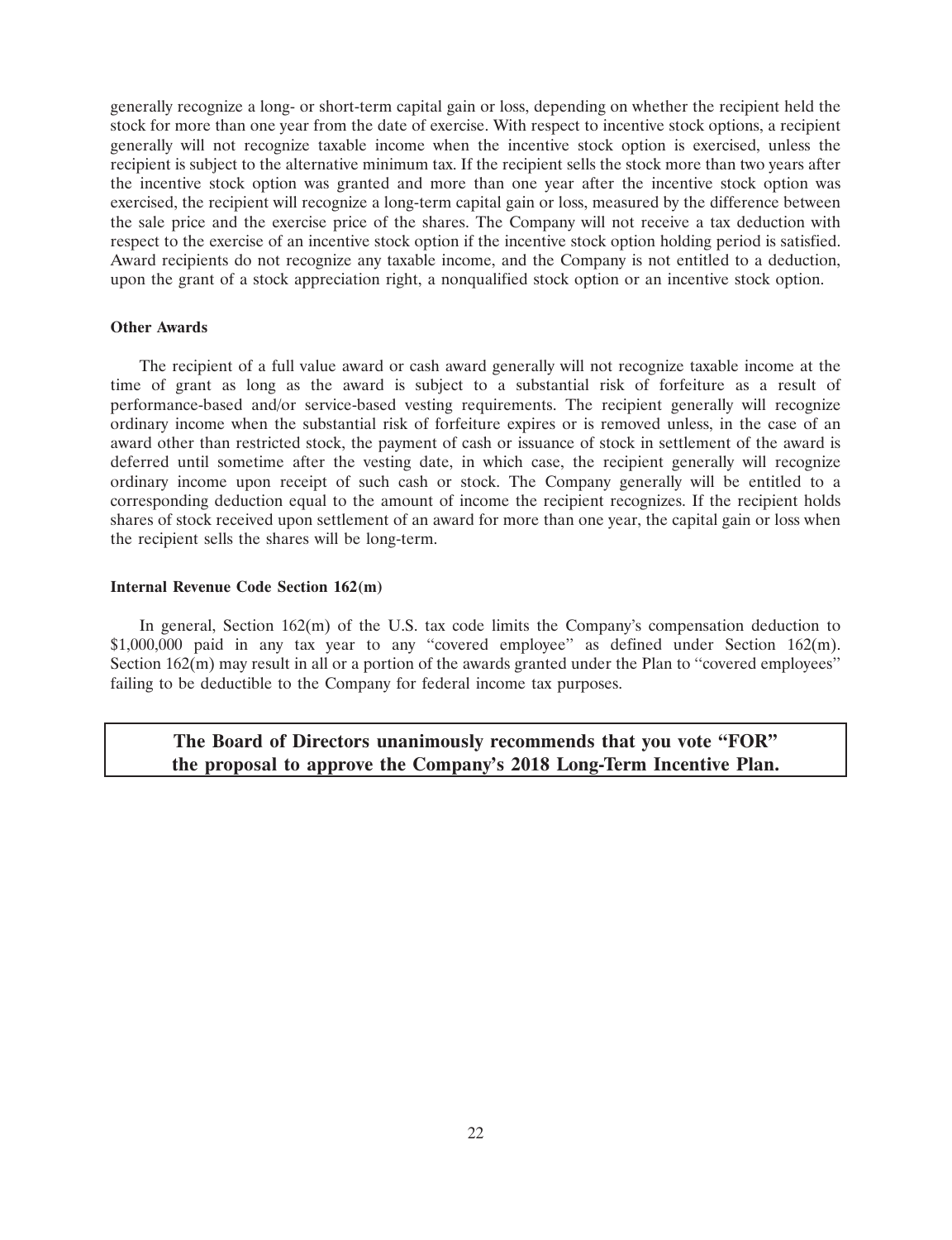# **PROPOSAL 4. ADVISORY (NON-BINDING) VOTE TO APPROVE EXECUTIVE COMPENSATION**

Our overall executive compensation program, as described in this Proxy Statement, is designed to pay for performance and directly align the interests of our executive officers with the long-term interests of our stockholders.

Our stockholders are asked to vote to approve, on an advisory (non-binding) basis, the compensation of our Named Executive Officers as disclosed in this Proxy Statement in accordance with SEC rules and the TARP rules of the U.S. Treasury Department. Accordingly, stockholders will be asked at the Annual Meeting to vote on the following resolution:

''Resolved, that the stockholders of Broadway Financial Corporation hereby approve the compensation of the Named Executive Officers as disclosed in the Summary Compensation Table of the Proxy Statement for the Annual Meeting pursuant to Item 402 of Regulation S-K.''

This vote will not be binding on the Company's Board and may not be construed as overruling a decision by the Board or create or imply any additional fiduciary duty of the Board. Nor will it affect any compensation paid or awarded to any executive officer. The Compensation and Benefits Committee and the Board may, however, take the outcome of the vote into account when considering future executive compensation arrangements.

**The Board of Directors unanimously recommends that you vote ''FOR'' the approval, on an advisory basis, of the compensation of our named executive officers as disclosed in this Proxy Statement.**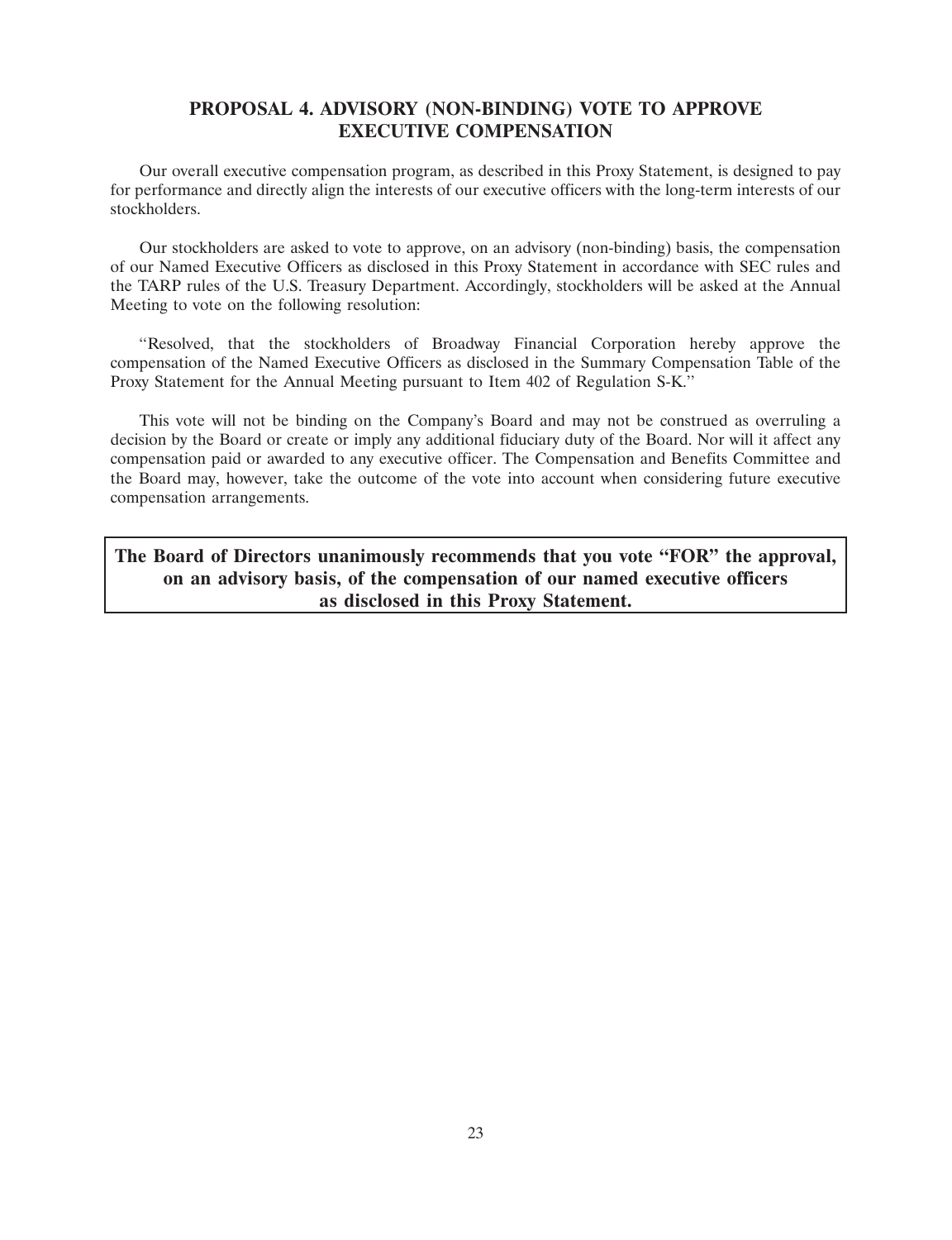# **STOCKHOLDER PROPOSALS FOR PRESENTATION AT THE ANNUAL MEETING**

Any stockholder of the Company wishing to have a proposal considered for inclusion in the Company's 2019 proxy statement must set forth the proposal in writing and file it with the Corporate Secretary of the Company on or before February 13, 2019, or such later date as may be designated by the Board if the 2019 Annual Meeting of Stockholders (the "2019 Annual Meeting") is not held in June. The Board will review any stockholder proposal that is filed as required and will determine whether such proposal meets applicable criteria for inclusion in the proxy statement and for consideration at the 2019 Annual Meeting. Except for director nominations, any stockholder may make any proposal at the 2019 Annual Meeting and the same may be discussed and considered, but unless stated in writing and filed with the Corporate Secretary of the Company on or before June 25, 2019, or such later date as may be designated by the Board if the 2019 Annual Meeting is not held in June, such proposal may only be voted upon at a meeting held at least 30 days after the Annual Meeting at which it is presented.

Under the Company's Bylaws, stockholder nominations for election of directors at the 2019 Annual Meeting may only be made pursuant to timely notice in writing received by the Corporate Secretary of the Company not less than 60 days nor more than 90 days prior to the anniversary date of the previous year's annual meeting of stockholders to be considered. The notice must state the nominee's name, age, business and residence addresses and principal occupation or employment and the class and number of shares of Common Stock beneficially owned by the nominee on the date of the notice. The required notice must also disclose certain information relating to the nominee of the type required to be disclosed in a proxy statement and in certain other filings under federal securities laws.

## **ANNUAL REPORT AND FORM 10-K**

The Company's 2017 Annual Report to Stockholders, which includes our 2017 Annual Report filed with the SEC on Form 10-K and contains the Company's consolidated financial statements for the years ended December 31, 2017 and 2016, accompanies this Proxy Statement.

Stockholders may obtain, without charge, a copy of the Company's Annual Report on Form 10-K for the year ended December 31, 2017, as filed with the SEC, without the accompanying exhibits, by sending a written request to Broadway Financial Corporation, 5055 Wilshire Boulevard, Suite 500, Los Angeles, California 90036 Attention: Alice Wong. Stockholders may obtain any of the exhibits that are referred to in the list of exhibits attached to the Annual Report on Form 10-K upon payment to the Company of the cost of furnishing them.

**BY ORDER OF THE BOARD OF DIRECTORS**

 $\mathcal{A}l\nu\iota$ **27APR201618432713**

Alice Wong Corporate Secretary June 13, 2018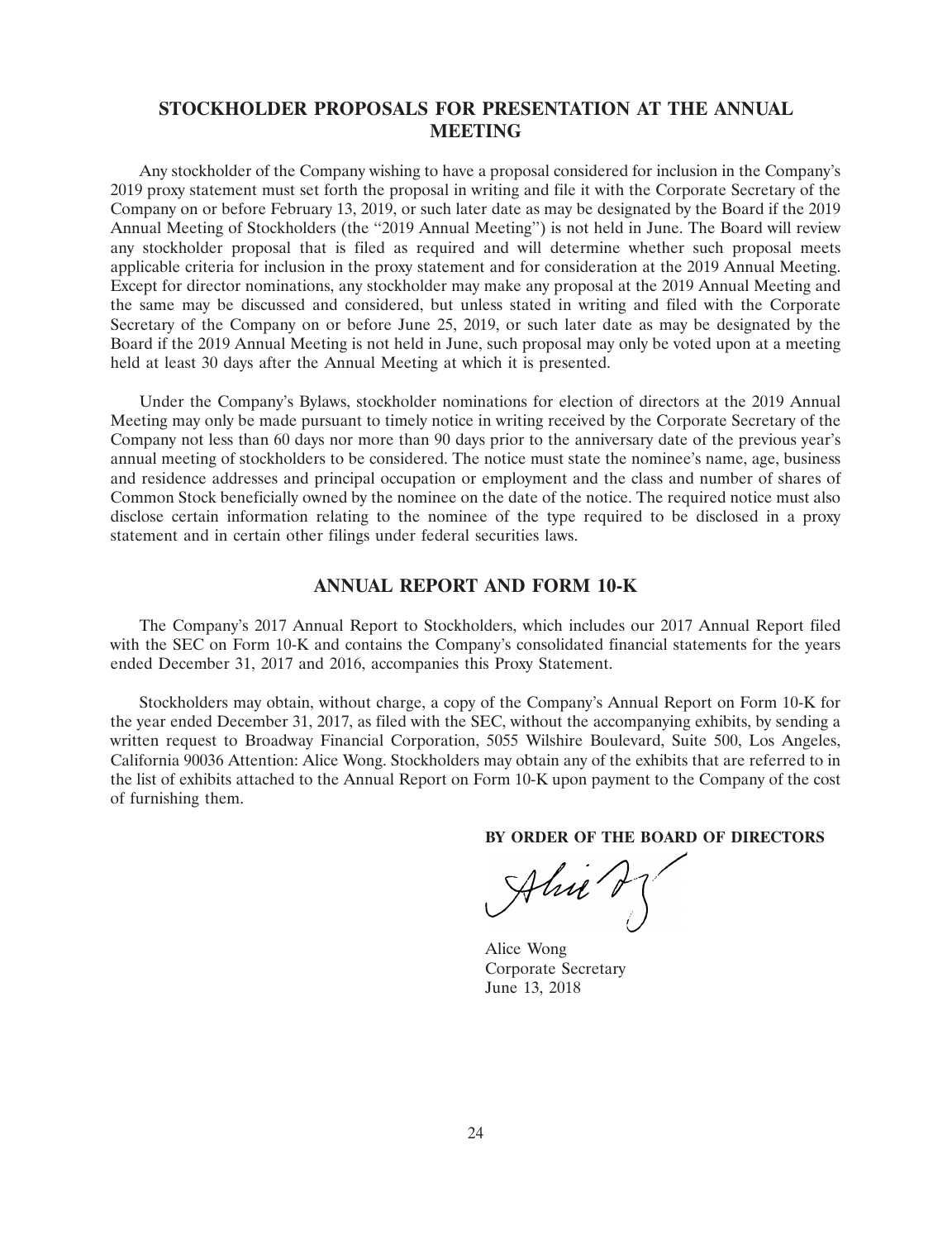# **BROADWAY FINANCIAL CORPORATION 2018 LONG-TERM INCENTIVE PLAN**

# **SECTION I GENERAL**

**1.1** *Purpose*. The Broadway Financial Corporation 2018 Long-Term Incentive Plan (the ''**Plan**'') has been established by Broadway Financial Corporation (the ''**Company**'') to **(a)** attract and retain persons eligible to participate in the Plan; **(b)** motivate Participants, by means of appropriate incentives, to achieve long-range goals; **(c)** provide incentive compensation opportunities that are competitive with those of other similar companies; and **(d)** further identify Participants' interests with those of the Company's other shareholders through compensation that is based on the Company's common stock; and thereby promote the long-term interest of the Company and the Subsidiaries, including the growth in value of the Company's equity and enhancement of long-term shareholder return.

**1.2** *Participation*. Subject to the terms and conditions of the Plan, the Committee shall determine and designate, from time to time, from among the Eligible Individuals, those persons who will be granted one or more Awards under the Plan, and thereby become ''**Participants**'' in the Plan.

**1.3** *Operation, Administration, and Definitions*. The operation and administration of the Plan, including the Awards made under the Plan, shall be subject to the provisions of SECTION V (relating to operation and administration). Capitalized terms in the Plan shall be defined as set forth in the Plan (including the definition provisions of SECTION IX).

## **SECTION II OPTIONS AND SARS**

### **2.1** *Definitions*.

**(a)** The grant of an ''Option'' entitles the Participant to purchase shares of Stock at an Exercise Price established by the Committee. Any Option granted under this SECTION II may be either an incentive stock option (an ''**ISO**'') or a non-qualified option (an ''**NQO**''), as determined in the discretion of the Committee. An ''ISO'' is an Option that is intended to satisfy the requirements applicable to an ''incentive stock option'' described in Section 422(b) of the Code. An ''**NQO**'' is an Option that is not intended to be an ''incentive stock option'' as that term is described in Section 422(b) of the Code. Each Option granted under this Plan shall be an NQO, unless the Option satisfies all of the requirements of an ISO and the Committee designates such Option as an ISO.

**(b)** A stock appreciation right (an ''**SAR**'') entitles the Participant to receive, in cash or Stock (as determined in accordance with Section 5.7), value equal to (or otherwise based on) the excess of: (i) the Fair Market Value of a specified number of shares of Stock on the date exercise; over (ii) an Exercise Price established by the Committee.

**2.2** *Exercise Price*. The ''**Exercise Price**'' of each Option and SAR granted under this SECTION II shall be established by the Committee or shall be determined by a method established by the Committee at the time the Option or SAR is granted. The Exercise Price shall not be less than one hundred percent (100%) of the Fair Market Value of a share of Stock on the date of grant (or, if greater, the par value of a share of Stock). However, in the case of an ISO granted to a Participant who, at the date of the grant, owns stock representing more than ten percent (10%) of the voting power of all classes of stock of the Company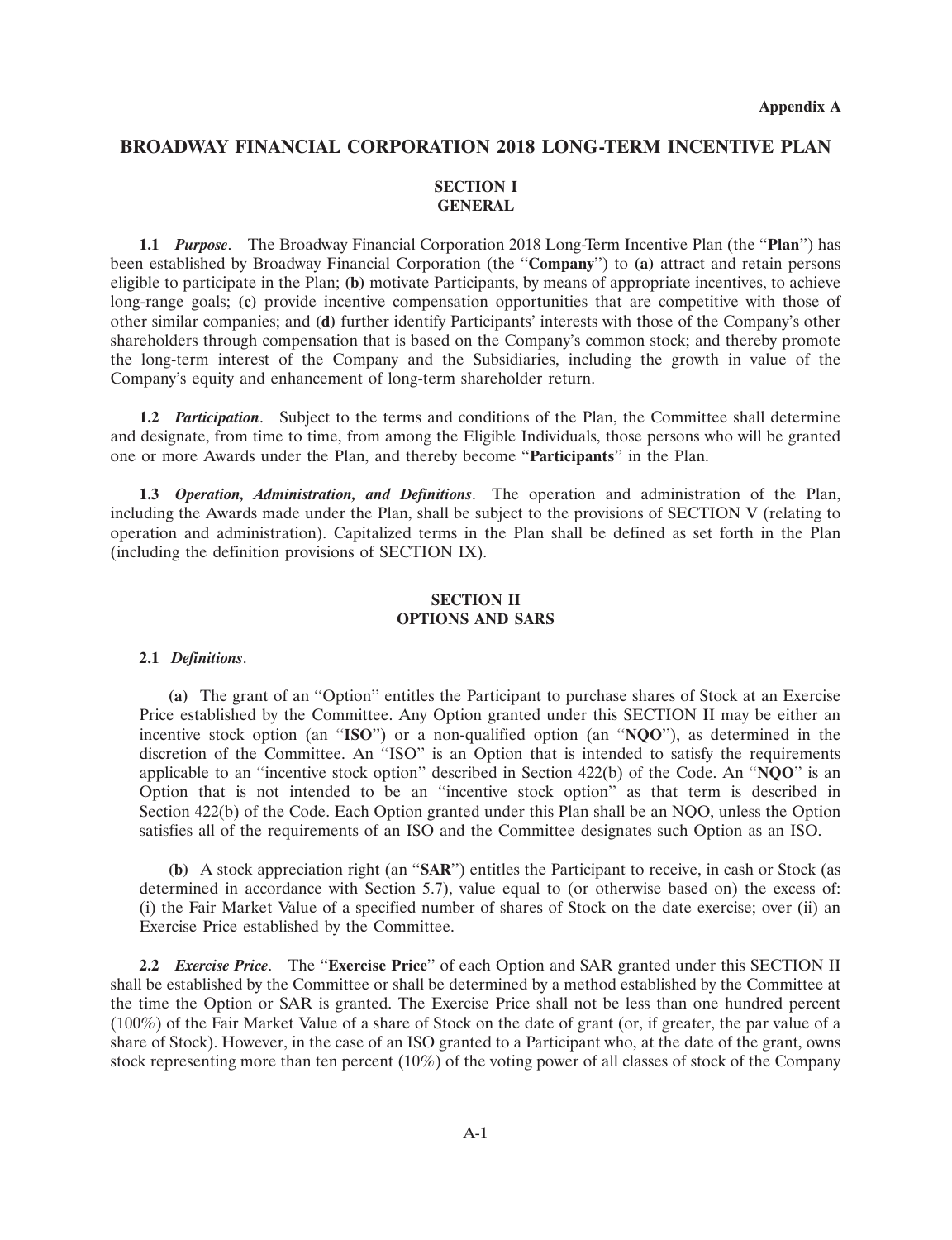or any Subsidiary, the Exercise Price share shall not be less than one hundred ten percent (110%) of the Fair Market Value of a share of Stock on the date of grant.

**2.3** *Option Term; Exercise*. An Option and an SAR shall be exercisable in accordance with such terms and conditions and during such periods as may be established by the Committee. In no event, however, shall an Option or SAR expire later than ten (10) years after the date of its grant; provided, however, that the term of an ISO shall not exceed five (5) years from the date the ISO is granted in the case of an ISO granted to a Participant who, on the date of the grant, owns stock representing more than ten percent (10%) of the voting power of all classes of stock of the Company or any Subsidiary. Notwithstanding the foregoing, in the event that on the last business day of the term of an Option (other than an ISO) **(i)** the exercise of the Option is prohibited by applicable law, or **(ii)** shares of Stock may not be purchased or sold by certain employees or directors of the Company or any Subsidiary due to the ''black-out period'' of a Company policy or a ''lock-up'' agreement undertaken in connection with an issuance of securities by the Company, the term of the Option shall be extended for a period of thirty (30) days following the end of the legal prohibition, black-out period or lockup agreement.

**2.4** *Payment of Option Exercise Price*. The payment of the Exercise Price of an Option granted under this SECTION II shall be subject to the following:

**(a)** Subject to the following provisions of this Section 2.4, the full Exercise Price for shares of Stock purchased upon the exercise of any Option shall be paid at the time of such exercise, except that, in the case of an exercise arrangement approved by the Committee and described in Section 2.4(c) payment may be made as soon as practicable after the exercise.

**(b)** Subject to applicable law, the Exercise Price shall, as determined by the Committee, **(i)** be payable in cash, by promissory note or by tendering, either by actual delivery of shares or by attestation, shares of Stock acceptable to the Committee, including shares otherwise distributable pursuant to the exercise of the Option, and valued at Fair Market Value as of the day of exercise, or in any combination thereof; or **(ii)** be Stock Settled.

**(c)** Subject to applicable law, the Committee may permit a Participant to elect to pay the Exercise Price upon the exercise of an Option by irrevocably authorizing a third party to sell a sufficient portion of the shares of Stock acquired upon exercise of the Option and remit to the Company a sufficient portion of the sale proceeds to pay the entire Exercise Price and any tax withholding resulting from such exercise.

**2.5** *No Repricing*. Except for adjustments pursuant to Section 5.2(f) (relating to the adjustment of shares) or reductions of the Exercise Price approved by the Company's shareholders, the Exercise Price for any outstanding Option or SAR may not be decreased after the date of grant nor may an outstanding Option or SAR granted under the Plan be surrendered to the Company as consideration for the grant of a replacement Option or SAR with a lower exercise price.

**2.6** *Grants of Options and SARs*. An Option may, but need not be, in tandem with an SAR and an SAR may, but need not be in tandem with an Option, in either case, regardless of whether the original award was granted under this Plan or another plan or arrangement. If an Option is in tandem with an SAR, the exercise price of both the Option and SAR shall be the same, and the exercise of the Option or SAR with respect to a share of Stock shall cancel the corresponding tandem SAR or Option right with respect to such share. If an SAR is in tandem with an Option but is granted after the grant of the Option, or if an Option is in tandem with an SAR but is granted after the grant of the SAR, the later granted tandem Award shall have the same exercise price as the earlier granted Award, and the exercise price for the later granted Award may be less than the Fair Market Value of the Stock at the time of such grant.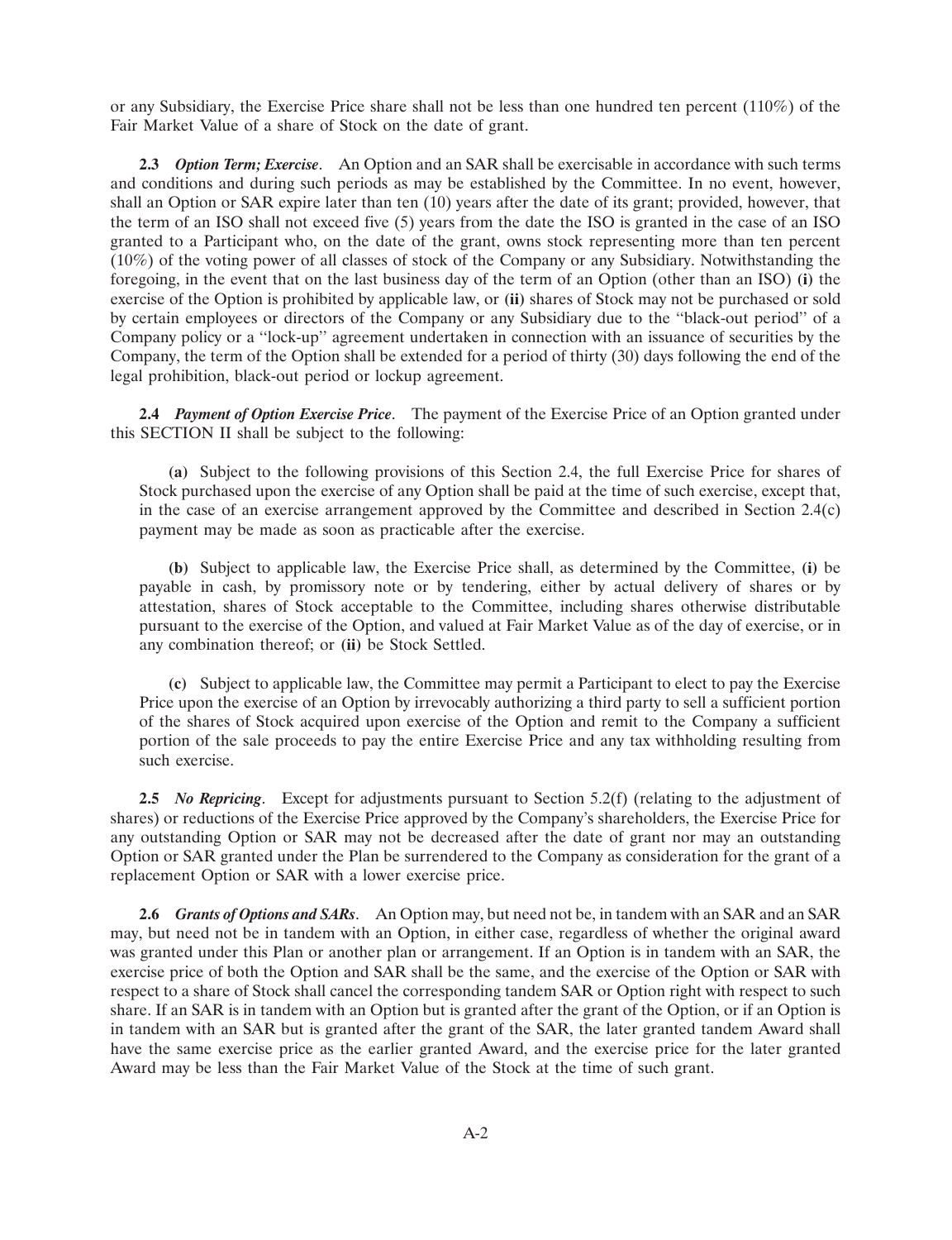### **SECTION III FULL VALUE AWARDS**

**3.1** *Definition*. A ''**Full Value Award**'' is a grant of one or more shares of Stock or a right to receive one or more shares of Stock in the future, with such grant being made subject to one or more of the following, as determined by the Committee:

**(a)** The grant shall be in consideration of a Participant's previously performed services, or surrender of other compensation that may be due.

**(b)** The grant shall be contingent on the achievement of performance or other objectives during a specified period.

**(c)** The grant shall be subject to a risk of forfeiture or other restrictions that will lapse upon the achievement of one or more goals relating to completion of service by the Participant, or achievement of performance or other objectives.

The grant of Full Value Awards may also be made subject to such other conditions, restrictions and contingencies, as the Committee shall determine.

### **3.2** *Restrictions on Awards.*

**(a)** The Committee may designate a Full Value Award granted to any Participant as Performance-Based Compensation. Any Full Value Award so designated shall be conditioned on the achievement of one or more performance objectives. The performance objectives shall be based on the Performance Measures selected by the Committee.

**(b)** If the right to become vested in a Full Value Award is conditioned on the completion of a specified period of service with the Company or the Subsidiaries, without achievement of Performance Measures or other performance objectives (whether or not related to Performance Measures) being required as a condition of vesting, and without the Full Value Award being granted in lieu of other compensation, then the required period of service for full vesting shall be not less than one (1) year (subject to acceleration of vesting, to the extent permitted by the Committee, in the event of the Participant's death, disability, retirement, Change in Control or involuntary termination).

## **SECTION IV CASH INCENTIVE AWARDS**

A Cash Incentive Award is the grant of a right to receive a payment of cash (or in the discretion of the Committee, Stock having value equivalent to the cash otherwise payable) that is contingent on achievement of performance objectives over a specified period established by the Committee. The grant of Cash Incentive Awards may also be made subject to such other conditions, restrictions and contingencies as may be determined by the Committee. The Committee may designate a Cash Incentive Award granted to any Participant as Performance-Based Compensation. Any Award so designated shall be conditioned on the achievement of one or more Performance Measures selected by the Committee. Except as otherwise provided in the applicable plan or arrangement, distribution of any bonus awards by the Company or its Subsidiaries (whether granted pursuant to this Plan or otherwise) for a performance period ending in a calendar year, shall be made to the participant not later than March 15 of the following calendar year; provided, however, that for purposes of determining compliance with Section 409A, a payment will be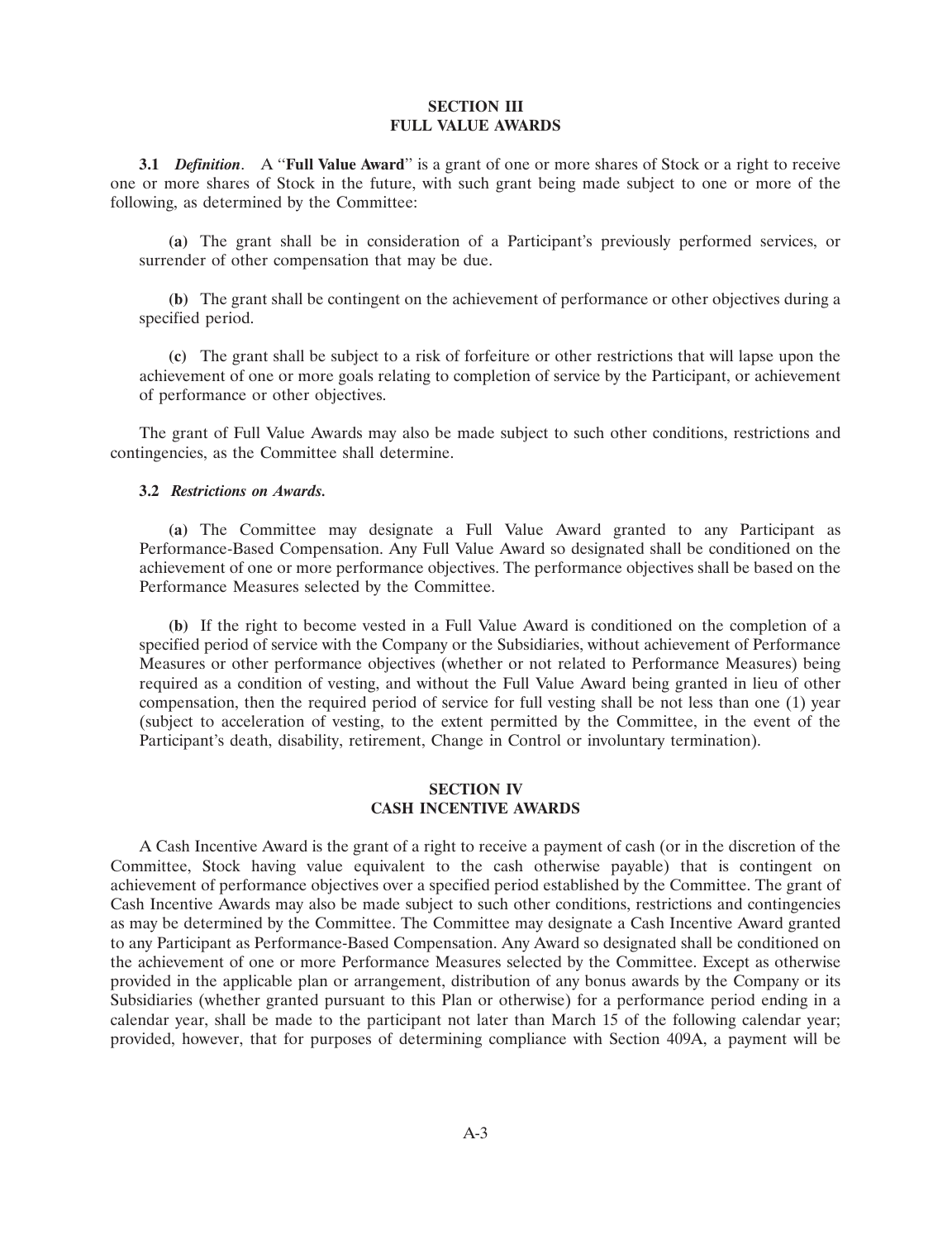considered to satisfy the requirement of this sentence if distribution is made no later than the end of the calendar year following the end of the applicable performance period.

## **SECTION V OPERATION AND ADMINISTRATION**

**5.1** *Effective Date*. Subject to the approval of the shareholders of the Company at the Company's 2018 annual shareholders meeting, the Plan shall be effective as of July 25, 2018 (the ''**Effective Date**''); provided, however, that Awards may be granted contingent on approval of the Plan by the shareholders of the Company at such annual meeting. In the event of Plan termination, the terms of the Plan shall remain in effect as long as any Awards under it are outstanding; provided, however, that no Awards may be granted under the Plan after the ten- (10) year anniversary of the Effective Date. On or after the Effective Date, no awards will be granted under the Prior Plan.

**5.2** *Shares and Other Amounts Subject to Plan***.** The shares of Stock for which Awards may be granted under the Plan shall be subject to the following:

**(a)** The shares of Stock with respect to which Awards may be made under the Plan shall be shares currently authorized but unissued or, to the extent permitted by applicable law, currently held or acquired by the Company as treasury shares, including shares purchased in the open market or in private transactions.

**(b)** Subject to the following provisions of this Section 5.2, the maximum number of shares of Stock that may be delivered to Participants and their beneficiaries under the Plan shall be 1,293,109. However, the limit under this paragraph (b), as well as the limits under paragraph (e) below, shall not apply to Awards granted pursuant to Section 5.5 in replacement of awards granted under plans other than this Plan.

**(c)** To the extent provided by the Committee, any Award may be settled in cash rather than Stock.

**(d)** Shares of Stock with respect to an Award will be treated as delivered for purposes of the determination under paragraph  $(b)$  above, subject to the following:

- **(i)** To the extent any shares of Stock covered by an Award are not delivered to a Participant or beneficiary because the Award is forfeited or canceled, such shares shall not be deemed to have been delivered for purposes of the determination under paragraph (b) above.
- **(ii)** Subject to the provisions of paragraph (i) above, the total number of shares covered by an Award will be treated as delivered for purposes of this paragraph (ii) to the extent payments or benefits are delivered to the Participant with respect to such shares. Accordingly **(A)** if an Award denominated in shares of Stock is settled in cash, the total number of shares with respect to which such payment is made shall be considered to have been delivered; **(B)** if shares covered by an Award are used to satisfy the applicable tax withholding obligation, the number of shares held back by the Company to satisfy such withholding obligation shall be considered to have been delivered; **(C)** if the exercise price of any Option granted under the Plan is satisfied by tendering shares of Stock to the Company (by either actual delivery or by attestation), the number of shares tendered to satisfy such exercise price shall be considered to have been delivered; and **(D)** if cash or shares of Stock are delivered in settlement of the exercise of an SAR, the total number of shares with respect to which such SAR is exercised shall be deemed delivered.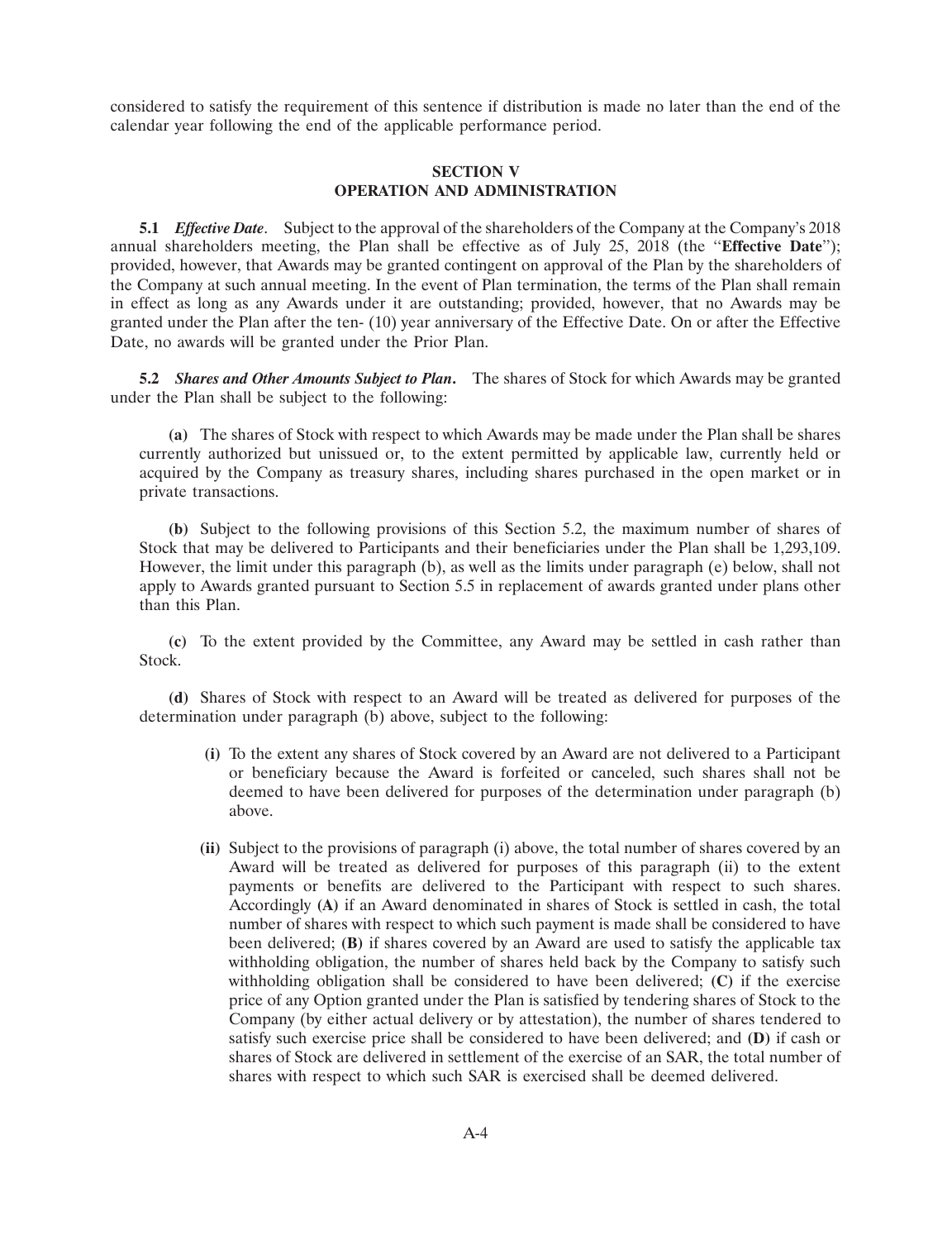**(e)** Subject to Section 5.2(f), the maximum number of shares of Stock that may be delivered to Participants and their beneficiaries with respect to ISOs granted under the Plan shall be 1,293,109 shares. Notwithstanding any provision in the Plan to the contrary, the aggregate amount of all compensation granted to any member of the Board during any fiscal year of the Company, including any Awards (based on grant date Fair Market Value computed as of the date of grant in accordance with applicable financial accounting rules) and any cash retainer or meeting fee paid or provided for service on the Board or any committee thereof, or any Award granted in lieu of any such cash retainer or meeting fee, shall not exceed One Hundred Thousand Dollars (\$100,000).

**(f)** In the event of a corporate transaction involving the Company (including, without limitation, any stock dividend, stock split, extraordinary cash dividend, recapitalization, reorganization, merger, consolidation, split-up, spin-off, sale of assets or subsidiaries, combination or exchange of shares), the Committee shall adjust Awards to preserve the benefits or potential benefits of the Awards. Action by the Committee may include: **(i)** adjustment of the number and kind of shares which may be delivered under the Plan; **(ii)** adjustment of the number and kind of shares subject to outstanding Awards; **(iii)** adjustment of the Exercise Price of outstanding Options and SARs; and **(iv)** any other adjustments that the Committee determines to be equitable (which may include, without limitation, (I) replacement of Awards with other Awards which the Committee determines have comparable value and which are based on stock of a company resulting from the transaction, and (II) cancellation of the Award in return for cash payment of the current value of the Award, determined as though the Award is fully vested at the time of payment, provided that in the case of an Option or SAR, the amount of such payment may be the excess of value of the Stock subject to the Option or SAR at the time of the transaction over the exercise price). However, in no event shall this paragraph (f) be construed to permit a modification (including a replacement) of an Option or SAR if such modification either: **(A)** would result in accelerated recognition of income or imposition of additional tax under Section 409A; or **(B)** would cause the Option or SAR subject to the modification (or cause a replacement Option or SAR) to be subject to Section 409A, provided that the restriction of this clause (B) shall not apply to any Option or SAR that, at the time it is granted or otherwise, is designated as being deferred compensation subject to Section 409A.

**5.3** *General Restrictions*. Delivery of shares of Stock or other amounts under the Plan shall be subject to the following:

**(a)** Notwithstanding any other provision of the Plan, the Company shall have no obligation to deliver any shares of Stock or make any other distribution of benefits under the Plan unless such delivery or distribution complies with all applicable laws (including, without limitation, the requirements of the Securities Act of 1933), and the applicable requirements of any securities exchange or similar entity.

**(b)** To the extent that the Plan provides for issuance of stock certificates to reflect the issuance of shares of Stock, the issuance may be effected on a non-certificated basis, to the extent not prohibited by applicable law or the applicable rules of any stock exchange.

**5.4** *Tax Withholding*. All distributions under the Plan are subject to withholding of all applicable taxes, and the Committee may condition the delivery of any shares of Stock or other benefits under the Plan on satisfaction of the applicable withholding obligations. Except as otherwise provided by the Committee, such withholding obligations may be satisfied **(a)** through cash payment by the Participant; **(b)** through the surrender of shares of Stock which the Participant already owns; or **(c)** through the surrender of shares of Stock to which the Participant is otherwise entitled under the Plan, provided, however, that, unless otherwise determined by the Committee after the Company's adoption of ASU 2016-09, *Compensation-Stock Compensation (Topic 718)* dated March, 2016, such shares under this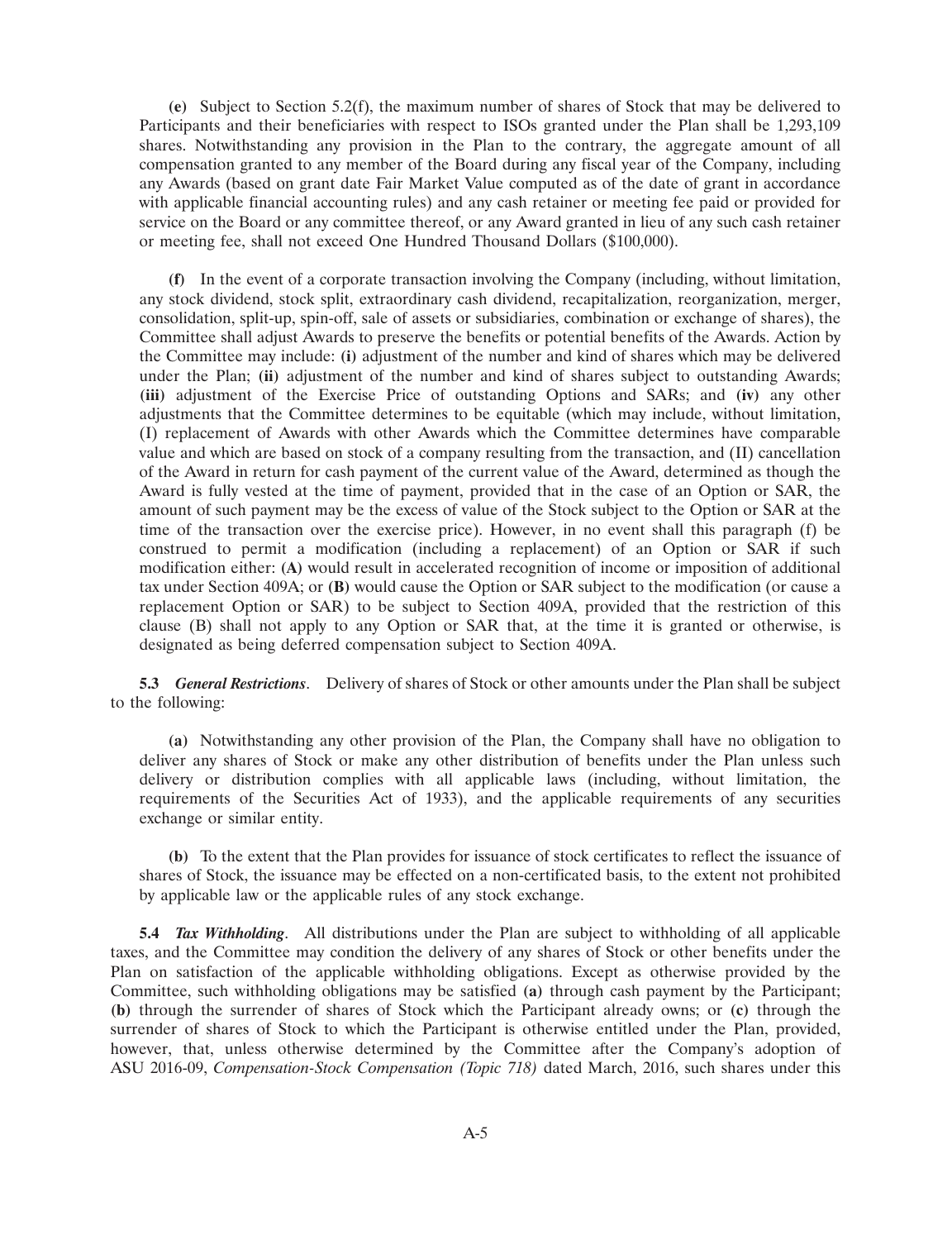Section 5.4 may be used to satisfy not more than the Company's minimum statutory withholding obligation (based on minimum statutory withholding rates for Federal and state tax purposes, including payroll taxes, that are applicable to such taxable income).

**5.5** *Grant and Use of Awards*. In the discretion of the Committee, a Participant may be granted any Award permitted under the provisions of the Plan, and more than one Award may be granted to a Participant. Subject to Section 2.5 (relating to repricing), Awards may be granted as alternatives to or replacement of awards granted or outstanding under the Plan, or any other plan or arrangement of the Company or a Subsidiary (including a plan or arrangement of a business or entity, all or a portion of which is acquired by the Company or a Subsidiary). Subject to the overall limitation on the number of shares of Stock that may be delivered under the Plan, the Committee may use available shares of Stock as the form of payment for compensation, grants or rights earned or due under any other compensation plans or arrangements of the Company or a Subsidiary, including the plans and arrangements of the Company or a Subsidiary assumed in business combinations. Notwithstanding the provisions of Section 2.2, Options and SARs granted under the Plan in replacement for awards under plans and arrangements of the Company, Subsidiaries, or other companies that are assumed in business combinations may provide for exercise prices that are less than the Fair Market Value of the Stock at the time of the replacement grants, if the Committee determines that such exercise price is appropriate to preserve the economic benefit of the award. The provisions of this Section 5.5 shall be subject to the provisions of Section 5.15.

**5.6** *Dividends and Dividend Equivalents*. An Award (including without limitation an Option or SAR Award) may provide the Participant with the right to receive dividend or dividend equivalent payments with respect to Stock subject to the Award (both before and after the Stock subject to the Award is earned, vested, or acquired), which payments may be either made currently or credited to an account for the Participant, and may be settled in cash or Stock, as determined by the Committee. Any such settlements, and any such crediting of dividends or dividend equivalents or reinvestment in shares of Stock, may be subject to such conditions, restrictions and contingencies as the Committee shall establish, including the reinvestment of such credited amounts in Stock equivalents. The provisions of this subsection shall be subject to the provisions of Section 5.15.

**5.7** *Settlement of Awards*. The obligation to make payments and distributions with respect to Awards may be satisfied through cash payments, the delivery of shares of Stock, the granting of replacement Awards, or combination thereof as the Committee shall determine. Satisfaction of any such obligations under an Award, which is sometimes referred to as ''**settlement**'' of the Award, may be subject to such conditions, restrictions and contingencies as the Committee shall determine. The Committee may permit or require the deferral of any Award payment or distribution, subject to such rules and procedures as it may establish, which may include provisions for the payment or crediting of interest or dividend equivalents, and may include converting such credits into deferred Stock equivalents. Except for Options and SARs designated at the time of grant or otherwise as intended to be subject to Section 409A, this Section 5.7 shall not be construed to permit the deferred settlement of Options or SARs if such settlement would result in deferral of compensation under Treas. Reg.  $\S1.409A-1(b)(5)(i)(A)(3)$  (except as permitted in paragraphs (i) and (ii) of that section). Each Subsidiary shall be liable for payment of cash due under the Plan with respect to any Participant to the extent that such benefits are attributable to the services rendered for that Subsidiary by the Participant. Any disputes relating to liability of a Subsidiary for cash payments shall be resolved by the Committee. The provisions of this subsection shall be subject to the provisions of Section 5.15.

**5.8** *Transferability*. Except as otherwise provided by the Committee, Awards under the Plan are not transferable except as designated by the Participant by will or by the laws of descent and distribution.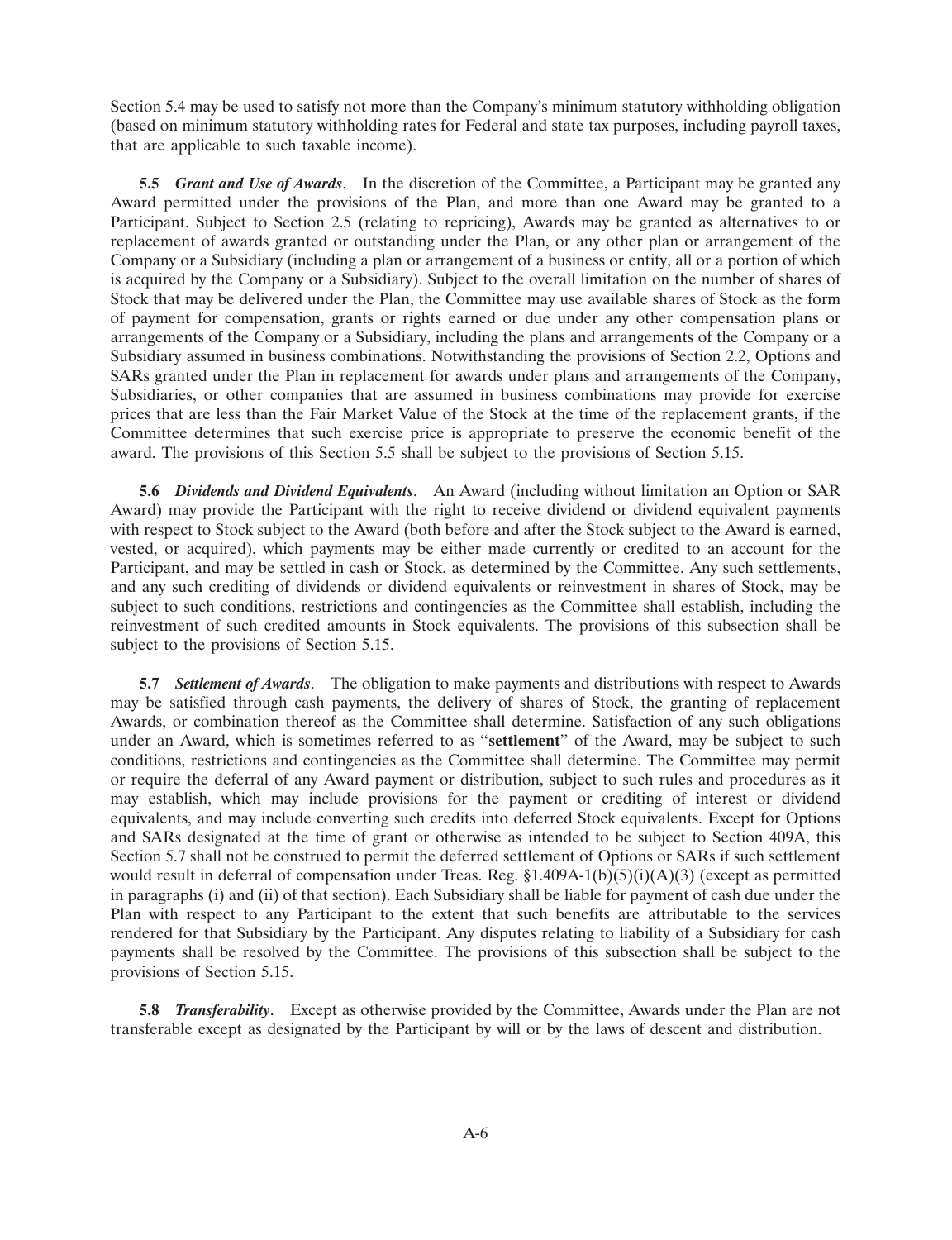**5.9** *Form and Time of Elections*. Unless otherwise specified herein, each election required or permitted to be made by any Participant or other person entitled to benefits under the Plan, and any permitted modification, or revocation thereof, shall be in writing filed with the Committee at such times, in such form, and subject to such restrictions and limitations, not inconsistent with the terms of the Plan, as the Committee shall require.

**5.10** *Agreement With Company***.** An Award under the Plan shall be subject to such terms and conditions, not inconsistent with the Plan, as the Committee shall, in its sole discretion, prescribe. The terms and conditions of any Award to any Participant shall be reflected in such form of written (including electronic) document as is determined by the Committee. A copy of such document shall be provided to the Participant, and the Committee may, but need not require that the Participant sign a copy of such document. Such document is referred to in the Plan as an ''**Award Agreement**'' regardless of whether any Participant signature is required.

**5.11** *Action by Company or Subsidiary*. Any action required or permitted to be taken by the Company or any Subsidiary shall be by resolution of its board of directors, or by action of one or more members of the board (including a committee of the board) who are duly authorized to act for the board, or (except to the extent prohibited by applicable law or applicable rules of any stock exchange) by a duly authorized officer of such company.

**5.12** *Gender and Number*. Where the context admits, words in any gender shall include any other gender, words in the singular shall include the plural and the plural shall include the singular.

## **5.13** *Limitation of Implied Rights*.

**(a)** Neither a Participant nor any other person shall, by reason of participation in the Plan, acquire any right in or title to any assets, funds or property of the Company or any Subsidiary whatsoever, including, without limitation, any specific funds, assets, or other property which the Company or any Subsidiary, in its sole discretion, may set aside in anticipation of a liability under the Plan. A Participant shall have only a contractual right to the Stock or amounts, if any, payable under the Plan, unsecured by any assets of the Company or any Subsidiary, and nothing contained in the Plan shall constitute a guarantee that the assets of the Company or any Subsidiary shall be sufficient to pay any benefits to any person.

**(b)** The Plan does not constitute a contract of employment, and selection as a Participant will not give any participating employee or other individual the right to be retained in the employ of the Company or any Subsidiary or the right to continue to provide services to the Company or any Subsidiary, nor any right or claim to any benefit under the Plan, unless such right or claim has specifically accrued under the terms of the Plan. Except as otherwise provided in the Plan, no Award under the Plan shall confer upon the holder thereof any rights as a shareholder of the Company prior to the date on which the individual fulfills all conditions for receipt of such rights.

**5.14** *Evidence*. Evidence required of anyone under the Plan may be by certificate, affidavit, document or other information which the person acting on it considers pertinent and reliable, and signed, made or presented by the proper party or parties.

**5.15** *Limitations under Section 409A*. The provisions of the Plan shall be subject to the following:

**(a)** Neither Section 5.5 nor any other provision of the Plan shall be construed to permit the grant of an Option or SAR if such action would cause the Option or SAR being granted or the option or stock appreciation right being replaced to be subject to Section 409A, provided that this paragraph (a)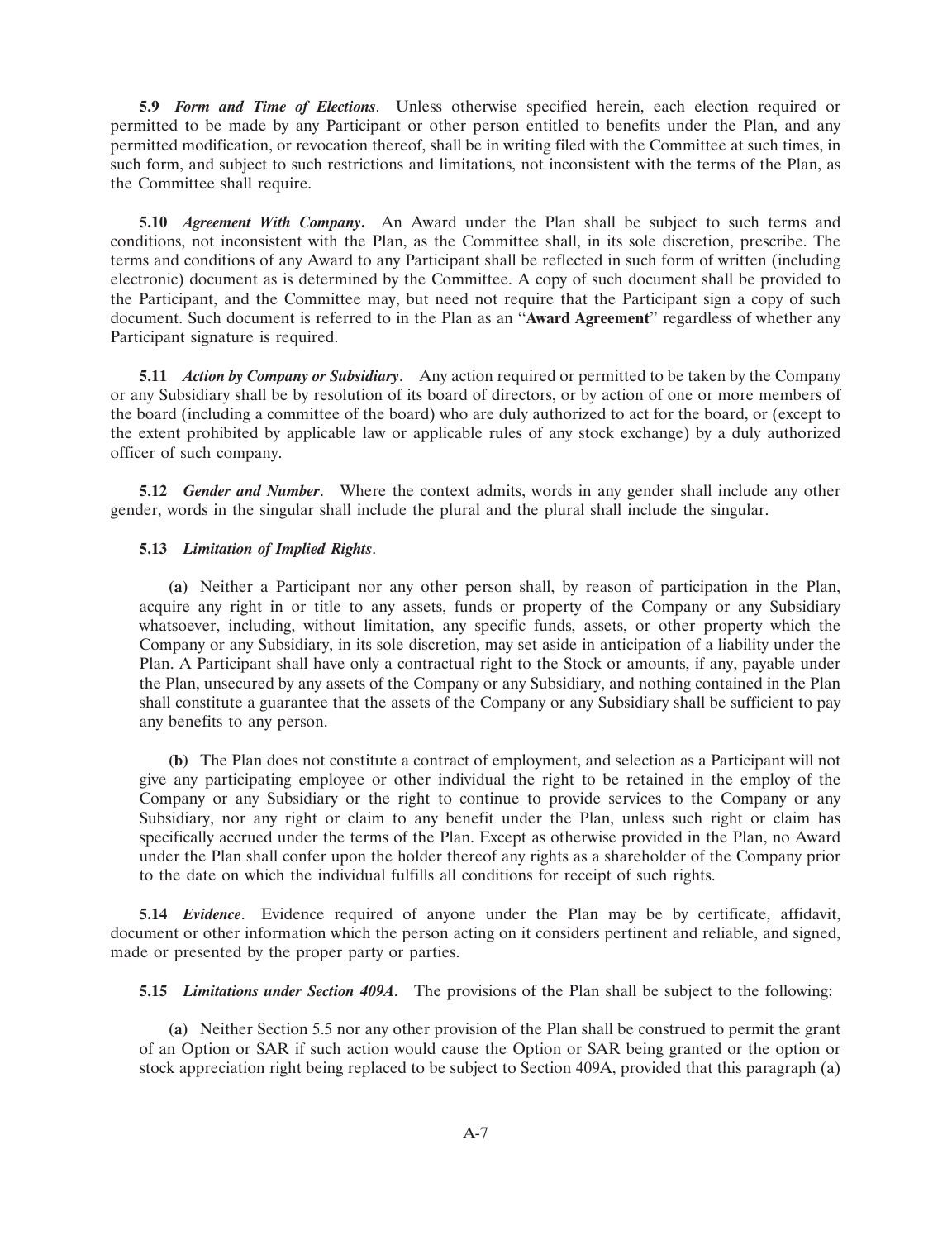shall not apply to any Option or SAR (or option or stock appreciation right granted under another plan) being replaced that, at the time it is granted or otherwise, is designated as being deferred compensation subject to Section 409A.

**(b)** Except with respect to an Option or SAR that, at the time it is granted or otherwise, is designated as being deferred compensation subject to Section 409A, no Option or SAR shall condition the receipt of dividends with respect to an Option or SAR on the exercise of such Award, or otherwise provide for payment of such dividends in a manner that would cause the payment to be treated as an offset to or reduction of the exercise price of the Option or SAR pursuant Treas. Reg.  $$1.409A-1(b)(5)(i)(E)$ .

**(c)** The Plan shall not be construed to permit a modification of an Award, or to permit the payment of a dividend or dividend equivalent, if such actions would result in accelerated recognition of taxable income or imposition of additional tax under Section 409A.

## **SECTION VI CHANGE IN CONTROL**

**6.1** Unless determined otherwise by the Committee, upon a Participant's termination of employment within the twelve (12) months following a Change in Control, all unvested Full Value Awards shall become fully vested and all Options and SARs shall be exercisable for a period ending on the earlier of the expiration date of the Option or SAR or the first anniversary of the Participant's termination of employment. Notwithstanding the foregoing provisions of this SECTION VI, in the event of a Change in Control as the result of a Terminating Event, a Participant's Options, SARs, and Full Value Awards will become vested and exercisable pursuant to this Section 6.1 only if no provision has been made in writing in connection with such Terminating Event for the continuance of this Plan and for the assumption of the Awards theretofore granted hereunder, or the substitution for such Awards of new awards issued by the successor corporation or, if applicable, the publicly-traded entity that is the parent entity of the successor corporation, with such appropriate adjustments as may be determined or approved by the Committee, in which event this Plan and the awards theretofore granted or substituted therefore shall continue in the manner and under the terms so provided.

**6.2** As used in this Plan, a ''**Change in Control**'' of the Company shall mean an event of a nature that **(a)** would be required to be reported in response to Item 1 of a current report filed on Form 8-K pursuant to Section 13 or 15(d) of the Exchange Act as in effect on the Effective Date of this Plan; or **(b)** results in any person acquiring control of the Bank or the Company within the meaning of the Home Owners' Loan Act of 1933, as amended and the rules and regulations promulgated by the Office of the Comptroller of the Currency (''**OCC**'') (or its predecessor agency), as in effect on the Effective Date of this Plan, (provided, that in applying the definition of change in control as set forth under the rules and regulations of the OCC, the Board shall substitute its judgment for that of the OCC); and, without limitation, such a Change in Control shall be deemed to have occurred at such time as **(i)** any ''person'' (as that term is used in Sections 13(d) and 14(d) of the Exchange Act and the regulations of the Securities and Exchange Commission (''**SEC**'') thereunder, each as in effect on the date of the adoption of this Plan by the Board, and including any such persons that may be deemed to be acting in concert with respect to the Bank or the Company, or the acquisition, ownership or voting of Bank or Company securities) is or becomes the ''beneficial owner'' (as defined in Rule 13d-3 under the Exchange Act and the regulations of the SEC thereunder, each as in effect on the date of the adoption of this Plan by the Board), directly or indirectly, of securities of the Bank or the Company representing twenty percent (20%) or more of the Bank's or the Company's outstanding securities except for any securities of the Bank purchased by the Company in connection with the conversion of the Bank to the stock form and any securities purchased by any tax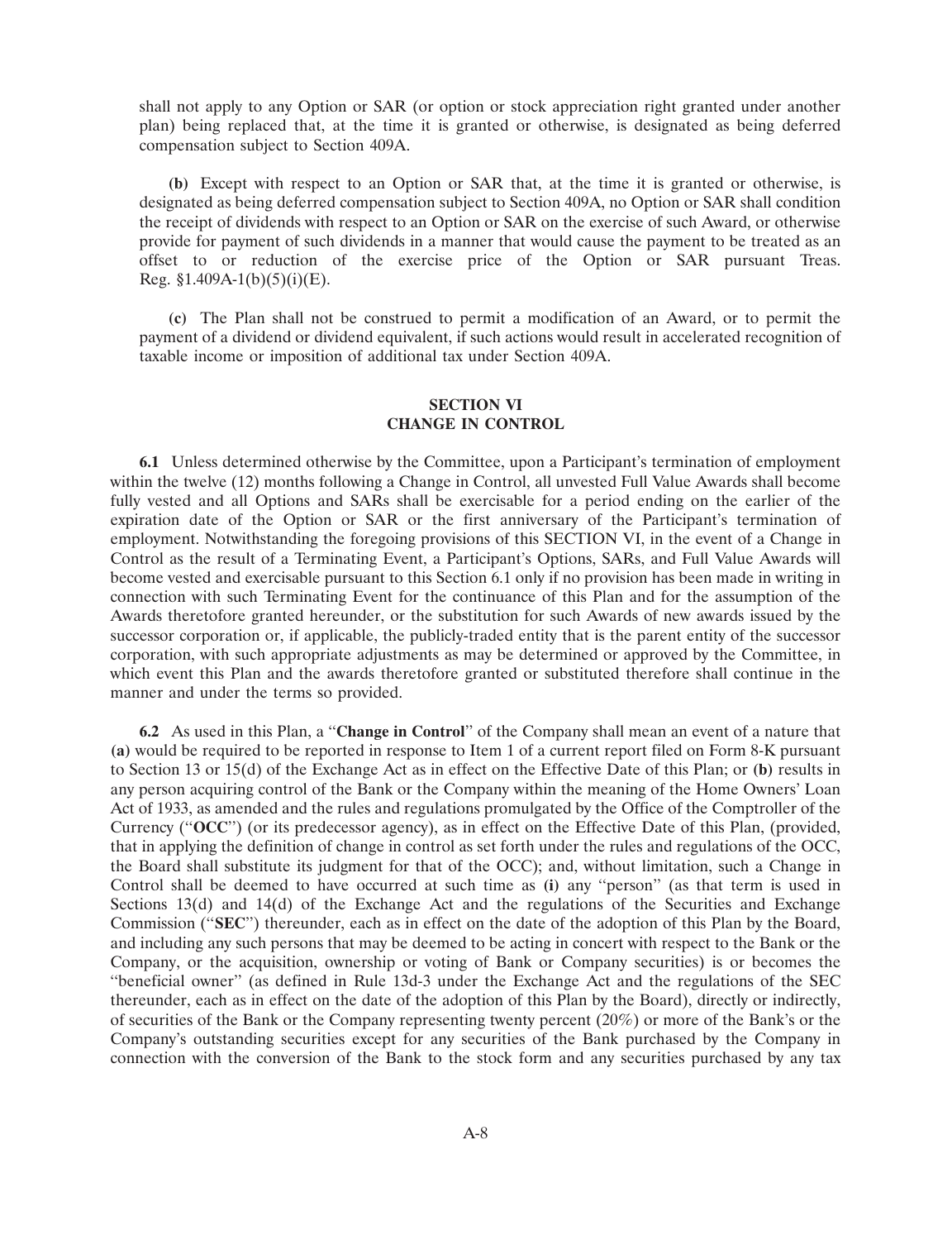qualified employee benefit plan of the Bank; or **(ii)** individuals who constitute the Board on the date of the adoption of this Plan by the Board of Directors of the Company (the ''**Incumbent Board**'') cease for any reason to constitute at least a majority thereof, provided that any person becoming a director subsequent to the date hereof whose election was approved by a vote of at least three-quarters of the directors then comprising the Incumbent Board, or whose nomination for election by the Company's shareholders was approved by the same Nominating Committee serving under an Incumbent Board, shall be, for purposes of this clause (B), considered as though he were a member of the Incumbent Board; or **(iii)** a plan of liquidation reorganization, merger, consolidation, sale of all or substantially all the assets of the Bank or the Company or similar transaction in which the Bank or Company is not the resulting entity (a ''**Terminating Event**'') is approved by the Board and the shareholders or otherwise occurs; or **(iv)** solicitations of shareholders of the Company, by someone other than the Incumbent Board of the Company, seeking shareholder approval of a plan of reorganization, merger or consolidation of the Company or Bank or similar transaction with one or more corporations as a result of which the outstanding shares of the class of securities then subject to this Plan are exchanged for or converted into cash or property or securities not issued by the Bank or the Company shall be distributed; or **(v)** a tender offer is made for 20% or more of the voting securities of the Bank or the Company; or **(vi)** any other event, transaction or series of transactions occurs as a result of which any person may be deemed to become a ''controlling person'' of the Bank or ''acquire control'' of the Company (as such terms are defined in the regulations of the OCC set forth at 12 C.F.R. Part 161.14 or of the Federal Reserve Board of Governors at 12 C.F.R. Part 225 as in effect on the effective date of this Plan).

## **SECTION VII COMMITTEE**

**7.1** *Administration*. The authority to control and manage the operation and administration of the Plan shall be vested in a committee (the ''**Committee**'') in accordance with this SECTION VII. The Committee shall be selected by the Board, and shall consist solely of two (2) or more members of the Board. If the Committee does not exist, or for any other reason determined by the Board, and to the extent not prohibited by applicable law or the applicable rules of any stock exchange, the Board may take any action under the Plan that would otherwise be the responsibility of the Committee. With respect to Insiders, the Plan and Awards to Insiders shall be administered by a committee where each director is a ''non-employee director'' as that term is used under Rule 16b-3 under the Exchange Act.

**7.2** *Powers of Committee*. The Committee's administration of the Plan shall be subject to the following:

**(a)** Subject to the provisions of the Plan, the Committee will have the authority and discretion to select from among the Eligible Individuals those persons who shall receive Awards, to determine the time or times of receipt, to determine the types of Awards and the number of shares covered by the Awards, to establish the terms, conditions, performance criteria, restrictions, and other provisions of such Awards, and (subject to the restrictions imposed by SECTION VIII) to amend, cancel, or suspend Awards.

**(b)** To the extent that the Committee determines that the restrictions imposed by the Plan preclude the achievement of the material purposes of the Awards in jurisdictions outside the United States, the Committee will have the authority and discretion to modify those restrictions as the Committee determines to be necessary or appropriate to conform to applicable requirements or practices of jurisdictions outside of the United States.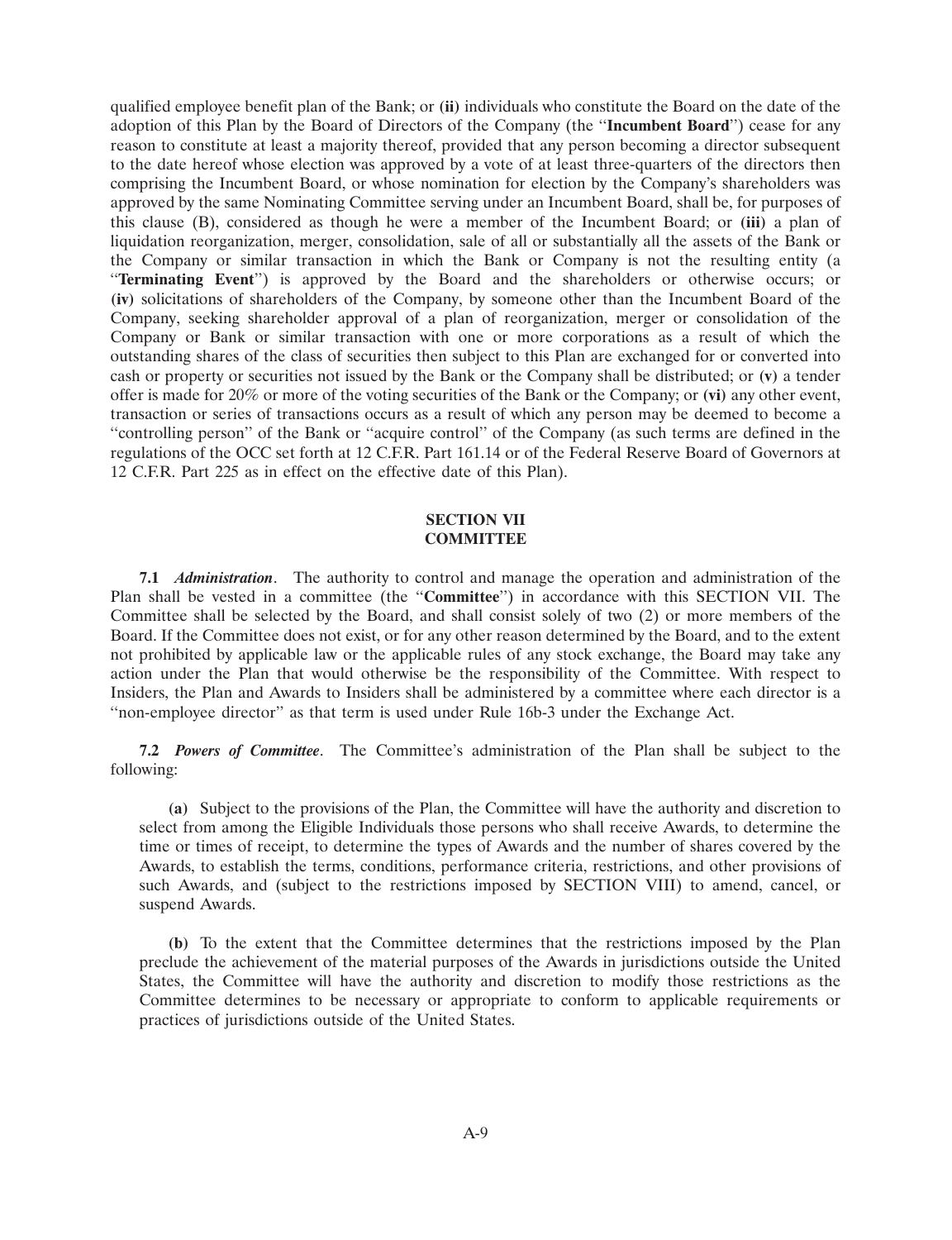**(c)** The Committee will have the authority and discretion to interpret the Plan, to establish, amend, and rescind any rules and regulations relating to the Plan, to determine the terms and provisions of any Award Agreement made pursuant to the Plan, and to make all other determinations that may be necessary or advisable for the administration of the Plan.

**(d)** Any interpretation of the Plan by the Committee and any decision made by it under the Plan is final and binding on all persons.

**(e)** In controlling and managing the operation and administration of the Plan, the Committee shall take action in a manner that conforms to the articles and by-laws of the Company, and applicable state corporate law.

**(f)** The Committee shall take such actions as it determines to be necessary or appropriate with respect to this Plan, and the Awards granted under the Plan, to avoid acceleration of income recognition or imposition of penalties under Section 409A.

**(g)** Notwithstanding any other provision of the Plan, no benefit shall be distributed under the Plan unless the Committee, in its sole discretion, determines that such person is entitled to benefits under the Plan.

**(h)** At any time the Committee may correct any error made under the Plan or any Award Agreement, including, without limitation, changing or revoking the grant of an Award.

**7.3** *Delegation by Committee*. Except to the extent prohibited by applicable law or the applicable rules of a stock exchange, the Committee may allocate all or any portion of its responsibilities and powers to any one or more of its members and may delegate all or any part of its responsibilities and powers to any person or persons selected by it. Any such allocation or delegation may be revoked by the Committee at any time.

**7.4** *Information to be Furnished to Committee*. The Company and Subsidiaries shall furnish the Committee with such data and information as it determines may be required for it to discharge its duties. The records of the Company and Subsidiaries as to an employee's or Participant's employment (or other provision of services), termination of employment (or cessation of the provision of services), leave of absence, reemployment and compensation shall be conclusive on all persons unless determined to be incorrect. Participants and other persons entitled to benefits under the Plan must furnish the Committee such evidence, data or information as the Committee considers desirable to carry out the terms of the Plan.

**7.5** *Applicable Law*. The provisions of the Plan shall be construed in accordance with the laws of the State of California, without regard to the conflict of law provisions of any jurisdiction.

## **SECTION VIII AMENDMENT AND TERMINATION**

The Board may, at any time, amend or terminate the Plan, and the Board or the Committee may amend any Award Agreement, provided that no amendment or termination may, in the absence of written consent to the change by the affected Participant (or, if the Participant is not then living, the affected beneficiary), adversely affect the rights of any Participant or beneficiary under any Award granted under the Plan prior to the date such amendment is adopted by the Board (or the Committee, if applicable); and further provided that adjustments pursuant to Section 5.2(f) shall not be subject to the foregoing limitations of this SECTION VIII; and further provided that the provisions of Section 2.5 (relating to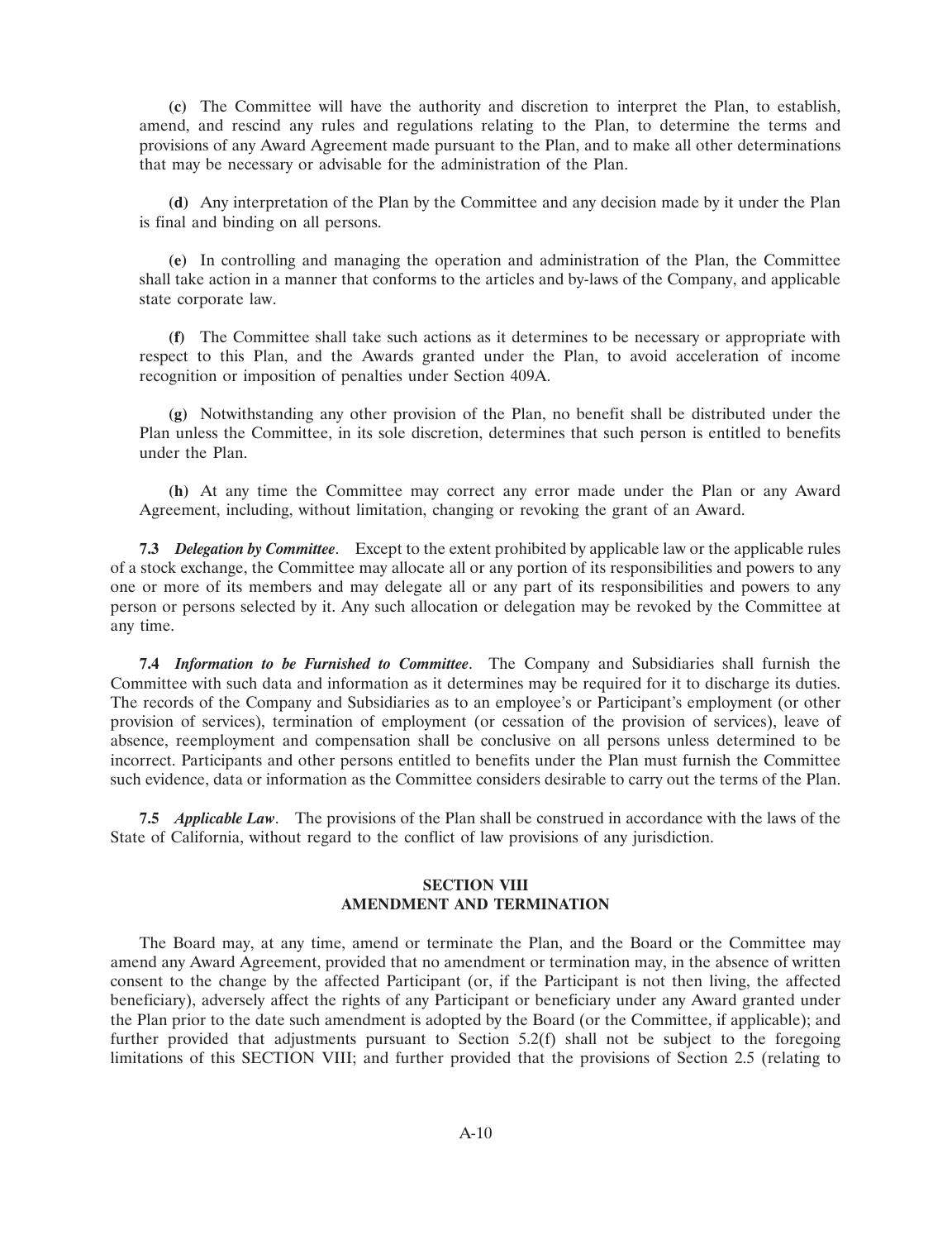Option and SAR repricing) cannot be amended unless the amendment is approved by the Company's shareholders. No amendment or termination shall be adopted or effective if it would result in accelerated recognition of income or imposition of additional tax under Section 409A or, except as otherwise provided in the amendment, would cause amounts that were not otherwise subject to Section 409A to become subject to Section 409A.

## **SECTION IX DEFINED TERMS**

In addition to the other definitions contained herein, the following definitions shall apply:

**(a)** *Award.* The term ''**Award**'' means any award or benefit granted under the Plan, including, without limitation, the grant of Options, SARs, Full Value Awards, and Cash Incentive Awards.

**(b)** *Award Agreement.* The term ''**Award Agreement**'' means an agreement which may be entered into by each Participant and the Company that sets forth the terms and provisions applicable to an Award.

**(c)** *Bank.* The term ''**Bank**'' means Broadway Federal Bank, the wholly-owned bank subsidiary of the Company.

**(d)** *Board.* The term ''**Board**'' means the Board of Directors of the Company.

**(e)** *Code.* The term ''**Code**'' means the Internal Revenue Code of 1986, as amended. A reference to any provision of the Code shall include reference to any successor provision of the Code.

**(f)** *Eligible Individual.* For purposes of the Plan, the term ''**Eligible Individual**'' means any employee of the Company or a Subsidiary, and any consultant, non-employee director, or other person providing services to the Company or a Subsidiary; provided, however, that an ISO may only be granted to an employee of the Company or a Subsidiary. An Award may be granted to an employee or other individual providing services, in connection with hiring, retention or otherwise, prior to the date the employee first performs services for the Company or the Subsidiaries, provided that such Awards shall not become vested prior to the date the employee or service provider first performs such services.

**(g)** *Exchange Act.* The term ''**Exchange Act**'' means the Securities Exchange Act of 1934, as amended from time to time and any successor thereto.

**(h)** *Fair Market Value.* Except as otherwise provided by the Committee, for purposes of determining the ''**Fair Market Value**'' of a share of Stock as of any date means the average of the high and low bid prices of the Stock as reported by the Nasdaq Stock Market (as published by the Wall Street Journal, if then so published) or, if the Stock is then listed on or quoted through a stock exchange or transaction reporting system on or through which actual sale prices are regularly reported, the closing sale price of the Stock, on the grant date, or if the Stock was not traded on such date, on the next preceding day on which the Stock was quoted or traded, as the case may be.

**(i)** *Insider.* The term ''**Insider**'' means, to the extent the Company is subject to the Exchange Act on the date of an Award, an employee of the Company or any Subsidiary who is, on the relevant date, an officer, director, or ten percent (10%) beneficial owner of the Company, as those terms are defined under Section 16 of the Exchange Act.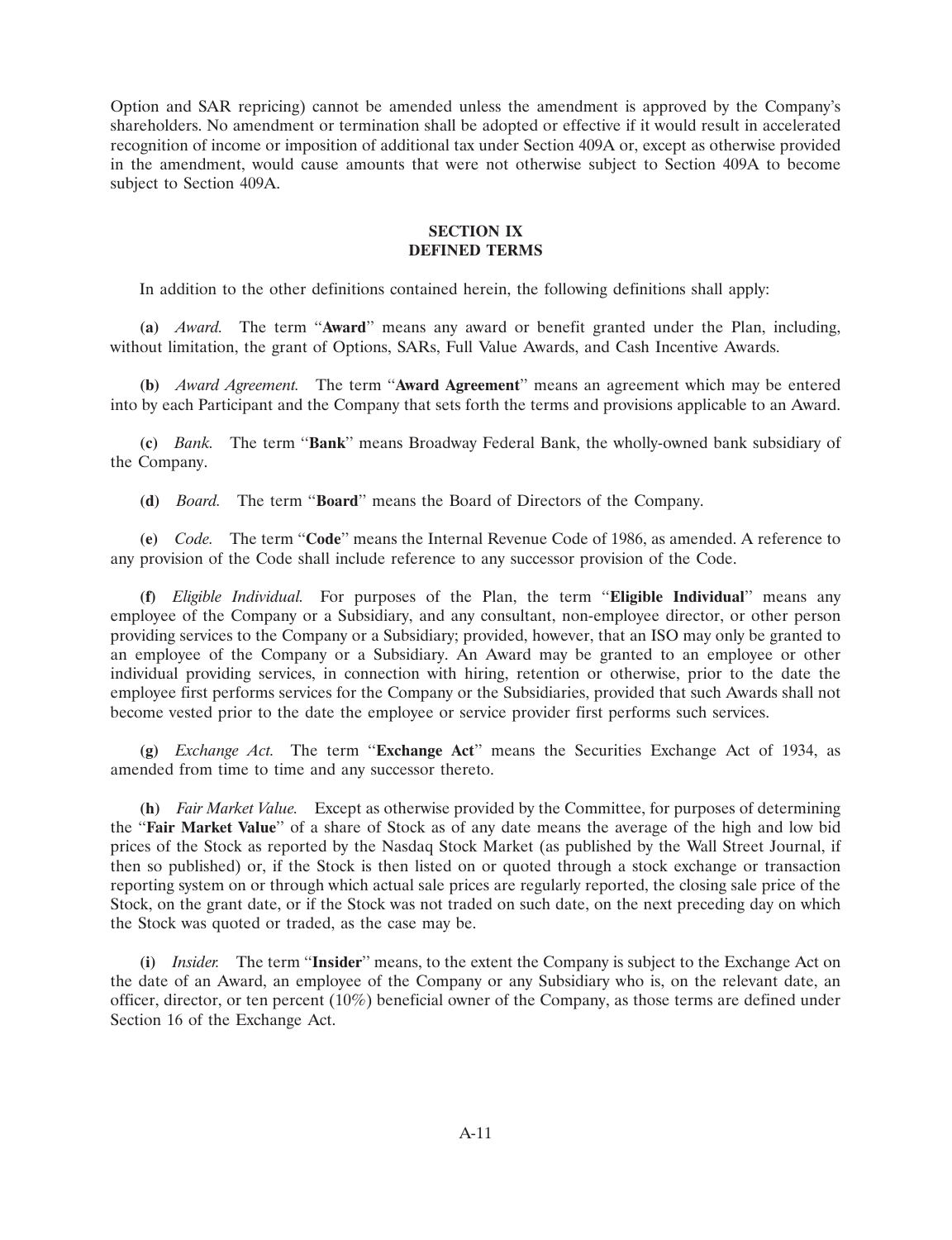**(j)** *Performance-Based Compensation.* The term ''**Performance-Based Compensation**'' shall have the meaning ascribed to it under Section 409A.

**(k)** *Performance Measures.* The ''**Performance Measures**'' shall be based on any one or more of the following Company, subsidiary, operating unit or division performance measures: net earnings; net interest income; operating or interest rate margins; earnings per share; efficiency ratio or other cost control measures or objectives; return on equity; return on assets; stock price; comparisons with stock market indices; regulatory achievements; economic value added metrics; strategic business objectives, consisting of one or more objectives based on meeting specified volume or market share targets, business expansion goals, or goals relating to acquisitions or divestitures; or any combination thereof. Each goal may be expressed on an absolute and/or relative basis, may be based on or otherwise employ comparisons based on internal targets, the past performance of the Company and/or the past or current performance of other companies, and in the case of earnings-based measures, may use or employ comparisons relating to capital, shareholders' equity and/or shares outstanding or investments, or to assets or net assets.

**(l)** *Prior Plan.* The term ''**Prior Plan**'' means the Amended and Restated Broadway Financial Corporation 2008 Long-Term Incentive Plan approved by the Company's shareholders on May 28, 2008.

**(m)** *Stock Settled.* The term ''**Stock Settled**'' means that upon the exercise of an Option the Company shall deliver that number of shares of Stock determined by the Committee taking the difference between **(A)** the Fair Market Value of the Stock as of the first day that the Stock was traded on the stock exchange immediately preceding the exercise date, multiplied by the number of Options being exercised, and **(B)** the total Exercise Price of the Options being exercised, and dividing such difference by the Fair Market Value of the Stock as of the first day that Stock was traded on the securities exchange preceding the exercise date.

**(n)** *Stock.* The term ''**Stock**'' means shares of common stock, \$0.01 par value of the Company.

**(o)** *Subsidiaries.* For purposes of the Plan, the term ''**Subsidiary**'' means any corporation, partnership, joint venture or other entity during any period in which at least a fifty percent (50%) voting or profits interest is owned, directly or indirectly, by the Company (or by any entity that is a successor to the Company), and any other business venture designated by the Committee in which the Company (or any entity that is a successor to the Company) has a significant interest, as determined in the discretion of the Committee.

**(p)** *Termination of Service.* With respect to Awards that constitute Deferred Compensation, references to the Participant's ''**termination of employment**'' (including references to the Participant's employment termination, and to the Participant terminating employment, a Participant's ''**separation from service**'', and other similar reference) and references to a Participant's ''**termination as a director**'' (including separation from service and other similar references) shall mean, respectively, the Participant ceasing to be employed by, or ceasing to perform director services for, the Company and the Affiliates, subject to the following:

**(i)** The employment relationship or director relationship will be deemed to have ended at the time the Participant and the applicable company reasonably anticipate that a level of bona fide services the Participant would perform for the Company and the Affiliates after such date would permanently decrease to no more than twenty percent (20%) of the average level of bona fide services performed over the immediately preceding thirty-six (36) month period (or the full period of service to the Company and the Affiliates if the Participant has performed services for the Company and the Affiliates for less than thirty-six (36) months). In the absence of an expectation that the Participant will perform at the above-described level, the